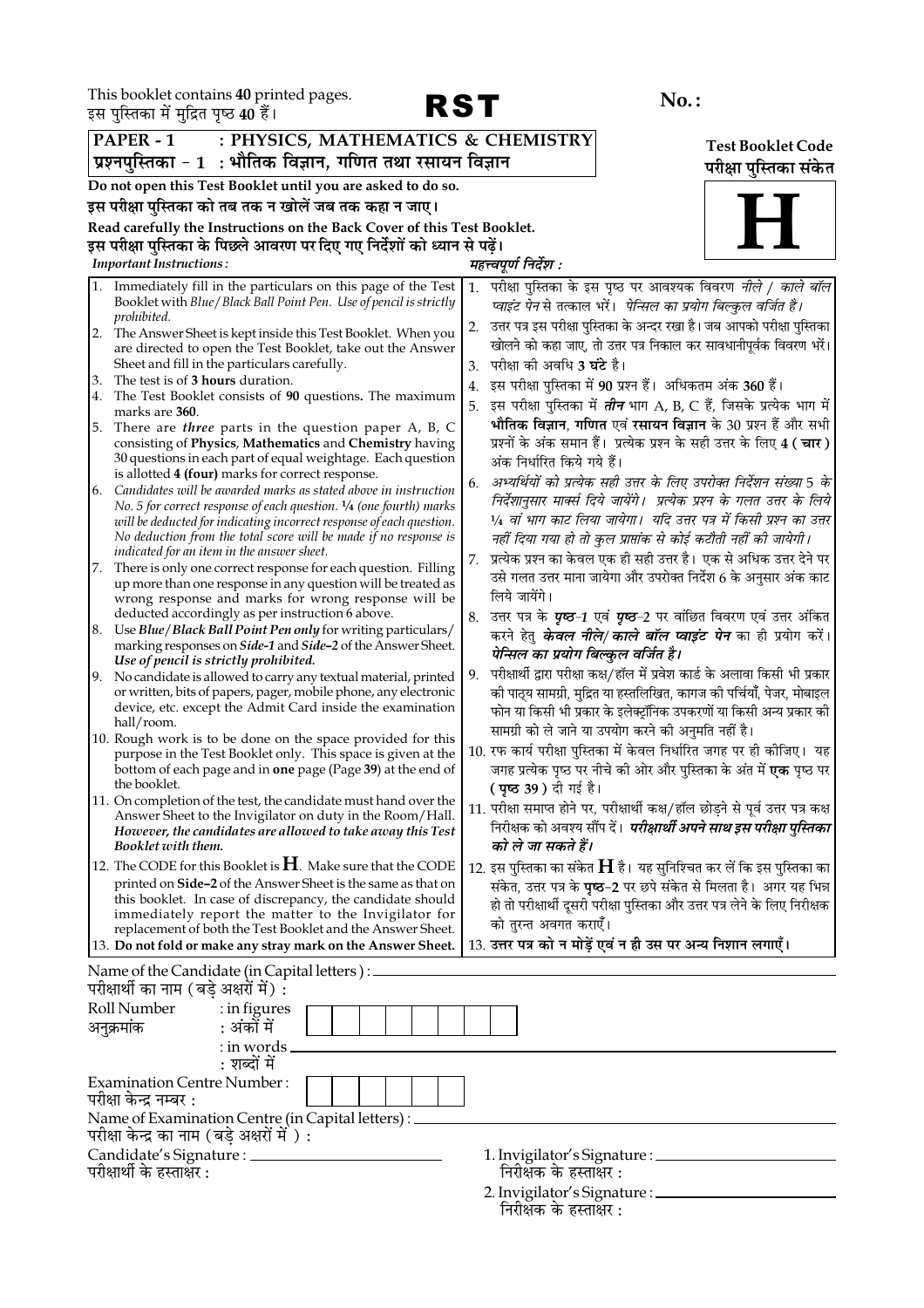### **PART A - PHYSICS**

The pressure that has to be applied to the 1. ends of a steel wire of length 10 cm to keep its length constant when its temperature is raised by  $100^{\circ}$ C is:

> (For steel Young's modulus is  $2 \times 10^{11}$  N m<sup>-2</sup> and coefficient of thermal expansion is  $1.1 \times 10^{-5}$  K<sup>-1</sup>)

- $2.2 \times 10^7$  Pa  $(1)$
- $2.2 \times 10^6$  Pa  $(2)$
- (3)  $2.2 \times 10^8$  Pa
- $2.2 \times 10^9$  Pa  $(4)$
- $2.$ A conductor lies along the z-axis at  $-1.5 \le z \le 1.5$  m and carries a fixed current of 10.0 A in  $-\frac{\lambda}{a_z}$ direction (see figure). For a field  $\vec{B}$  = 3.0 × 10<sup>-4</sup> e<sup>-0.2x</sup>  $\hat{a}_y$  T, find the power required to move the conductor at constant speed to  $x = 2.0$  m,  $y = 0$  m in  $5 \times 10^{-3}$  s. Assume parallel motion along the  $x$ -axis.





# SPACE FOR ROUGH WORK / रफ कार्य के लिए जगह

### भाग  $A - \hat{A}$ मीतिक विज्ञान

10 cm लम्बाई के एक स्टील के तार के सिरो पर जब 1. तापमान में वृद्धि 100°C की जाती हैं तब इसकी लम्बाई स्थिर रखने के लिये सिरो पर लगाया गया दाब है:

> (स्टील का यंग प्रत्यास्थता गुणांक  $2 \times 10^{11}$  N m $^{-2}$ और रेखिक प्रसार गुणांक  $1.1 \times 10^{-5}$  K $^{-1}$  हैं)

- $2.2\times10^7$  पास्कल  $(1)$
- $2.2\times10^6$  पास्कल  $(2)$
- $2.2\times10^{8}$  पास्कल  $(3)$
- $2.2\times10^9$  पास्कल  $(4)$
- एक सुचालक z-अक्ष के साथ  $-1.5 \le z < 1.5$  m  $2.$ पर रखा है और इसमें  $-\mathop{^\wedge}_{\mathop{a_{z}}}$  दिशा में स्थिर धारा 10.0 A प्रवाहित हो रही है। (चित्र देखें)। क्षेत्र  $\vec{B}$  = 3.0 × 10<sup>-4</sup> e<sup>-0.2x</sup>  $\hat{a}_y$  T के लिये,

सुचालक को स्थिर चाल से  $x=2.0$  m,  $y=0$  m तक  $5 \times 10^{-3}$  s में गति कराने के लिये आवश्यक शक्ति की गणना कीजिए। x-अक्ष पर समान्तर गति मान लें।

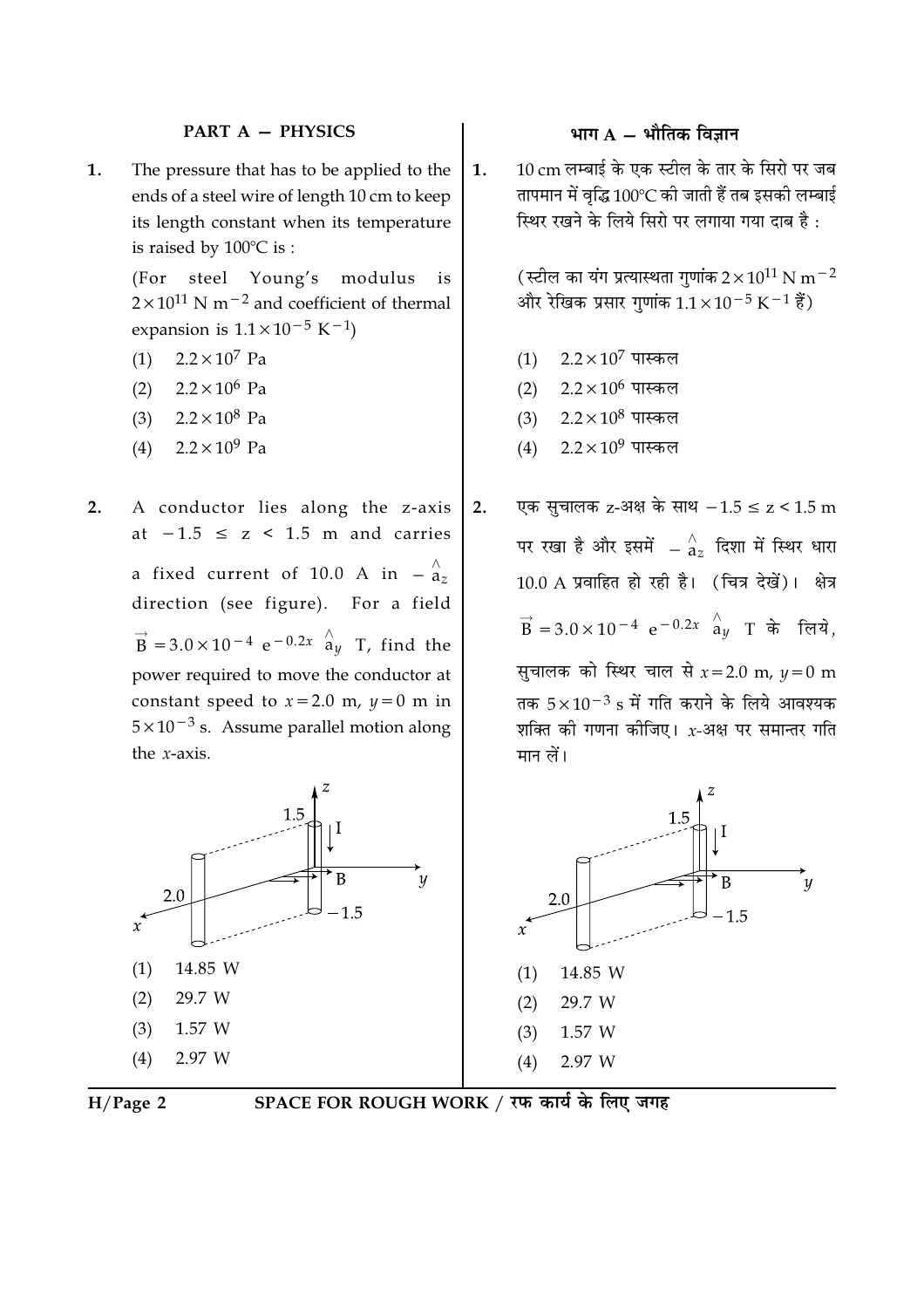- $3.$ A bob of mass m attached to an inextensible string of length l is suspended from a vertical support. The bob rotates in a horizontal circle with an angular speed  $\omega$  rad/s about the vertical. About the point of suspension :
	- angular momentum changes in  $(1)$ direction but not in magnitude.
	- $(2)$ angular momentum changes both in direction and magnitude.
	- $(3)$ angular momentum is conserved.
	- $(4)$ angular momentum changes in magnitude but not in direction.
- $\overline{4}$ . The current voltage relation of diode is given by  $I = (e^{1000V/T} - 1)$  mA, where the applied voltage V is in volts and the temperature T is in degree Kelvin. If a student makes an error measuring  $\pm 0.01$  V while measuring the current of 5 mA at 300 K, what will be the error in the value of current in mA?
	- $0.5 \text{ mA}$  $(1)$
	- $0.05$  mA  $(2)$
	- $(3)$  $0.2 \text{ mA}$

 $0.02$  mA  $(4)$ 

- लम्बाई ! की एक अवितान्य डोरी से बँधे द्रव्यमान m  $3.$ के एक बाब को एक ऊर्ध्वाधर आधार से लटकाया जाता है। बाब ऊर्ध्वाधर पर कोणीय चाल w rad/s से एक क्षैतिज वृत्त में घूर्णन करता है। निलंबन बिन्दु  $\overline{u}$   $\overline{v}$ :
	- कोणीय संवेग दिशा में परिवर्तनशील है परन्तु  $(1)$ परिमाण में नहीं।
	- कोणीय संवेग दोनों दिशा एवं परिमाण में  $(2)$ परिवर्तनशील है।
	- कोणीय संवेग संरक्षित रहता है।  $(3)$
	- कोणीय संवेग परिमाण में परिवर्तनशील हैं परन्तु  $(4)$ दिशा में नहीं।
- एक डायोड की धारा-वोल्टता सम्बन्ध  $\overline{4}$ .  $I = (e^{1000V/T} - 1)$  mA से दी जाती हैं. जहाँ V लगाई गई वोल्टता वोल्ट में है और तापमान T डिग्री कैल्विन में है। यदि एक विद्यार्थी 300 K पर 5 mA धारा नापते हुये मापन में  $\pm 0.01$  V की त्रुटि करता है, तब धारा के मान में mA में त्रुटि क्या होगी ?
	- $0.5$  mA  $(1)$
	- $0.05$  mA  $(2)$
	- $0.2 \text{ mA}$  $(3)$

 $0.02$  mA  $(4)$ 

 $H/Page$  3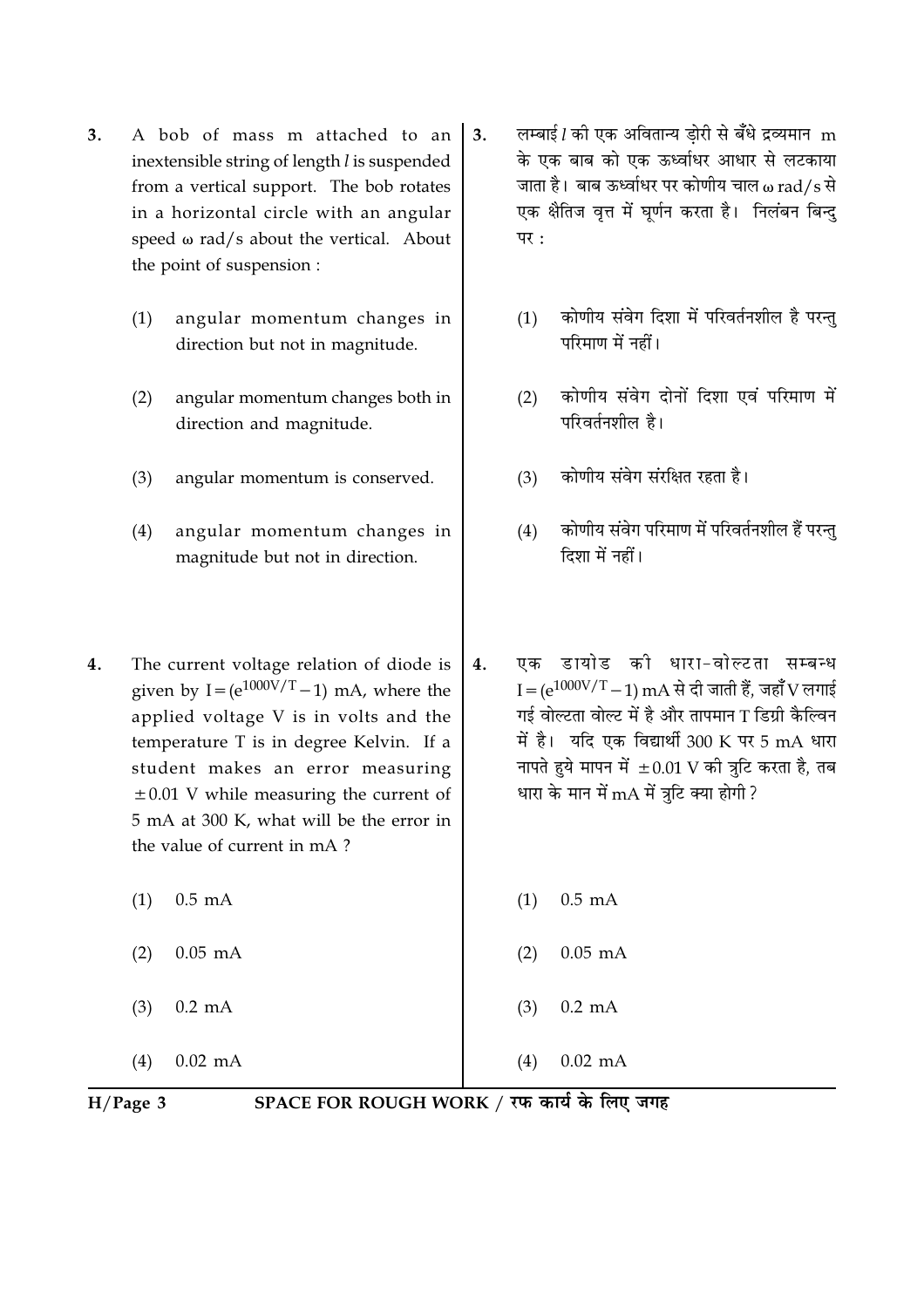5. An open glass tube is immersed in mercury in such a way that a length of 8 cm extends above the mercury level. The open end of the tube is then closed and sealed and the tube is raised vertically up by additional 46 cm. What will be length of the air column above mercury in the tube now?

(Atmospheric pressure  $=76$  cm of Hg)

- 38 cm  $(1)$
- $(2)$ 6 cm
- $(3)$  $16 \text{ cm}$
- $(4)$ 22 cm
- $6.$ Match List - I (Electromagnetic wave type) with List - II (Its association/application) and select the correct option from the choices given below the lists :

| List - I |                      |                             |       | List - II                                                  |  |  |
|----------|----------------------|-----------------------------|-------|------------------------------------------------------------|--|--|
| (a)      | Infrared<br>waves    |                             | (i)   | To treat muscular<br>strain                                |  |  |
|          | (b) Radio waves      |                             | (ii)  | For broadcasting                                           |  |  |
|          | (c) $ X - rays$      |                             | (iii) | To detect fracture<br>of bones                             |  |  |
| (d)      | Ultraviolet<br>rays  |                             |       | Absorbed by the<br>$(iv)$ ozone layer of the<br>atmosphere |  |  |
|          |                      | (a) (b) (c) (d)             |       |                                                            |  |  |
| (1)      |                      | $(iii)$ $(ii)$ $(i)$ $(iv)$ |       |                                                            |  |  |
|          | $(2)$ (i)            | $(ii)$ $(iii)$ $(iv)$       |       |                                                            |  |  |
|          | $(3)$ $(iv)$ $(iii)$ |                             | (ii)  | (i)                                                        |  |  |
| (4)      | (i)                  | $(ii)$ $(iv)$               |       | (iii)                                                      |  |  |
|          |                      |                             |       |                                                            |  |  |

एक खुली काँच की नली को पारे में इस प्रकार डुबोया 5. जाता है कि पारे के स्तर से 8 cm ऊपर कॉँच की नली की लम्बाई है। नली के खले सिरे को अब बन्द कर सील कर दिया जाता है और नली को ऊर्ध्वाधर अतिरिक्त 46 cm से ऊपर उठाया जाता है। नली में पारे के ऊपर वाय स्तम्भ की लम्बाई अब क्या होगी?

(वायुमंडलीय दाब=Hg का 76 cm)

- 38 cm  $(1)$
- $(2)$ 6 cm
- $(3)$ 16 cm
- $(4)$ 22 cm
- **सूची I** (विद्युत चुम्बकीय तरंग प्रकार) को 6. सूची - II (इनसे सम्बद्धित/अनुप्रयोगित) से सुमेलित कीजिये और सूचियों के नीचे दिये गये विकल्पों में से सही विकल्प चनिये:

|     | सूची - I                |       |               | सूची - II                                |
|-----|-------------------------|-------|---------------|------------------------------------------|
| (a) | अवरक्त तरंगे            |       | (i)           | मॉँसपेशियों की विकृति<br>के इलाज के लिये |
| (b) | रेडियो तरंगे            |       | (ii)          | प्रसारण के लिये                          |
| (c) | एक्स-किरणें             |       | (iii)         | हड्डियों के अस्थिभंग की<br>पहचान के लिये |
| (d) | परा <mark>बेंगनी</mark> |       | (iv)          | वातावरण की ओज़ोन<br>परत द्वारा अवशोषण    |
|     |                         |       |               | (a) (b) (c) (d)                          |
| (1) |                         |       |               | (iii) (ii) (i) (iv)                      |
| (2) | (i)                     |       |               | $(ii)$ $(iii)$ $(iv)$                    |
| (3) | (iv)                    | (iii) | (ii)          | (i)                                      |
| (4) | (i)                     |       | $(ii)$ $(iv)$ | (iii)                                    |

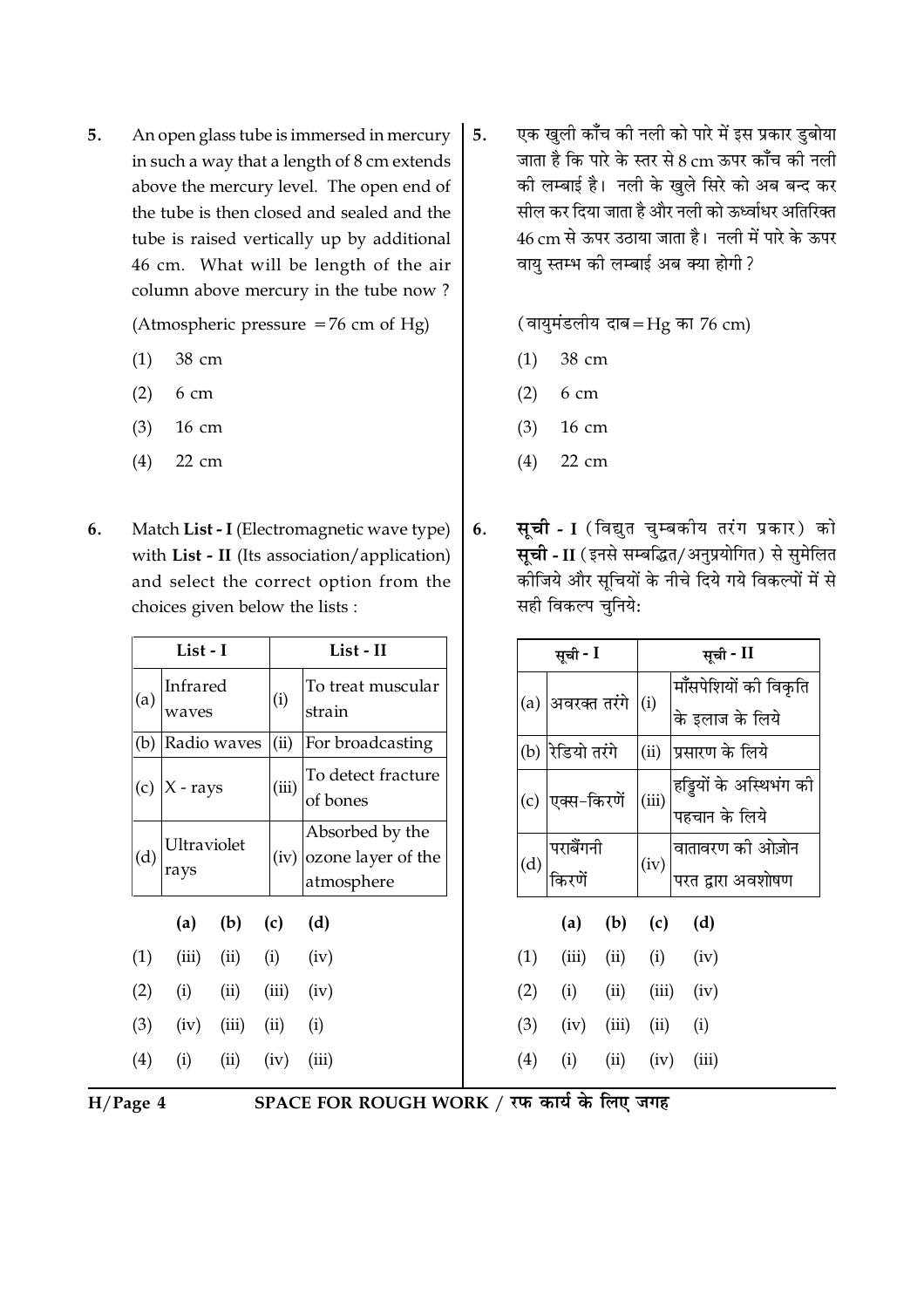- A parallel plate capacitor is made of two 7. circular plates separated by a distance of 5 mm and with a dielectric of dielectric constant 2.2 between them. When the electric field in the dielectric is  $3 \times 10^4$  V/m. the charge density of the positive plate will be close to:
	- (1)  $3 \times 10^4$  C/m<sup>2</sup>
	- (2)  $6 \times 10^4$  C/m<sup>2</sup>
	- (3)  $6 \times 10^{-7}$  C/m<sup>2</sup>
	- (4)  $3 \times 10^{-7}$  C/m<sup>2</sup>
- 8. A student measured the length of a rod and wrote it as 3.50 cm. Which instrument did he use to measure it?
	- A screw gauge having 100 divisions  $(1)$ in the circular scale and pitch as  $1$  mm.
	- $(2)$ A screw gauge having 50 divisions in the circular scale and pitch as  $1$  mm.
	- $(3)$ A meter scale.
	- A vernier calliper where the  $(4)$ 10 divisions in vernier scale matches with 9 division in main scale and main scale has 10 divisions in 1 cm.
- दो वृत्तीय प्लेटो, जिनके बीच दूरी 5 mm हैं, से एक  $7.$ समान्तर पट्टिका संधारित्र बनाया गया है जिसके बीच परावैद्यत स्थिरांक 2.2 का एक परावैद्यत रखा गया है। जब परावैद्युत में विद्युत क्षेत्र  $3 \times 10^4$  V/m है, तब धनात्मक प्लेट का आवेश घनत्व लगभग होगा :
	- (1)  $3 \times 10^4$  C/m<sup>2</sup>
	- (2)  $6 \times 10^4$  C/m<sup>2</sup>
	- (3)  $6 \times 10^{-7}$  C/m<sup>2</sup>
	- (4)  $3 \times 10^{-7}$  C/m<sup>2</sup>
- एक विद्यार्थी ने एक छड की लम्बाई मापकर 8. 3.50 cm लिखी। इसको मापने में उसने किस उपकरण का प्रयोग किया?
	- एक स्क्रू गेज़ जिसके वर्नियर स्केल में  $(1)$ 100 भाग हैं और पिच 1 mm है।
	- $(2)$ एक स्क्रू गेज़ जिसके वर्नियर स्केल में 50 भाग हैं और पिच 1 mm है।
	- (3) एक मीटर स्केल।
	- एक वर्नियर कैलिपर्स जहाँ वर्नियर स्केल के  $(4)$ 10 भाग मुख्य स्केल के 9 भागों से मिलते हैं और मख्य स्केल के 1 cm में 10 भाग हैं।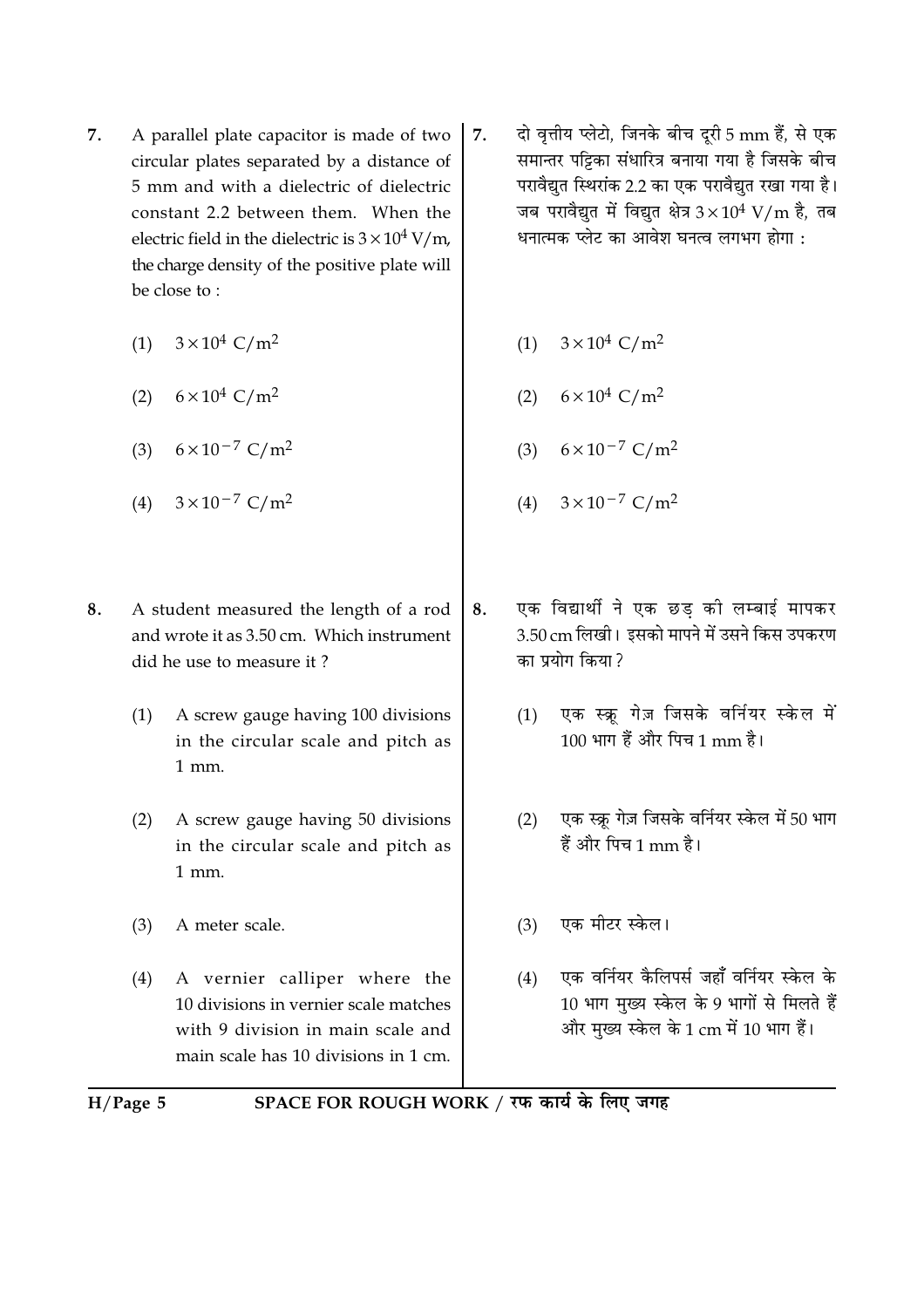9. Four particles, each of mass M and equidistant from each other, move along a circle of radius R under the action of their mutual gravitational attraction. The speed of each particle is :

$$
(1) \qquad \sqrt{\frac{GM}{R}\,\left(1+\,2\sqrt{2}\right)}
$$

$$
(2) \quad \frac{1}{2} \sqrt{\frac{GM}{R} \left(1 + 2\sqrt{2}\right)}
$$

$$
(3) \qquad \sqrt{\frac{GM}{R}}
$$

$$
(4) \qquad \sqrt{2\sqrt{2} \frac{GM}{R}}
$$

- In a large building, there are 15 bulbs of  $10.$ 40 W, 5 bulbs of 100 W, 5 fans of 80 W and 1 heater of 1 kW. The voltage of the electric mains is 220 V. The minimum capacity of the main fuse of the building will be:
	- $(1)$  $12A$
	- $(2)$ 14 A
	- 8 A  $(3)$
	- $(4)$  $10A$

प्रत्येक द्रव्यमान M के चार कण जो कि एक दूसरे से 9. समान दूरी पर हैं, एक दूसरे के अन्योन्य गुरुत्वाकर्षण प्रभाव में त्रिज्या R के एक वत्त पर गतिशील हैं। प्रत्येक कण की चाल है :

$$
(1) \qquad \sqrt{\frac{GM}{R}\,\left(1+\,2\sqrt{2}\right)}
$$

$$
(2) \quad \frac{1}{2}\sqrt{\frac{GM}{R}\,\left(1+\,2\sqrt{2}\right)}
$$

$$
(3) \qquad \sqrt{\frac{GM}{R}}
$$

- $\frac{GM}{R}$  $(4)$
- एक बहत भवन में. 40 W के 15 बल्ब. 100 W के  $10.$ 5 बल्ब, 80 W के 5 पंखे एवं 1 kW का 1 हीटर हैं। बिजली के मेन्स की वोल्टता 220 V हैं। भवन के मुख्य फ्यूज़ की न्यूनतम क्षमता होगी :
	- $12A$  $(1)$
	- $(2)$ 14 A
- $(3)$ 8 A

 $(4)$ 

 $10A$ 

 $H/Page 6$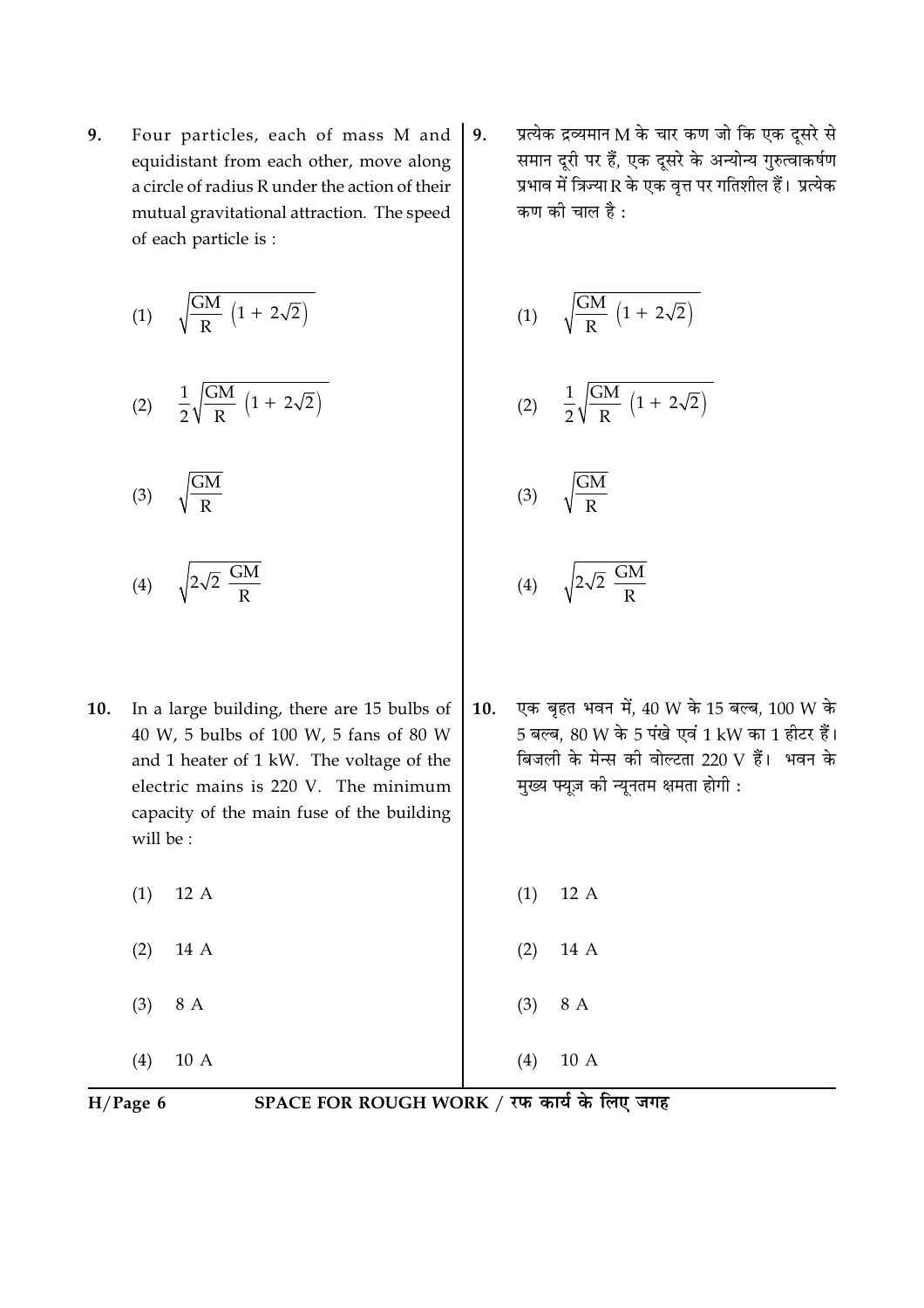- A particle moves with simple harmonic  $11.$ motion in a straight line. In first  $\tau$  s, after starting from rest it travels a distance a, and in next  $\tau$  s it travels 2a, in same direction, then:
	- $(1)$ amplitude of motion is 4a
	- $(2)$ time period of oscillations is 67
	- $(3)$ amplitude of motion is 3a
	- time period of oscillations is  $8\tau$  $(4)$
- $12.$ The coercivity of a small magnet where the ferromagnet gets demagnetized is  $3 \times 10^3$  A m<sup>-1</sup>. The current required to be passed in a solenoid of length 10 cm and number of turns 100, so that the magnet gets demagnetized when inside the solenoid, is:
	- $3A$  $(1)$
	- $(2)$ 6 A
	- $(3)$  $30 \text{ mA}$
	- $(4)$  $60 \text{ mA}$

13. The forward biased diode connection is:



- $+2V$  $(3)$
- $\frac{-3 V}{\longrightarrow}$  $(4)$
- $H/Page 7$
- $(1)$  गति का आयाम 4a है।
- (2) दोलनों का आवर्त काल 6 $\tau$  है।
- (3) गति का आयाम 3a है।
- (4) दोलनों का आवर्त काल 8 $\tau$  है।
- एक छोटे चुम्बक की निग्राहिता, जहाँ लोहचुम्बक  $12.$ अचुम्बकीय हो जाता है,  $3 \times 10^3$  A m $^{-1}$  है। चक्रों की संख्या 100 एवं लम्बाई 10 cm की एक परिनालिका से प्रवाहित आवश्यक धारा का मान, जिससे कि चम्बक परिनालिका के अन्दर होने पर अचम्बकीय हो जाये, है :
	- $(1)$  $3A$
	- $(2)$ 6 A
	- $(3)$  $30 \text{ mA}$
	- $(4)$ 60 mA
- अग्रसित बायस वाला डायोड जोड है : 13.
	- $\frac{2V}{2V}$  $(1)$
	- $\frac{-2V}{\sqrt{2\pi}}$  $(2)$
	- $(3)$
	- $(4)$
- SPACE FOR ROUGH WORK / रफ कार्य के लिए जगह

एक कण एक सरल रेखा में सरल आवर्त गति से  $11.$ गतिशील है। यह विरामावस्था से प्रारम्भ कर प्रथम  $\tau$  सैकिण्ड में दूरी a और अगले  $\tau$  सैकिण्ड में दूरी 2a उसी दिशा में तय करता है। तब: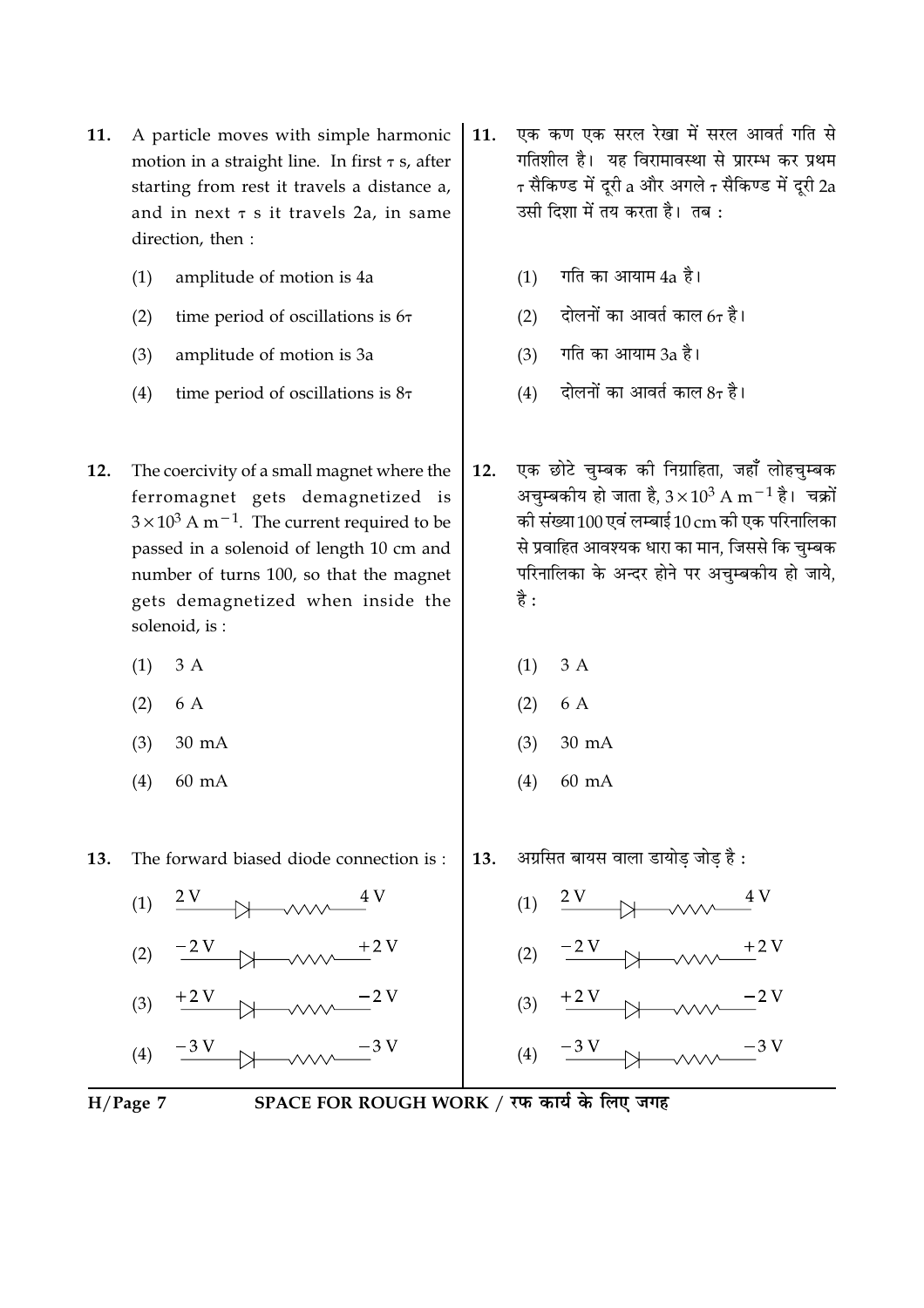- During the propagation of electromagnetic 14. waves in a medium :
	- Electric energy density is equal to the  $(1)$ magnetic energy density.
	- Both electric and magnetic energy  $(2)$ densities are zero.
	- Electric energy density is double of  $(3)$ the magnetic energy density.
	- Electric energy density is half of the  $(4)$ magnetic energy density.
- In the circuit shown here, the point 'C' is  $15.$ kept connected to point 'A' till the current flowing through the circuit becomes constant. Afterward, suddenly, point 'C' is disconnected from point 'A' and connected to point 'B' at time  $t = 0$ . Ratio of the voltage across resistance and the inductor at  $t = L/R$  will be equal to :
- एक माध्यम में विद्युत चुम्बकीय तरंगों के संचरण के 14. दौरान :
	- विद्युतीय ऊर्जा घनत्व चुम्बकीय ऊर्जा घनत्व  $(1)$ के बराबर है।
	- दोनों विद्युतीय एवं चुम्बकीय ऊर्जा घनत्व शून्य  $(2)$ है।
	- विद्युतीय ऊर्जा घनत्व चुम्बकीय ऊर्जा घनत्व  $(3)$ का दोगुना है।
	- विद्युतीय ऊर्जा घनत्व चुम्बकीय ऊर्जा घनत्व  $(4)$ का आधा है।
- यहाँ दर्शाये गये परिपथ में, बिन्दु 'C' को बिन्दु 'A' से  $15.$ तब तक जोडे रखा जाता है जब तक कि परिपथ में प्रवाहित धारा स्थिर न हो जाए। तत्पश्चात्, अचानक, बिन्दु 'C' को बिन्दु 'A' से हटाकर बिन्दु 'B' से  $t=0$ समय पर जोड दिया जाता है। t=L/R पर प्रतिरोध पर वोल्टता का प्रेरकत्व पर वोल्टता से अनुपात होगा :



 $H/Page 8$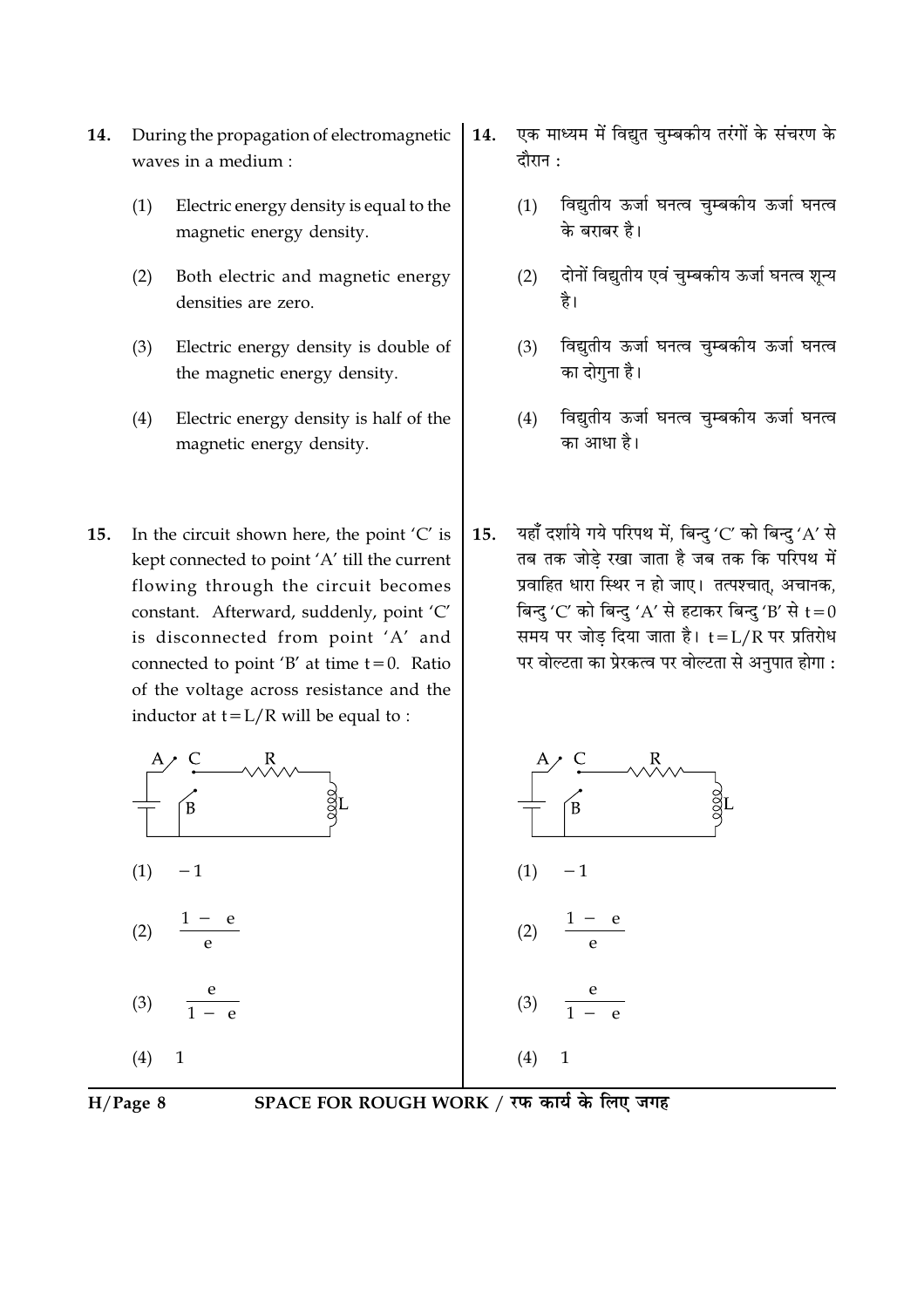- 16. A mass 'm' is supported by a massless string wound around a uniform hollow cylinder of mass m and radius R. If the string does not slip on the cylinder, with what acceleration will the mass fall on release ?
- त्रिज्या R एवं द्रव्यमान m के एक एकसमान खोखले 16. बेलन के चारों तरफ एक द्रव्यमानविहीन डोरी से एक द्रव्यमान 'm' अवलंबित हैं। यदि डोरी बेलन पर फिसलती नहीं है, तब छोड़े जाने पर द्रव्यमान किस त्वरण से गिरेगा ?

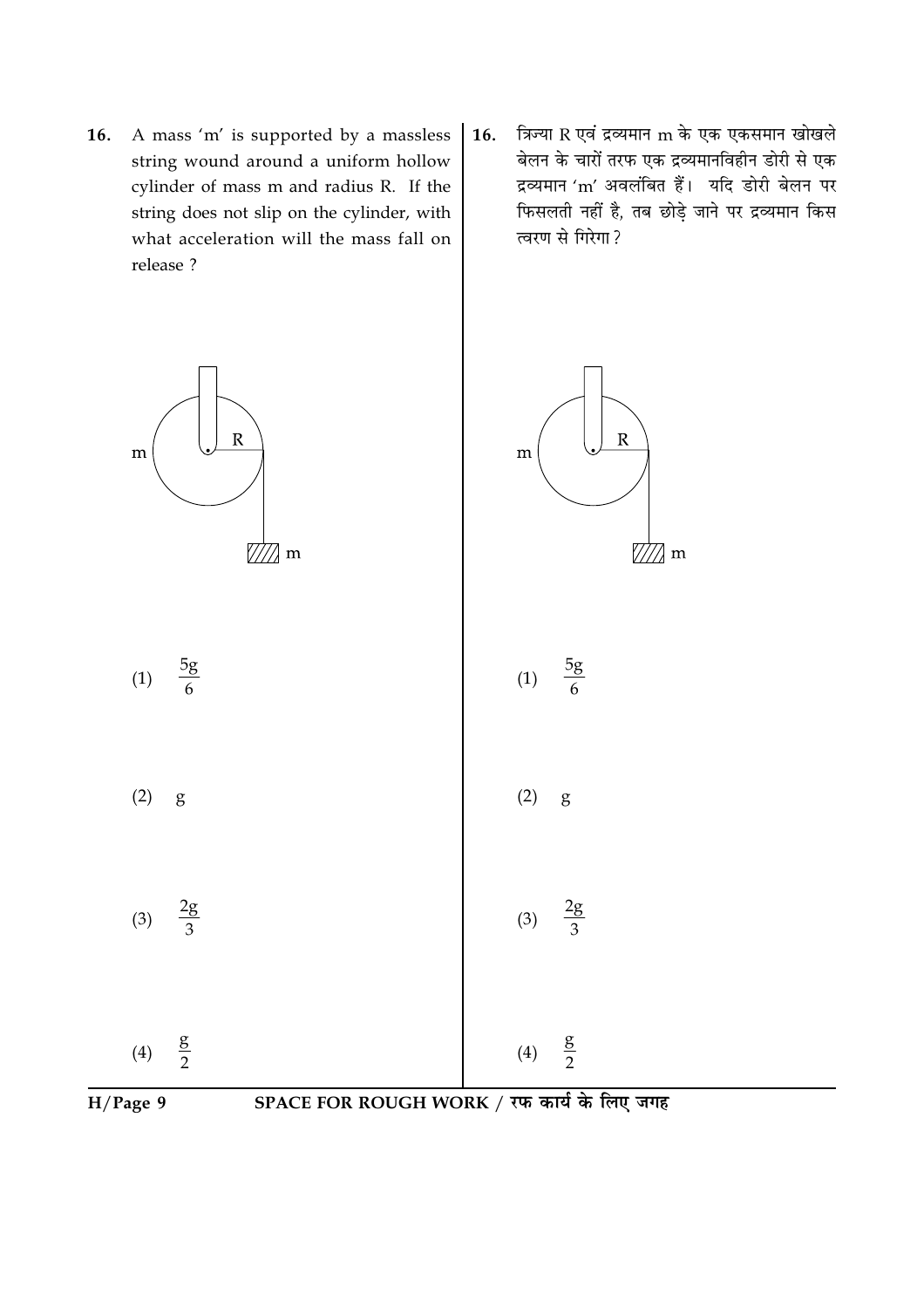17. One mole of diatomic ideal gas undergoes a cyclic process ABC as shown in figure. The process BC is adiabatic. The temperatures at A, B and C are  $400$  K, 800 K and 600 K respectively. Choose the correct statement :



- $(1)$ The change in internal energy in the process AB is  $-350$  R.
- The change in internal energy in the  $(2)$ process BC is  $-500$  R.
- The change in internal energy in  $(3)$ whole cyclic process is 250 R.
- $(4)$ The change in internal energy in the process CA is 700 R.
- From a tower of height H, a particle is **18.** thrown vertically upwards with a speed u. The time taken by the particle, to hit the ground, is n times that taken by it to reach the highest point of its path.

The relation between H, u and n is:

- $2 \text{ g H} = \frac{n u^2(n-2)}{2}$  $(1)$
- $g H = (n-2)u^2$  $(2)$
- $2 g H = n^2 u^2$  $(3)$

 $g H = (n-2)^2 u^2$  $(4)$ 

द्विपरमाणुक आदर्श गैस का एक मोल चक्रीय प्रक्रिया 17. ABC से गुजरता है जैसा कि चित्र में दर्शाया गया है। प्रक्रिया BC रुद्धोष्म है। A, B एवं C के तापमान क्रमश: 400 K, 800 K एवं 600 K हैं। सही कथन चनिये :



- प्रक्रिया AB में आन्तरिक ऊर्जा में परिवर्तन  $(1)$  $-350R$   $\frac{3}{6}$ <sub>1</sub>
- पक्रिया BC में आन्तरिक ऊर्जा में परिवर्तन  $(2)$  $-500 R$   $\frac{3}{6}$  1
- सम्पर्ण चक्रीय प्रक्रिया में आन्तरिक ऊर्जा में  $(3)$ परिवर्तन 250 R है।
- प्रक्रिया CA में आन्तरिक ऊर्जा में परिवर्तन  $(4)$ 700 R है।
- ऊँचाई H की एक मीनार से. चाल u से एक कण को 18. ऊर्ध्वाधर ऊपर की ओर फेंका जाता है। कण को पृथ्वी तक गिरने में लगा समय उसके उच्चतम बिन्दु तक पहुँचने के समय का n गुना हैं।

 $H_{\rm c}$ u एवं n के बीच सम्बन्ध है:

- (1)  $2 \text{ g } H = \text{n}u^2(n-2)$
- (2)  $g H = (n-2)u^2$
- $2 g H = n^2 u^2$  $(3)$
- $g H = (n-2)<sup>2</sup>u<sup>2</sup>$  $(4)$

 $H/Page$  10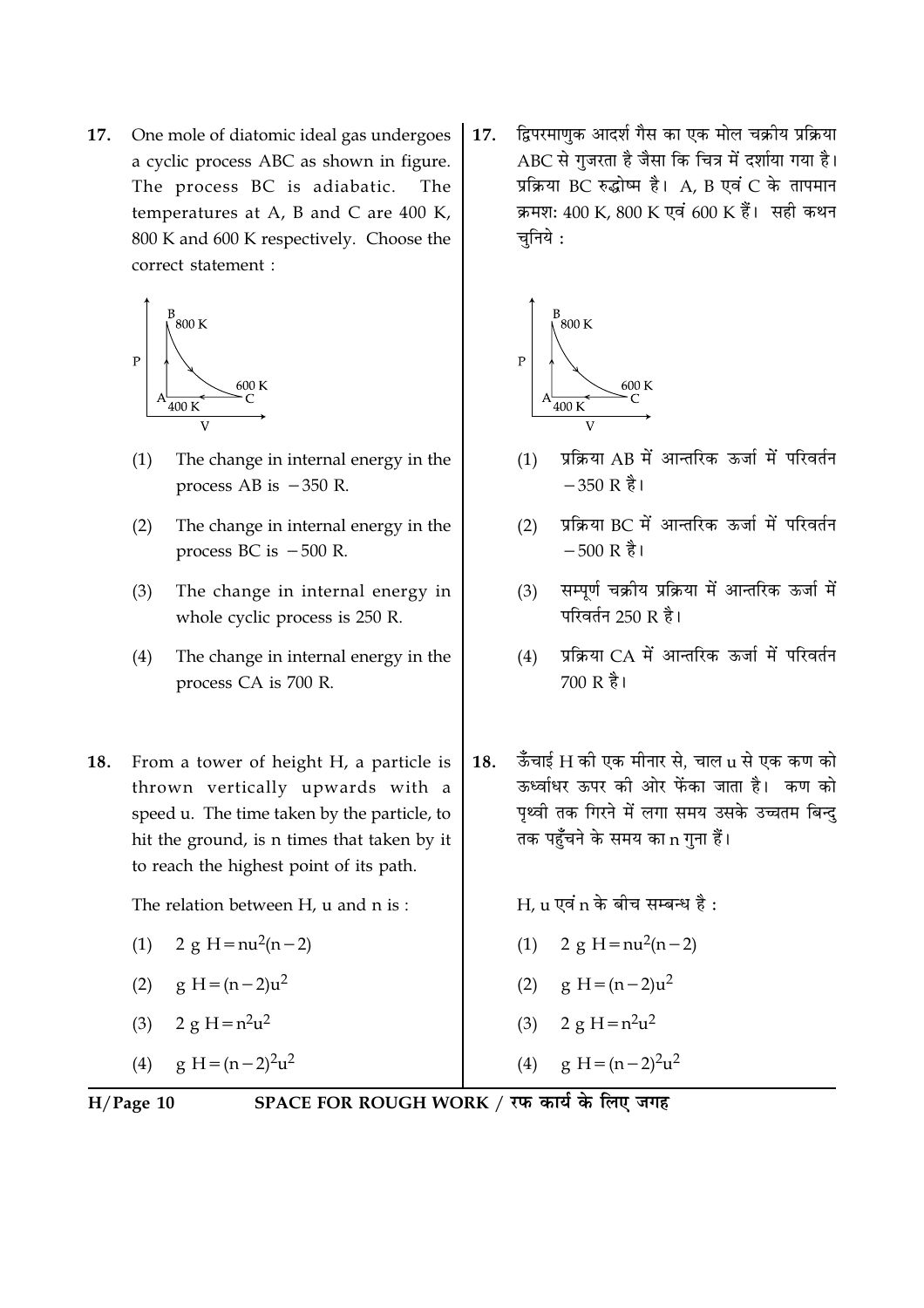A thin convex lens made from crown glass 19.

 $\left(\mu = \frac{3}{2}\right)$  has focal length f. When it is

measured in two different liquids having

refractive indices  $\frac{4}{3}$  and  $\frac{5}{3}$ , it has the focal lengths  $f_1$  and  $f_2$  respectively. The correct relation between the focal lengths is:

- $f_2$ > f and  $f_1$  becomes negative  $(1)$
- (2)  $f_1$  and  $f_2$  both become negative
- (3)  $f_1 = f_2 < f$
- (4)  $f_1 > f$  and  $f_2$  becomes negative
- Three rods of Copper, Brass and Steel are 20. welded together to form a Y - shaped structure. Area of cross - section of each  $rod = 4 cm<sup>2</sup>$ . End of copper rod is maintained at 100°C where as ends of brass and steel are kept at 0°C. Lengths of the copper, brass and steel rods are 46, 13 and 12 cms respectively. The rods are thermally insulated from surroundings except at ends. Thermal conductivities of copper, brass and steel are 0.92, 0.26 and 0.12 CGS units respectively. Rate of heat flow through copper rod is:
	- 4.8 cal/s  $(1)$
	- $(2)$  $6.0$  cal/s
	- $(3)$  $1.2$  cal/s
	- 2.4 cal/s  $(4)$

19. क्राउन काँच  $\left(\mu = \frac{3}{2}\right)$  से बने एक पतले उत्तल लेन्स की फोकस लम्बाई $f$  है। जब इसे अपवर्तनांक  $\frac{4}{3}$  एवं  $\frac{5}{2}$  वाले दो भिन्न द्रवों में रखकर मापा जाता है, तब फोकस लम्बाइयाँ क्रमशः  $f_1$  एवं  $f_2$  हैं। फोकस लम्बाइयों के बीच सही सम्बन्ध है:

- (1)  $f_2 > f$ और  $f_1$  ऋणात्मक हो जाता है।
- (2)  $f_1$  एवं  $f_2$  दोनों ऋणात्मक हो जाते हैं।
- (3)  $f_1 = f_2 < f$
- (4)  $f_1 > f$  और  $f_2$  ऋणात्मक हो जाता है।
- ताँबे, पीतल एवं स्टील की तीन छडों को  $Y$  आकार 20. संरचना में वेल्ड किया गया हैं। प्रत्येक छड की अनप्रस्थ काट का क्षेत्रफल = 4  $\rm cm^2$  है। ताँबे की छड के सिरे का तापमान 100°C हैं जबकि पीतल एवं स्टील के सिरे 0°C तापमान पर रखे गये हैं। ताँबे. पीतल एवं स्टील की छड़ों की लम्बाईयाँ क्रमश: 46, 13 एवं 12 cms हैं। छडों को, उनके सिरों को छोडकर, वातावरण से ऊष्मीय रोधी किया गया है। ताँबे, पीतल एवं स्टील की ऊष्मा चालकताएँ क्रमश: 0.92, 0.26 एवं 0.12 CGS इकाई हैं। ताँबे की छड से प्रवाहित ऊष्मा की दर है :
	- $4.8$  cal/s  $(1)$  $6.0$  cal/s  $(2)$  $1.2$  cal/s  $(3)$  $(4)$ 2.4 cal/s

 $H/Page$  11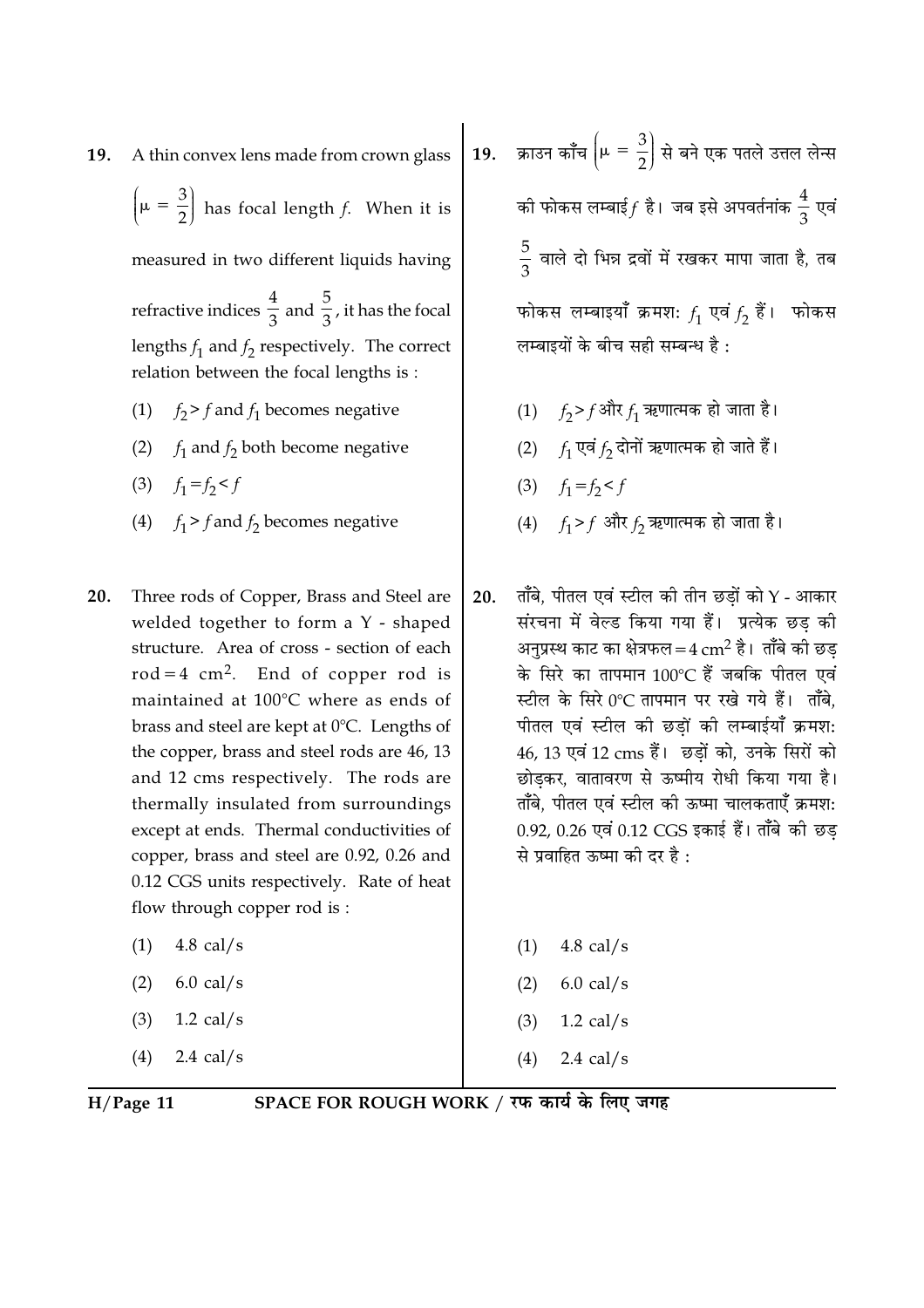- A pipe of length 85 cm is closed from one 21. end. Find the number of possible natural oscillations of air column in the pipe whose frequencies lie below 1250 Hz. The velocity of sound in air is 340 m/s.
	- $(1)$ 6
	- $(2)$  $\overline{4}$
	- $(3)$ 12
	- $(4)$ 8
- 22. There is a circular tube in a vertical plane. Two liquids which do not mix and of densities  $d_1$  and  $d_2$  are filled in the tube. Each liquid subtends 90° angle at centre. Radius joining their interface makes an angle  $\alpha$  with vertical. Ratio  $\frac{d_1}{d_2}$  is :





 $1 + \sin \alpha$  $(2)$  $\frac{1}{1 - \cos \alpha}$ 

$$
(3) \quad \frac{1 + \sin \alpha}{1 - \sin \alpha}
$$

$$
(4) \quad \frac{1 + \cos \theta}{1 - \cos \theta}
$$

 $H/Page$  12

- लम्बाई 85 cm के एक पाइप के एक सिरे को बन्द 21. कर दिया जाता है। पाइप में वायु स्तम्भ के सम्भव प्राकतिक दोलनो की वह संख्या निकालिऐ जिनकी आवृत्ति 1250 Hz से कम है। वायु में ध्वनि का वेग  $340 \text{ m/s}$  है।
	- $(1)$ 6
	- $(2)$ 4
	- $(3)$ 12
	- $(4)$ 8
- एक वृत्ताकार नली ऊर्ध्वाधर तल में है। दो द्रव, जो  $22.$ एक दूसरे से मिश्रित नहीं होते तथा जिनका घनत्व  $d_1$ एवं  $\mathrm{d}_2$  हैं, नली में भरे गये हैं। प्रत्येक द्रव केन्द्र पर 90° का कोण अंतरित करता हैं। उनके अंत: पृष्ठ को जोड़ने वाली त्रिज्या ऊर्ध्वाधर से  $\alpha$  कोण बनाती हैं। अनुपात  $\frac{d_1}{d_2}$  है :

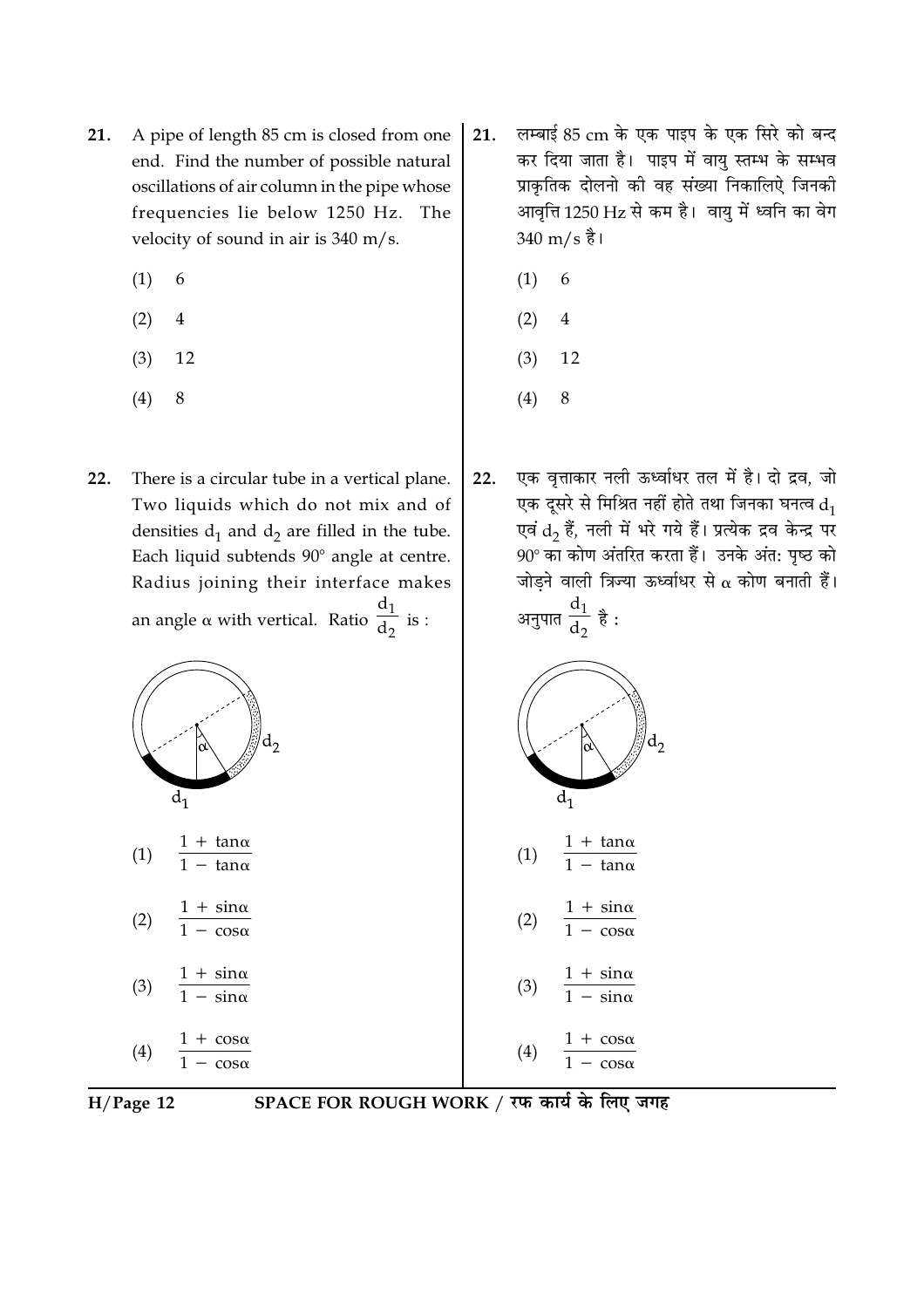- 23. A green light is incident from the water to the air - water interface at the critical  $angle(\theta)$ . Select the **correct** statement.
	- $(1)$ The spectrum of visible light whose frequency is more than that of green light will come out to the air medium.
	- $(2)$ The entire spectrum of visible light will come out of the water at various angles to the normal.
	- $(3)$ The entire spectrum of visible light will come out of the water at an angle of 90° to the normal.
	- $(4)$ The spectrum of visible light whose frequency is less than that of green light will come out to the air medium.
- 24. Hydrogen  $({}_{1}H^{1})$ , Deuterium  $({}_{1}H^{2})$ , singly ionised Helium  $({}_2He^4)^+$  and doubly ionised lithium  $({}_{3}Li^{6})$ <sup>++</sup> all have one electron around the nucleus. Consider an electron transition from  $n=2$  to  $n=1$ . If the wave lengths of emitted radiation are  $\lambda_1$ ,  $\lambda_2$ ,  $\lambda_3$  and  $\lambda_4$  respectively then approximately which one of the following is correct?
	- (1)  $\lambda_1 = \lambda_2 = 4\lambda_3 = 9\lambda_4$
	- (2)  $\lambda_1 = 2\lambda_2 = 3\lambda_3 = 4\lambda_4$
	- (3)  $4\lambda_1 = 2\lambda_2 = 2\lambda_3 = \lambda_4$

(4)  $\lambda_1 = 2\lambda_2 = 2\lambda_3 = \lambda_4$ 

- एक हरे रंग का प्रकाश पानी से वायु-जल अन्तरापृष्ठ 23. पर क्रान्तिक कोण(0) से आपतित है। सही कथन चनिये।
	- दृश्य प्रकाश का वह स्पेक्ट्रम, जिसकी तरंगदैर्घ्य  $(1)$ हरे प्रकाश से अधिक है. पानी से वाय के माध्यम में बाहर निकलेगा।
	- दृश्य प्रकाश का सम्पूर्ण स्पेक्ट्रम पानी से  $(2)$ अभिलम्ब से विभिन्न कोणों पर बाहर निकलेगा।
	- अभिलम्ब से 90° कोण पर पानी से दृश्य प्रकाश  $(3)$ का सम्पर्ण स्पेक्टम बाहर निकलेगा।
	- दृश्य प्रकाश का वह स्पेक्ट्रम, जिसकी तरंगदैर्घ्य  $(4)$ हरे प्रकाश से कम है. पानी से वाय के माध्यम में बाहर निकलेगा।
- हाइड्रोजन (1H<sup>1</sup>), ड्यूटेरियम (1H<sup>2</sup>), एकधा आयनित 24. हीलियम (2He<sup>4</sup>)<sup>+</sup> और द्विधा आयनित लीथियम  $(J_{12}^{(5)}$ + सभी में एक इलेक्ट्रॉन नाभिक के चारों ओर हैं।  $n=2$  से  $n=1$  के इलेक्टॉन संक्रमण पर विचार कीजिये। यदि उत्सर्जित विकिरण की तरंगदैर्घ्य क्रमशः  $\lambda_1$ ,  $\lambda_2$ ,  $\lambda_3$  एवं  $\lambda_4$ हैं, तब निम्नलिखित सम्बन्धों में से कौन सा लगभग **सद्री** है ?
	- (1)  $\lambda_1 = \lambda_2 = 4\lambda_3 = 9\lambda_4$
	- (2)  $\lambda_1 = 2\lambda_2 = 3\lambda_3 = 4\lambda_4$
	- (3)  $4\lambda_1 = 2\lambda_2 = 2\lambda_3 = \lambda_4$
	- $\lambda_1 = 2\lambda_2 = 2\lambda_3 = \lambda_4$  $(4)$

 $H/Page$  13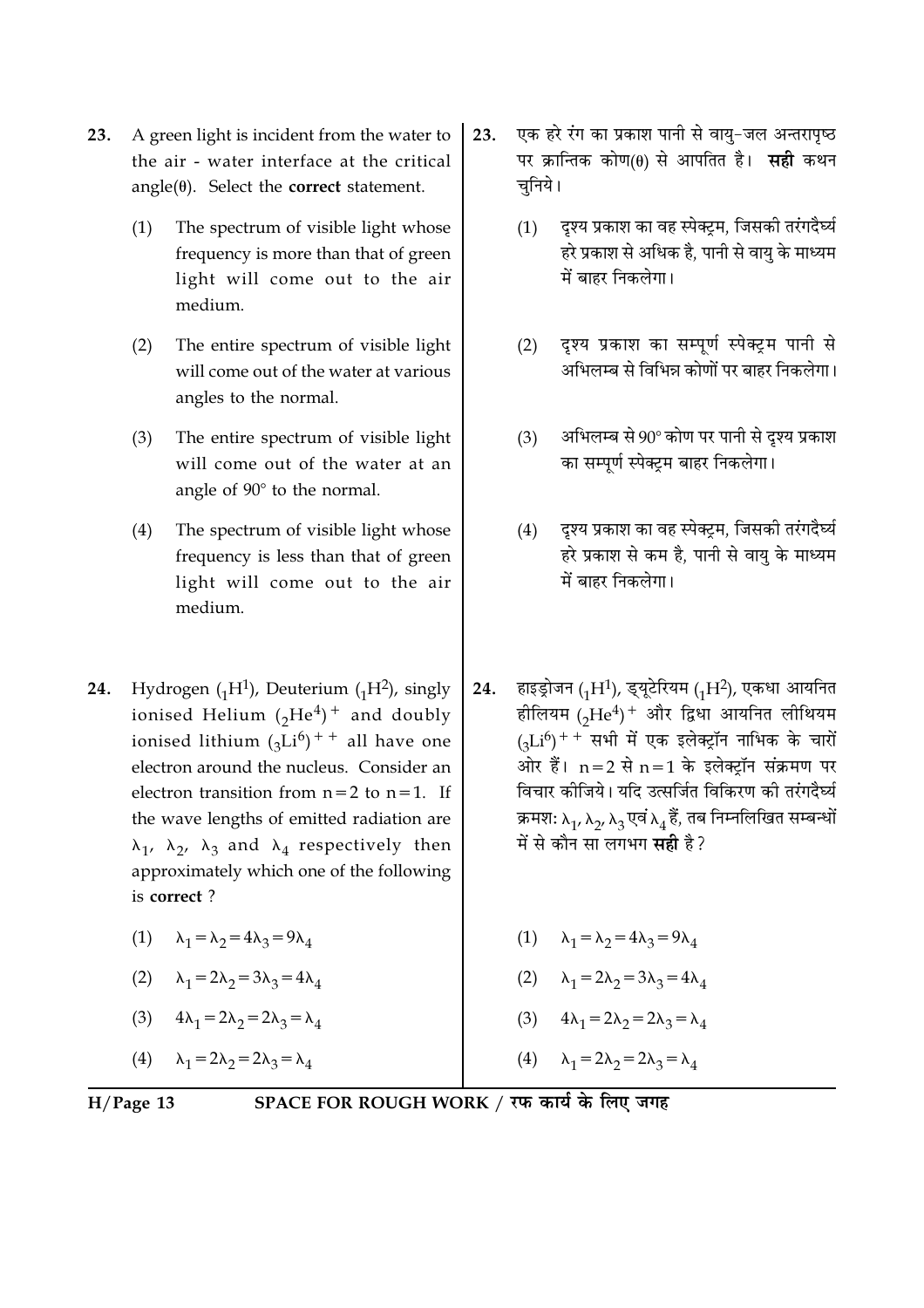- The radiation corresponding to  $3\rightarrow 2$ 25. transition of hydrogen atom falls on a metal surface to produce photoelectrons. These electrons are made to enter a magnetic field of  $3 \times 10^{-4}$  T. If the radius of the largest circular path followed by these electrons is 10.0 mm, the work function of the metal is close to:
	- $0.8$  eV  $(1)$
	- $(2)$  $1.6 \text{ eV}$
	- $(3)$  $1.8 \text{ eV}$
	- $(4)$  $1.1 \text{ eV}$
- 26. A block of mass m is placed on a surface with a vertical cross section given by  $y = \frac{x^3}{6}$ . If the coefficient of friction is 0.5, the maximum height above the ground at which the block can be placed without slipping is:
	- (1)  $\frac{1}{3}$ m
	- $\frac{1}{2}$ m  $(2)$
	- $\frac{1}{6}$ m  $(3)$
	- $\frac{2}{2}$ m  $(4)$
- हाइड्रोजन परमाणु के 3→2 संक्रमण के संगत विकिरण 25. एक धातु पृष्ठ पर आपतित होकर फोटोइलेक्ट्रॉन उत्पन्न करता है। ये इलेक्ट्रॉन  $3 \times 10^{-4}$  T के एक चुम्बकीय क्षेत्र में प्रवेश करते हैं। यदि इलेक्ट्रॉनों द्वारा अनुगामी अधिकतम वृत्तीय पथ की त्रिज्या 10.0 mm हो, तब धात का कार्य फलन लगभग है:
	- $(1)$  $0.8 eV$
	- $(2)$  $1.6 \text{ eV}$
	- $(3)$  $1.8 \text{ eV}$
	- $(4)$  $1.1 \text{ eV}$
- एक पृष्ठ पर एक द्रव्यमान m का ब्लॉक रखा है। 26. पृष्ठ की ऊर्ध्वाधर अनुप्रस्थ काट $y = \frac{x^3}{6}$  से दी जाती है। यदि घर्षण गुणांक 0.5 है, तब धरतों से ऊपर वह अधिकतम ऊँँचाई. जिस पर बिना फिसले ब्लॉक रखा जा सकता हैं, है :
- (1)  $\frac{1}{3}$ m  $\frac{1}{2}$ m  $(2)$  $(3)$  $\frac{2}{3}$ m

 $H/Page$  14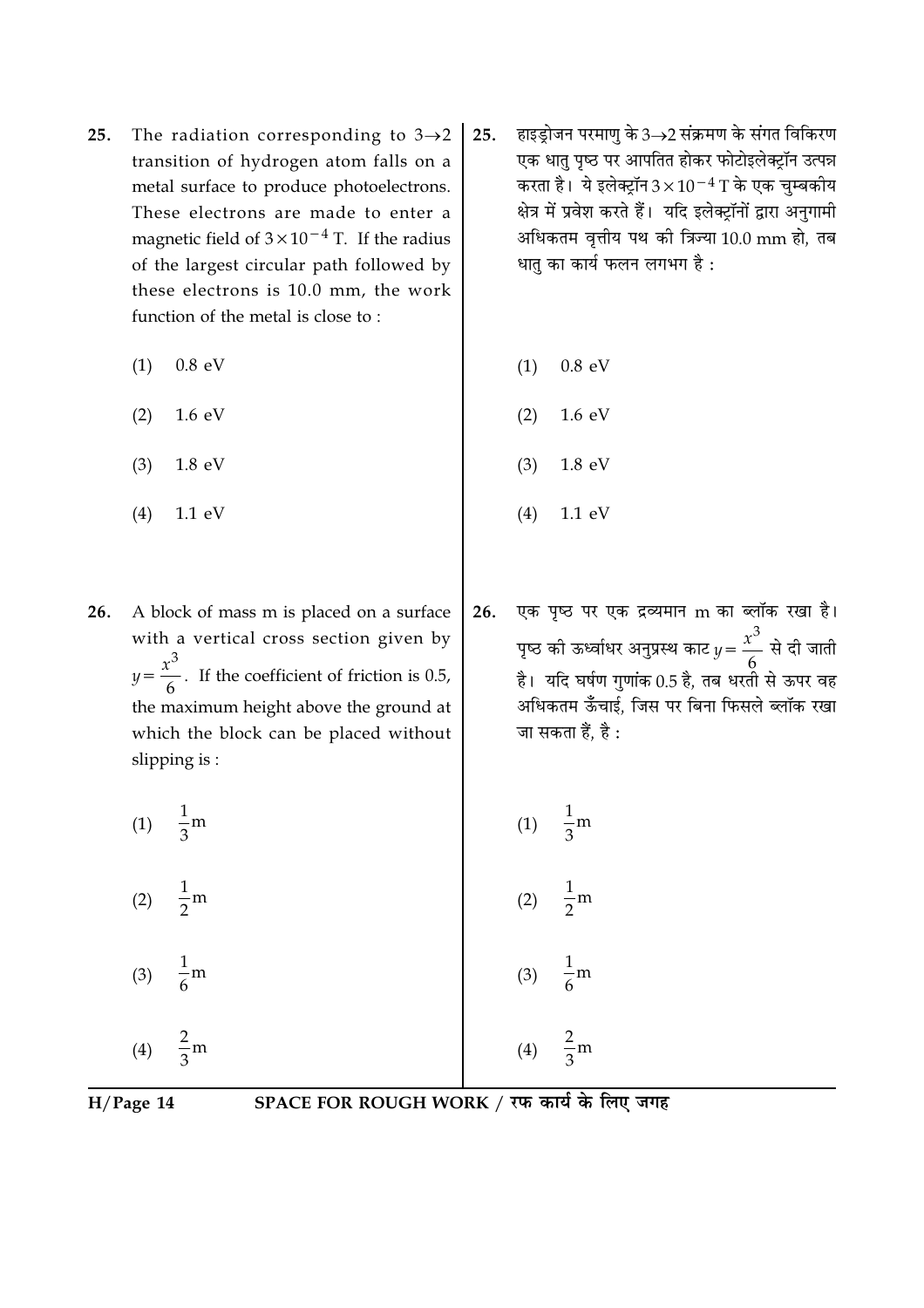27. When a rubber-band is stretched by a distance  $x$ , it exerts a restoring force of magnitude  $F = ax + bx^2$  where a and b are constants. The work done in stretching the unstretched rubber-band by L is:

(1) 
$$
\frac{aL^2}{2} + \frac{bL^3}{3}
$$
  
\n(2) 
$$
\frac{1}{2} \left( \frac{aL^2}{2} + \frac{bL^3}{3} \right)
$$
  
\n(3) 
$$
aL^2 + bL^3
$$
  
\n(4) 
$$
\frac{1}{2} (aL^2 + bL^3)
$$

**28.** On heating water, bubbles being formed at the bottom of the vessel detatch and rise. Take the bubbles to be spheres of radius R and making a circular contact of radius 
$$
r
$$
 with the bottom of the vessel. If  $r \ll R$ , and the surface tension of water is T, value of  $r$  just before bubbles detatch is :

जब एक रबड़ के छल्ले को  $x$  दूरी तक तानित किया 27. जाता है; तब परिमाण  $F = ax + bx^2$  का एक प्रत्यनयन बल लगता है जहाँ a एवं b स्थिरांक हैं। बिना तानित रबड के छल्ले को L से तानित करने में किया गया कार्य है :

(1) 
$$
\frac{aL^2}{2} + \frac{bL^3}{3}
$$
  
\n(2) 
$$
\frac{1}{2} \left( \frac{aL^2}{2} + \frac{bL^3}{3} \right)
$$
  
\n(3) 
$$
aL^2 + bL^3
$$
  
\n(4) 
$$
\frac{1}{2} (aL^2 + bL^3)
$$

पानी को गर्म करने पर, बर्तन की तली में बुलबुले 28. बनते हैं और विलग्न होकर ऊपर की ओर उठते हैं। बलबलों को त्रिज्या R का गोला मान लें और बर्तन की तली से वृत्तीय स्पर्श की त्रिज्या  $r$  लें। यदि  $r \ll R$ और पानी का पृष्ठ तनाव $T$  हैं, तब बुलबुलों के बस विलग्न होने से जरा पहले  $r$  का मान हैं :





SPACE FOR ROUGH WORK / रफ कार्य के लिए जगह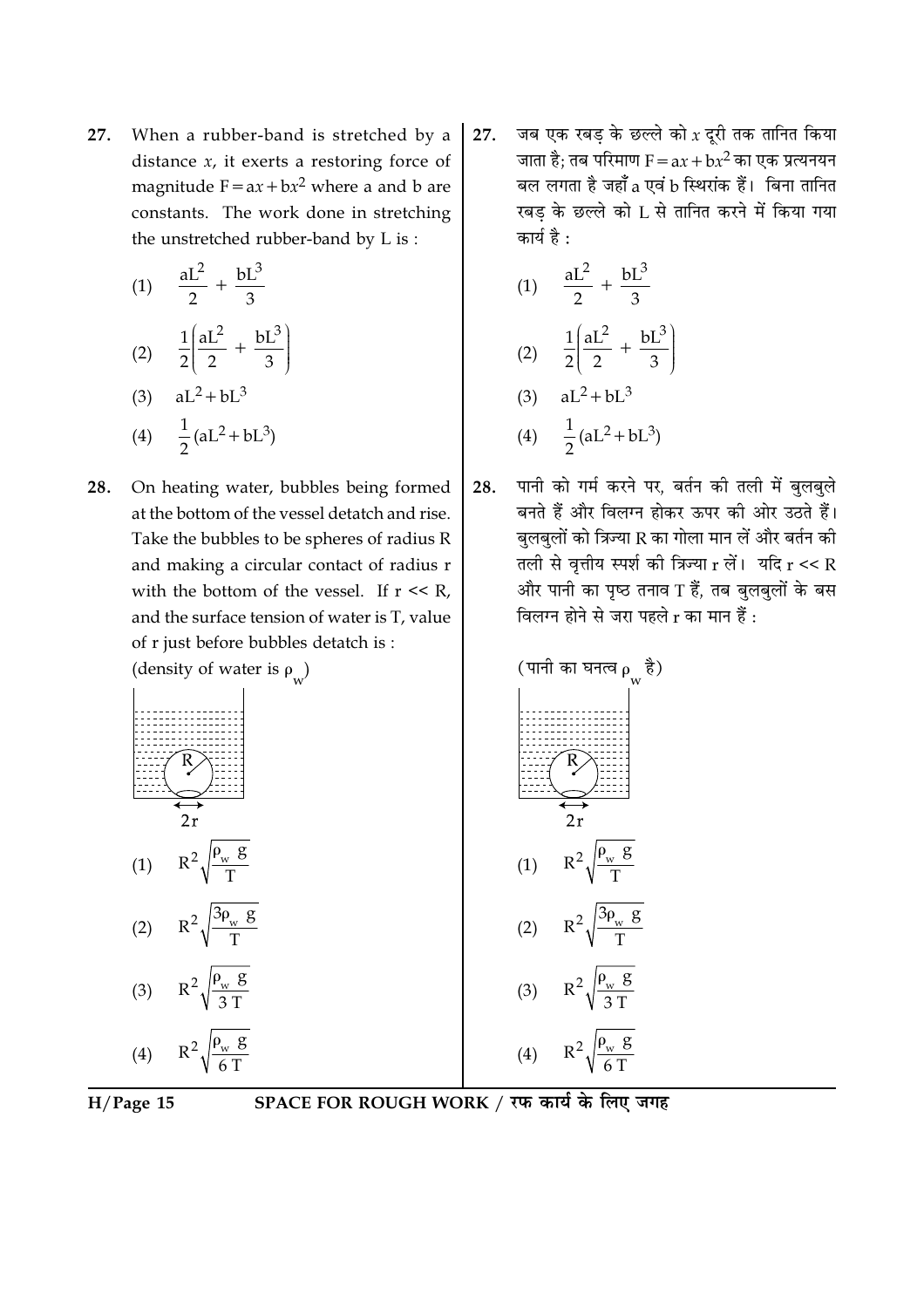Two beams, A and B, of plane polarized 29. light with mutually perpendicular planes of polarization are seen through a polaroid. From the position when the beam A has maximum intensity (and beam B has zero intensity), a rotation of polaroid through 30° makes the two beams appear equally bright. If the initial intensities of the two beams are  $I_A$  and  $I_B$ 

respectively, then  $\frac{I_A}{I_R}$  equals :

 $(1)$  $\mathbf{1}$ 

- $\frac{1}{3}$  $(2)$
- 3  $(3)$
- $rac{3}{2}$  $(4)$
- Assume that an electric field  $\vec{E} = 30x^2 \hat{i}$ 30. exists in space. Then the potential difference  $V_A - V_O$ , where  $V_O$  is the potential at the origin and  $V_A$  the potential at  $x=2$  m is :
	- $-80$  I  $(1)$
	- $(2)$ 80 J
	- $(3)$ 120 J
	- $(4)$  $-120$  J

ध्रुवण के अन्योन्य लम्बवत् तलों वाले समतल ध्रुवीय 29. प्रकाश की दो पुंज A एवं B एक पोलरायड़ द्वारा देखी जाती है। उस स्थिति से जहाँ पुंज A की अधिकतम तीव्रता है (और पुंज B की शून्य तीव्रता है) पोलरायड का 30° से घूर्णन दोनों पुंजों को एकसमान झुतिमान प्रतीत होता है। यदि दोनों पुँजों की प्रारम्भिक तीव्रताएँ

क्रमशः 
$$
I_{\text{A}}
$$
 एवं  $I_{\text{B}}$  हैं, तब  $\frac{I_{\text{A}}}{I_{\text{B}}}$  का मान है :

 $(1)$  $\mathbf{1}$  $(2)$  $\overline{3}$  $(3)$ 3

- $rac{3}{2}$  $(4)$
- मान लें व्योम में एक विद्युत क्षेत्र  $\overrightarrow{E} = 30x^2i^$  है।  $30.$ तब विभवान्तर  $V_A - V_O$ , जहाँ  $V_O$  मूलबिन्दु पर<br>विभव एवं  $V_A$ ,  $x = 2$  m पर विभव हैं, है :

 $(1)$  $-80$  J  $(2)$ 80 J

 $(4)$ 

 $-120$  J

 $(3)$ 120 J

 $H/Page$  16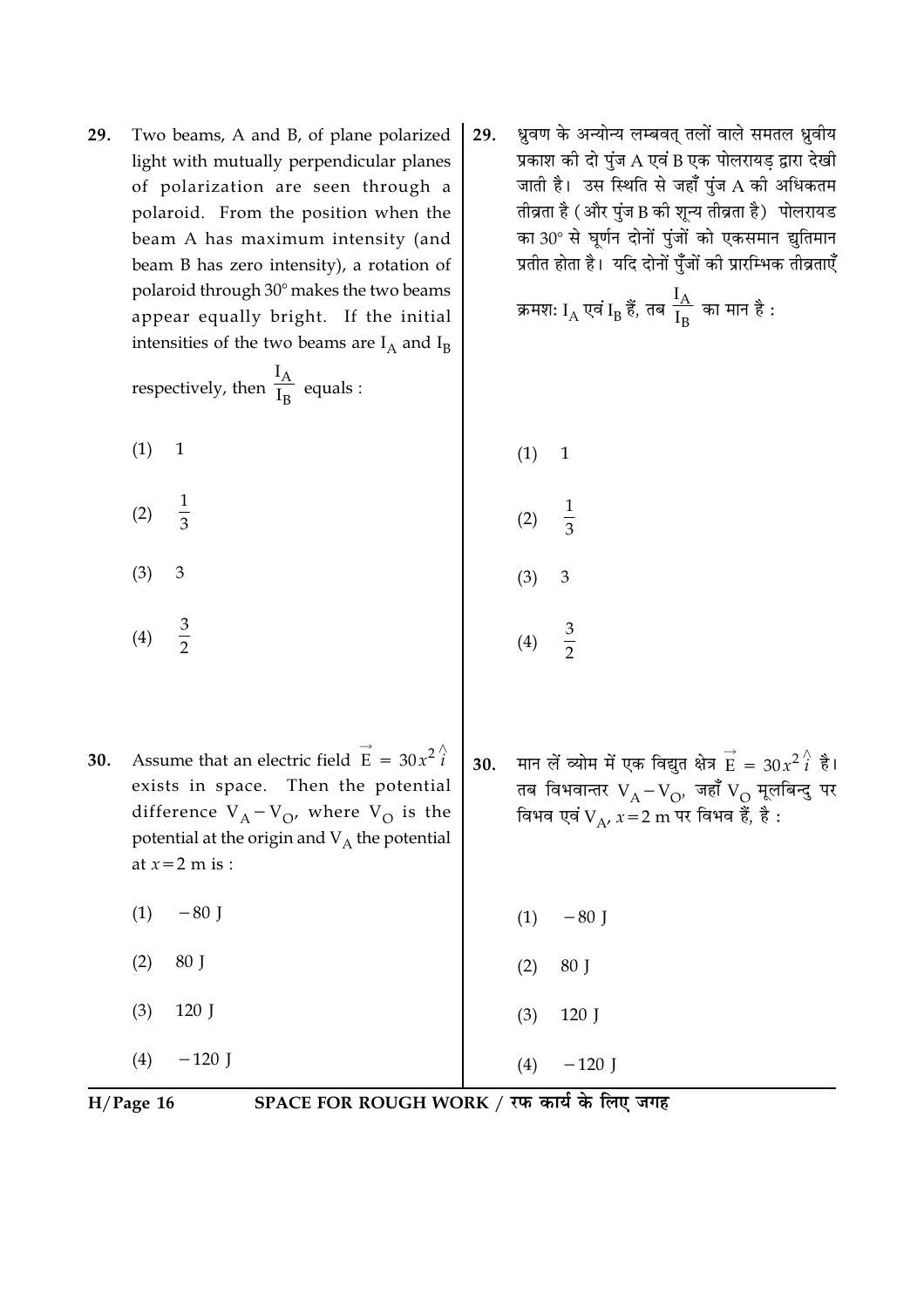#### **PART B - MATHEMATICS**

- The image of the line 31.
	- $\frac{x-1}{3} = \frac{y-3}{1} = \frac{z-4}{-5}$  in the plane  $2x-y+z+3=0$  is the line:
	- (1)  $\frac{x+3}{3} = \frac{y-5}{1} = \frac{z-2}{-5}$
	- (2)  $\frac{x+3}{-3} = \frac{y-5}{-1} = \frac{z+2}{5}$
	- (3)  $\frac{x-3}{3} = \frac{y+5}{1} = \frac{z-2}{-5}$
	- (4)  $\frac{x-3}{-3} = \frac{y+5}{-1} = \frac{z-2}{5}$
- If the coefficients of  $x^3$  and  $x^4$  in the 32. expansion of  $(1 + ax + bx^2) (1 - 2x)^{18}$  in powers of  $x$  are both zero, then  $(a, b)$  is equal to:
- भाग  $B T$ गणित
- समतल  $2x y + z + 3 = 0$  में रेखा  $31.$  $\frac{x-1}{3} = \frac{y-3}{1} = \frac{z-4}{-5}$  के प्रतिबिंब वाली रेखा है:
	- (1)  $\frac{x+3}{3} = \frac{y-5}{1} = \frac{z-2}{-5}$
	- (2)  $\frac{x+3}{-3} = \frac{y-5}{-1} = \frac{z+2}{5}$
	- (3)  $\frac{x-3}{3} = \frac{y+5}{1} = \frac{z-2}{-5}$
	- (4)  $\frac{x-3}{-3} = \frac{y+5}{-1} = \frac{z-2}{5}$
- यदि  $(1 + ax + bx^2) (1 2x)^{18}$  के x की घातों में  $32.$ प्रसार में  $x^3$  तथा  $x^4$ , दोनों के गुणांक शून्य हैं, तो (a, b) बराबर है :
	- (1)  $\left(16, \frac{251}{3}\right)$
	- $\left(14, \frac{251}{3}\right)$  $(2)$

(4)  $\left(16, \frac{272}{3}\right)$ 

(3)  $\left(14, \frac{272}{3}\right)$ 

(4)  $\left(16, \frac{272}{3}\right)$ 

 $H/Page 17$ 

(1)  $\left(16, \frac{251}{3}\right)$ 

(2)  $\left(14, \frac{251}{3}\right)$ 

(3)  $\left(14, \frac{272}{3}\right)$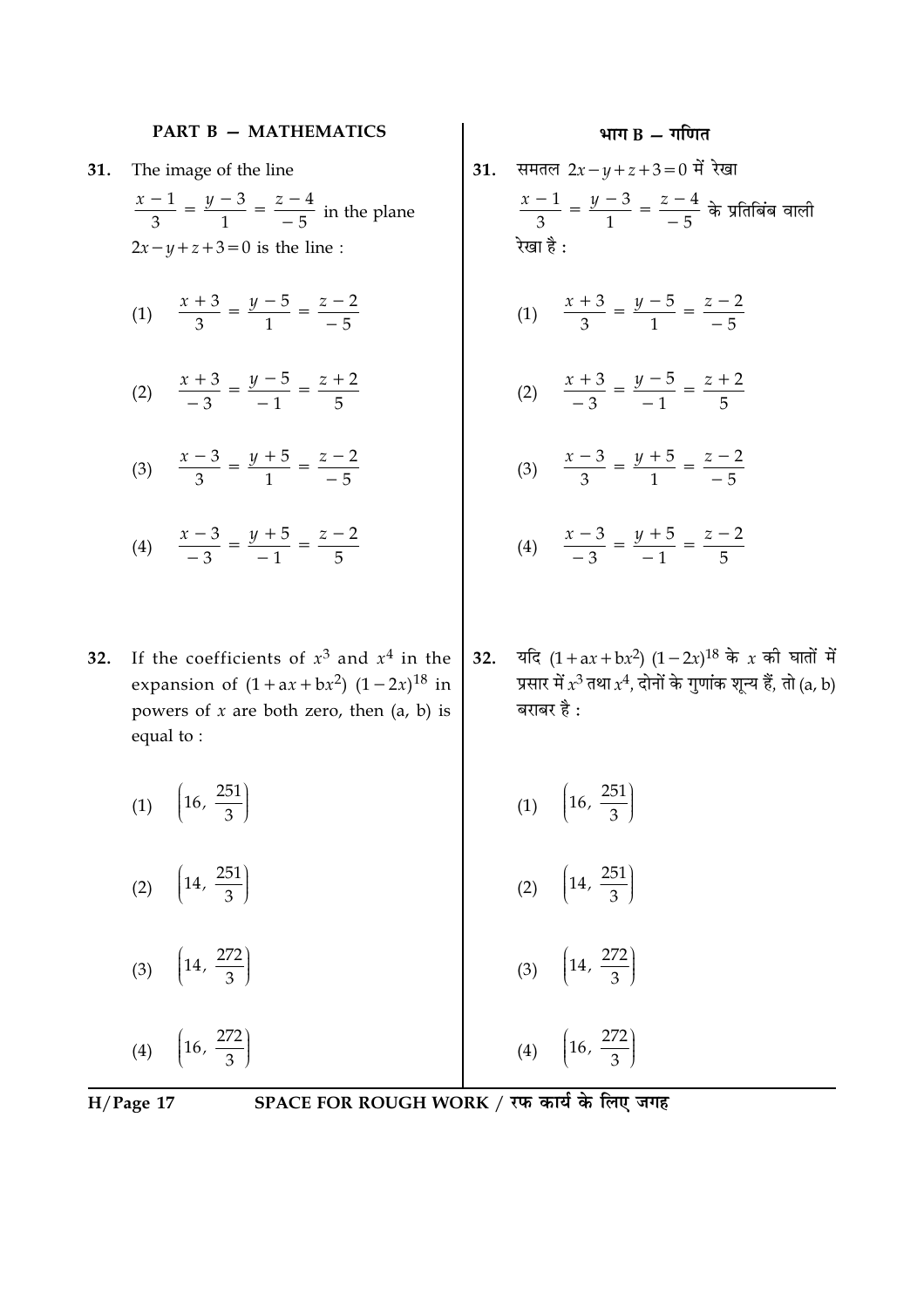| 33. | If $a \in \mathbb{R}$ and the equation                                                                                                                                                                                                                                                                                                                                                                                                                                                                                    | 33. | यदि a e R तथा समीकरण                                                                                                                                                                                                                                                                                                      |
|-----|---------------------------------------------------------------------------------------------------------------------------------------------------------------------------------------------------------------------------------------------------------------------------------------------------------------------------------------------------------------------------------------------------------------------------------------------------------------------------------------------------------------------------|-----|---------------------------------------------------------------------------------------------------------------------------------------------------------------------------------------------------------------------------------------------------------------------------------------------------------------------------|
|     | $-3(x-[x])^2+2(x-[x])+a^2=0$                                                                                                                                                                                                                                                                                                                                                                                                                                                                                              |     | $-3(x-[x])^2+2(x-[x])+a^2=0$                                                                                                                                                                                                                                                                                              |
|     | (where $[x]$ denotes the greatest integer<br>$\leq x$ ) has no integral solution, then all<br>possible values of a lie in the interval :                                                                                                                                                                                                                                                                                                                                                                                  |     | (जहाँ [x] उस बड़े से बड़े पूर्णांक को दर्शाता है जो<br>$\leq x$ है) का कोई पूर्णांकीय हल नहीं है, तो a के सभी<br>संभव मान जिस अंतराल में स्थित हैं, वह है:                                                                                                                                                                |
|     | (1)<br>$(-1, 0) \cup (0, 1)$                                                                                                                                                                                                                                                                                                                                                                                                                                                                                              |     | $(-1, 0)$ $\cup$ $(0, 1)$<br>(1)                                                                                                                                                                                                                                                                                          |
|     | (2)<br>(1, 2)                                                                                                                                                                                                                                                                                                                                                                                                                                                                                                             |     | (1, 2)<br>(2)                                                                                                                                                                                                                                                                                                             |
|     | $(3) \quad (-2, -1)$                                                                                                                                                                                                                                                                                                                                                                                                                                                                                                      |     | (3) $(-2, -1)$<br>(4) $(-\infty, -2) \cup (2, \infty)$                                                                                                                                                                                                                                                                    |
|     | $(-\infty, -2) \cup (2, \infty)$<br>(4)                                                                                                                                                                                                                                                                                                                                                                                                                                                                                   |     |                                                                                                                                                                                                                                                                                                                           |
|     |                                                                                                                                                                                                                                                                                                                                                                                                                                                                                                                           |     |                                                                                                                                                                                                                                                                                                                           |
| 34. | If $\begin{bmatrix} \overrightarrow{a} & \overrightarrow{b} & \overrightarrow{c} & \overrightarrow{c} \\ \overrightarrow{a} & \overrightarrow{b} & \overrightarrow{b} & \overrightarrow{c} & \overrightarrow{c} \\ \overrightarrow{c} & \overrightarrow{c} & \overrightarrow{c} & \overrightarrow{a} \end{bmatrix} = \lambda \begin{bmatrix} \overrightarrow{a} & \overrightarrow{b} & \overrightarrow{c} \\ \overrightarrow{a} & \overrightarrow{b} & \overrightarrow{c} \end{bmatrix}^2$ then $\lambda$ is<br>equal to: |     | <b>34.</b> यदि $\begin{bmatrix} \overrightarrow{a} & \overrightarrow{b} & \overrightarrow{c} & \overrightarrow{c} \\ a & b & b & \overrightarrow{c} & c \end{bmatrix} = \lambda \begin{bmatrix} \overrightarrow{a} & \overrightarrow{b} & \overrightarrow{c} \\ a & b & c \end{bmatrix}^2$ है, तो $\lambda$<br>बराबर है : |
|     | (1)<br>$\overline{2}$                                                                                                                                                                                                                                                                                                                                                                                                                                                                                                     |     | (1)<br>$\overline{2}$                                                                                                                                                                                                                                                                                                     |
|     | (2)<br>$\mathfrak{Z}$                                                                                                                                                                                                                                                                                                                                                                                                                                                                                                     |     | 3<br>(2)                                                                                                                                                                                                                                                                                                                  |
|     | (3)<br>$\boldsymbol{0}$                                                                                                                                                                                                                                                                                                                                                                                                                                                                                                   |     | (3)<br>$\boldsymbol{0}$                                                                                                                                                                                                                                                                                                   |
|     | (4)<br>$\mathbf{1}$                                                                                                                                                                                                                                                                                                                                                                                                                                                                                                       |     | (4)<br>$\mathbf{1}$                                                                                                                                                                                                                                                                                                       |
| 35. | The variance of first 50 even natural<br>numbers is:                                                                                                                                                                                                                                                                                                                                                                                                                                                                      | 35. | पहली 50 सम प्राकृत संख्याओं का प्रसरण है:                                                                                                                                                                                                                                                                                 |
|     | 833<br>(1)                                                                                                                                                                                                                                                                                                                                                                                                                                                                                                                |     | 833<br>(1)<br>$\overline{4}$                                                                                                                                                                                                                                                                                              |
|     | 833<br>(2)                                                                                                                                                                                                                                                                                                                                                                                                                                                                                                                |     | 833<br>(2)                                                                                                                                                                                                                                                                                                                |
|     | (3)<br>437                                                                                                                                                                                                                                                                                                                                                                                                                                                                                                                |     | (3)<br>437                                                                                                                                                                                                                                                                                                                |
|     | 437<br>(4)                                                                                                                                                                                                                                                                                                                                                                                                                                                                                                                |     | 437<br>(4)<br>$\overline{4}$                                                                                                                                                                                                                                                                                              |
|     | SPACE FOR ROUGH WORK / रफ कार्य के लिए जगह<br>$H/Page$ 18                                                                                                                                                                                                                                                                                                                                                                                                                                                                 |     |                                                                                                                                                                                                                                                                                                                           |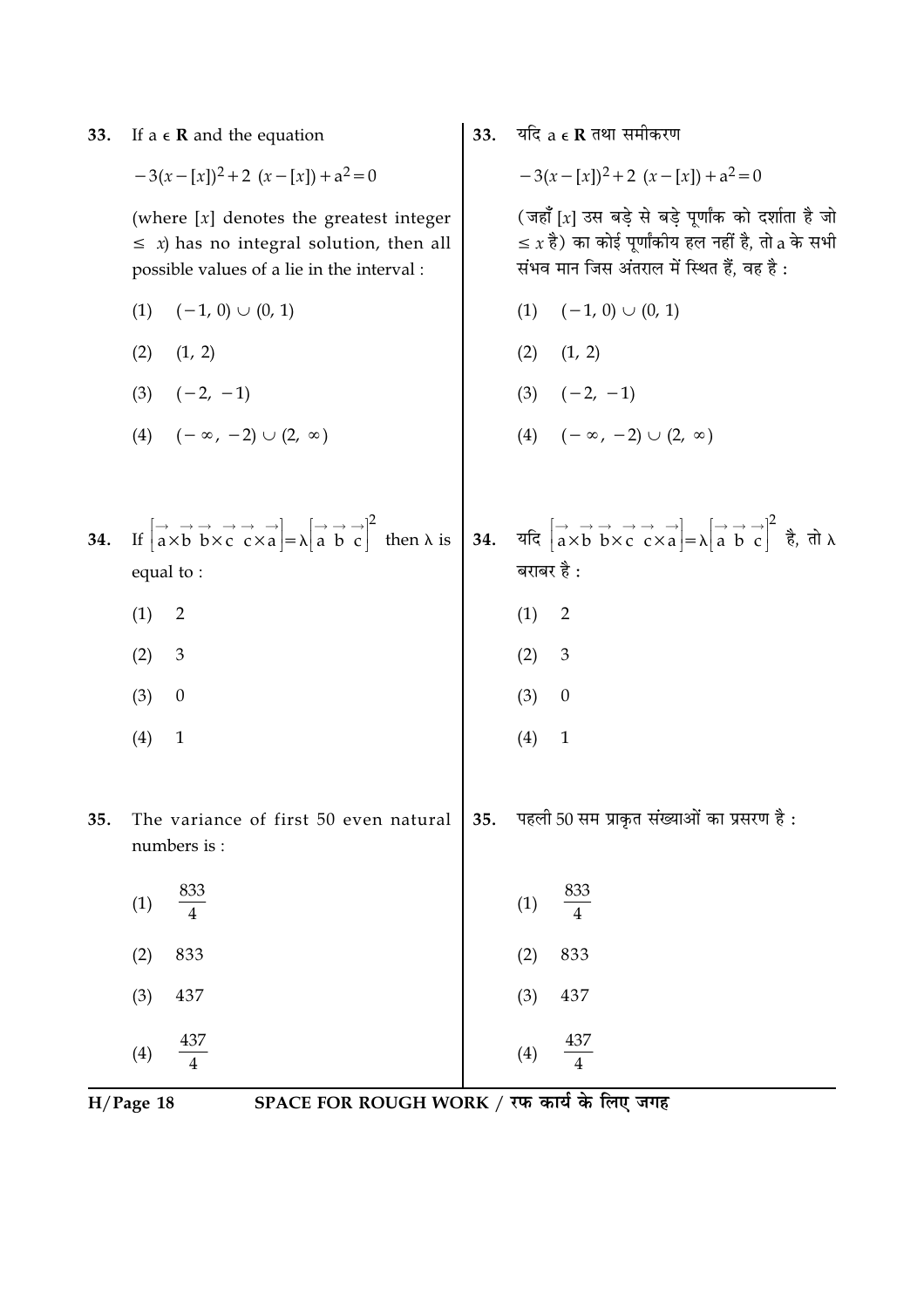- A bird is sitting on the top of a vertical 36. pole 20 m high and its elevation from a point O on the ground is 45°. It flies off horizontally straight away from the point O. After one second, the elevation of the bird from O is reduced to 30°. Then the speed (in  $m/s$ ) of the bird is:
	- $40(\sqrt{2}-1)$  $(1)$
	- (2)  $40(\sqrt{3} \sqrt{2})$
	- $(3)$   $20\sqrt{2}$
	- $20(\sqrt{3} 1)$  $(4)$

37. The integral

- $\int_{0}^{1} \sqrt{1 + 4 \sin^2 \frac{x}{2} 4 \sin \frac{x}{2}} dx$  equals : (1)  $\pi - 4$ (2)  $\frac{2\pi}{3}$  - 4 -  $4\sqrt{3}$ (3)  $4\sqrt{3} - 4$ (4)  $4\sqrt{3} - 4 - \frac{\pi}{3}$ The statement  $\sim (p \leftrightarrow \sim q)$  is : 38.  $(1)$ equivalent to  $p \leftrightarrow q$  $(2)$ equivalent to  $\neg p \leftrightarrow q$ 
	- a tautology  $(3)$
	- $(4)$ a fallacy

- एक पक्षी 20 मी. ऊँचे एक ऊर्ध्वाधर खंभे के शिखर 36. पर बैठा है तथा इसका भूमि के एक बिंदु O से उन्नयन कोण  $45^{\circ}$  है। यह पक्षी  $\bigcirc$  से परे क्षैतिज दिशा में उड़ता है। एक सेकंड के बाद, O से पक्षी का उन्नयन कोण घट कर 30° रह जाता है। तो (मी. प्रति से. में) पक्षी की चाल है :
	- (1)  $40(\sqrt{2} 1)$
	- (2)  $40(\sqrt{3} \sqrt{2})$
	- $(3)$   $20\sqrt{2}$
	- (4)  $20(\sqrt{3} 1)$
- 37. समाकल  $\int_{0}^{\pi}\sqrt{1+4\sin^2{\frac{x}{2}}-4\sin{\frac{x}{2}}}\,dx$  बराबर है :  $(1)$  $\pi - 4$ (2)  $\frac{2\pi}{3}$  - 4 -  $4\sqrt{3}$ (3)  $4\sqrt{3} - 4$ (4)  $4\sqrt{3} - 4 - \frac{\pi}{3}$ कथन ~(p  $\leftrightarrow$  ~q) है : 38. (1)  $p \leftrightarrow q$  के तुल्य (2) ∼p ↔ q के तुल्य
	- एक पुनरुक्ति (tautology)  $(3)$
	- (4) एक हेत्वाभास (fallacy)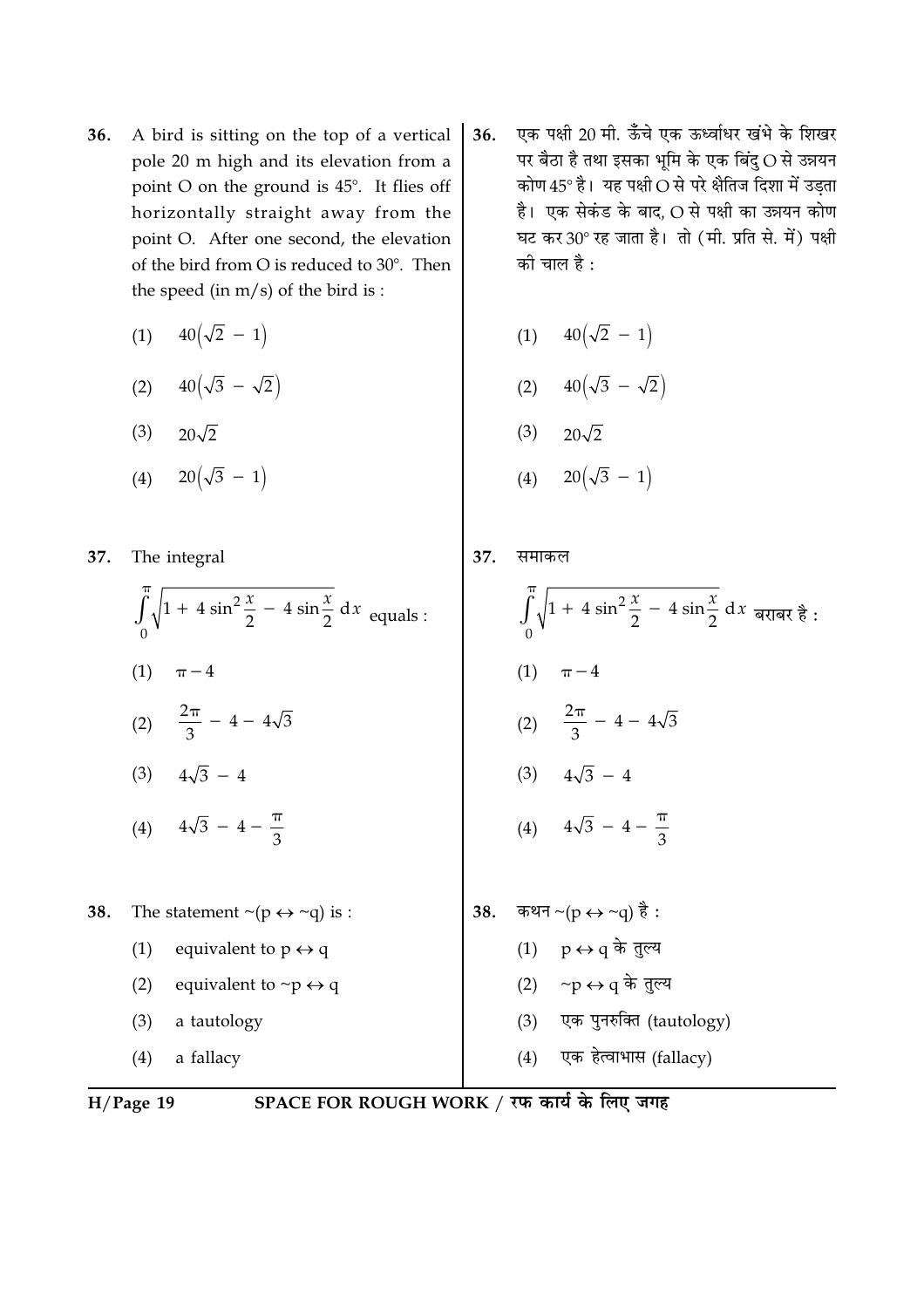| 39. | If A is an $3 \times 3$ non - singular matrix such<br>that $AA' = A'A$ and $B = A^{-1} A'$ , then BB'<br>equals :                                                                            | 39. | यदि $A$ एक ऐसा $3\times 3$ व्युत्क्रमणीय आव्यूह है कि<br>$AA' = A'A$ तथा $B = A^{-1} A'$ है, तो BB' बराबर<br>है : |
|-----|----------------------------------------------------------------------------------------------------------------------------------------------------------------------------------------------|-----|-------------------------------------------------------------------------------------------------------------------|
|     | (1)<br>$I + B$                                                                                                                                                                               |     | (1)<br>$I + B$                                                                                                    |
|     | (2)<br>I                                                                                                                                                                                     |     | (2)<br>I                                                                                                          |
|     | $B-1$<br>(3)                                                                                                                                                                                 |     | (3)<br>$B-1$                                                                                                      |
|     | $(B^{-1})'$<br>(4)                                                                                                                                                                           |     | (4)<br>$(B^{-1})'$                                                                                                |
| 40. | The integral $\int \left(1 + x - \frac{1}{x}\right) e^{x + \frac{1}{x}} dx$ is $\left  40. \arctan \left( \int \left(1 + x - \frac{1}{x}\right) e^{x + \frac{1}{x}} dx \right  dx$ बराबर है: |     |                                                                                                                   |
|     | equal to:                                                                                                                                                                                    |     |                                                                                                                   |
|     | (1) $(x-1) e^{x+\frac{1}{x}} + c$                                                                                                                                                            |     |                                                                                                                   |
|     | (2) $x e^{x + \frac{1}{x}} + c$                                                                                                                                                              |     | (1) $(x-1) e^{x+\frac{1}{x}} + c$<br>(2) $x e^{x+\frac{1}{x}} + c$<br>(3) $(x+1) e^{x+\frac{1}{x}} + c$           |
|     | (3) $(x+1) e^{x+\frac{1}{x}} + c$                                                                                                                                                            |     |                                                                                                                   |
|     | $-x e^{x + \frac{1}{x}} + c$<br>(4)                                                                                                                                                          |     | (4) $-x e^{x + \frac{1}{x}} + c$                                                                                  |
| 41. | If z is a complex number such that $ z  \ge 2$ ,                                                                                                                                             | 41. | यदि z एक ऐसी सम्मिश्र संख्या है कि  z ≥2 है, तो                                                                   |
|     | then the minimum value of $\left z + \frac{1}{2}\right $ :                                                                                                                                   |     | $\left z+\frac{1}{2}\right $ का न्यूनतम मान :                                                                     |
|     | is equal to $\frac{5}{2}$<br>(1)                                                                                                                                                             |     | $-\frac{5}{2}$ के बराबर है।<br>(1)                                                                                |
|     | lies in the interval $(1, 2)$<br>(2)                                                                                                                                                         |     | अंतराल (1, 2) में स्थित है।<br>(2)                                                                                |
|     | is strictly greater than $\frac{5}{2}$<br>(3)                                                                                                                                                |     | (3) $\frac{5}{2}$ से निरंतर बड़ा है।                                                                              |
|     | is strictly greater than $\frac{3}{2}$ but less<br>(4)                                                                                                                                       |     | (4) $\frac{3}{2}$ से निरंतर बड़ा है परन्तु $\frac{5}{2}$ से कम है।                                                |
|     | than $\frac{5}{2}$                                                                                                                                                                           |     |                                                                                                                   |
|     |                                                                                                                                                                                              |     |                                                                                                                   |

H/Page 20 SPACE FOR ROUGH WORK / रफ कार्य के लिए जगह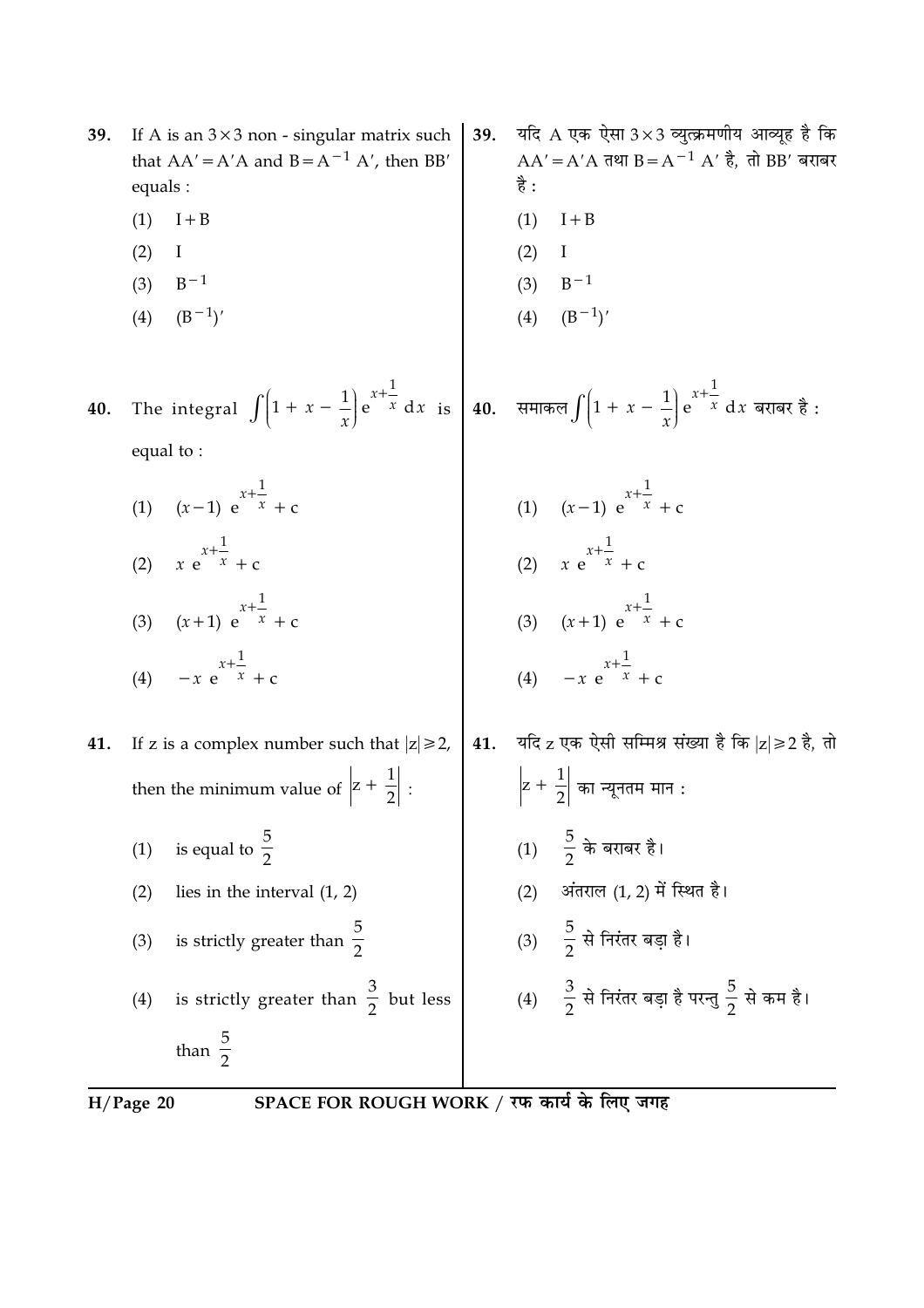| 42. | If $g$ is the inverse of a function $f$ and<br>$f'(x) = \frac{1}{1 + x^5}$ , then $g'(x)$ is equal to :<br>(1) $1 + x^5$                                                                                                                | <b>42.</b> यदि $g$ फलन $f$ का व्युत्क्रम है तथा $f'(x) = \frac{1}{1 + x^5}$<br>है, तो $g'(x)$ बराबर है :<br>(1) $1 + x^5$                                                                                                |
|-----|-----------------------------------------------------------------------------------------------------------------------------------------------------------------------------------------------------------------------------------------|--------------------------------------------------------------------------------------------------------------------------------------------------------------------------------------------------------------------------|
|     | $5x^4$<br>(2)                                                                                                                                                                                                                           | (2) $5x^4$                                                                                                                                                                                                               |
|     | (3) $\frac{1}{1 + \{g(x)\}^5}$                                                                                                                                                                                                          | (3) $\frac{1}{1 + \{g(x)\}^5}$                                                                                                                                                                                           |
|     | (4) $1 + {g(x)}^5$                                                                                                                                                                                                                      | (4) $1 + {g(x)}^5$                                                                                                                                                                                                       |
| 43. | If $\alpha$ , $\beta \neq 0$ , and $f(n) = \alpha^n + \beta^n$ and                                                                                                                                                                      | 43. यदि $\alpha$ , $\beta \neq 0$ , $f(n) = \alpha^n + \beta^n$ तथा                                                                                                                                                      |
|     | $\begin{vmatrix} 3 & 1+f(1) & 1+f(2) \\ 1+f(1) & 1+f(2) & 1+f(3) \\ 1+f(2) & 1+f(3) & 1+f(4) \end{vmatrix}$<br>= K(1 – $\alpha$ ) <sup>2</sup> (1 – $\beta$ ) <sup>2</sup> ( $\alpha$ – $\beta$ ) <sup>2</sup> , then K is<br>equal to: | $\begin{vmatrix}\n3 & 1 + f(1) & 1 + f(2) \\ 1 + f(1) & 1 + f(2) & 1 + f(3) \\ 1 + f(2) & 1 + f(3) & 1 + f(4)\n\end{vmatrix}$<br>=K(1 – α) <sup>2</sup> (1 – β) <sup>2</sup> (α – β) <sup>2</sup> है, तो K बराबर<br>है : |
|     | (1)<br>$\alpha\beta$                                                                                                                                                                                                                    | (1)<br>$\alpha\beta$                                                                                                                                                                                                     |
|     | $\frac{1}{\alpha\beta}$<br>(2)                                                                                                                                                                                                          | $\frac{1}{\alpha\beta}$<br>(2)                                                                                                                                                                                           |
|     | (3)<br>$\mathbf{1}$                                                                                                                                                                                                                     | (3)<br>$\mathbf 1$                                                                                                                                                                                                       |
|     | $- \, 1$<br>(4)                                                                                                                                                                                                                         | (4)<br>$- \, 1$                                                                                                                                                                                                          |

H/Page 21 SPACE FOR ROUGH WORK / रफ कार्य के लिए जगह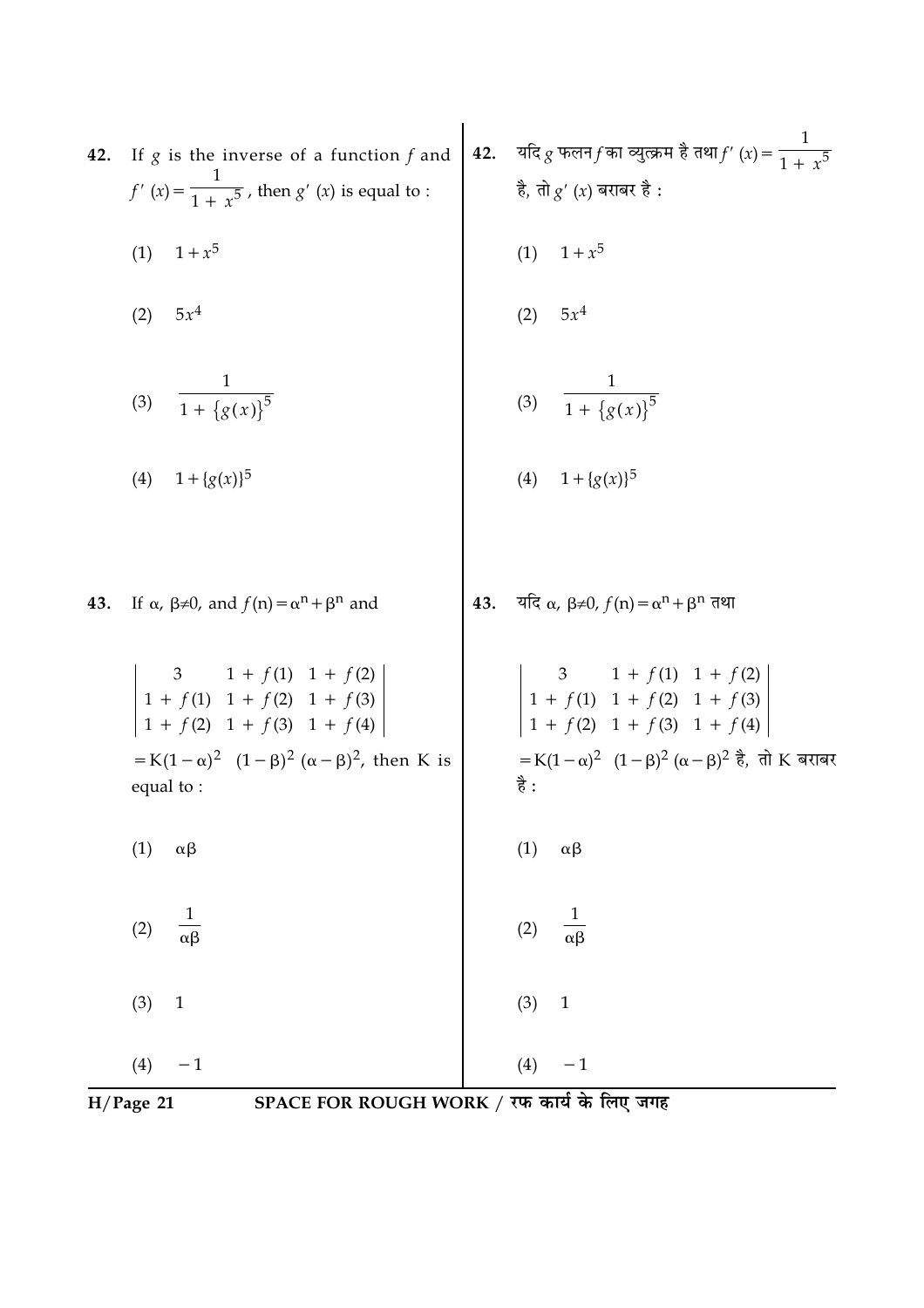| 44. | $x \in \mathbf{R}$ and $k \ge 1$ . Then $f_4(x) - f_6(x)$ equals :                                                                                                                                          |     | Let $f_k(x) = \frac{1}{k} (\sin^k x + \cos^k x)$ where 44. $\pi \pi f_k(x) = \frac{1}{k} (\sin^k x + \cos^k x)$ है, जहाँ<br>$x \in \mathbf{R}$ तथा $k \ge 1$ है, तो $f_4(x) - f_6(x)$ बराबर है : |
|-----|-------------------------------------------------------------------------------------------------------------------------------------------------------------------------------------------------------------|-----|--------------------------------------------------------------------------------------------------------------------------------------------------------------------------------------------------|
|     | $\frac{1}{6}$<br>(1)                                                                                                                                                                                        |     |                                                                                                                                                                                                  |
|     | $\frac{1}{3}$<br>(2)                                                                                                                                                                                        |     | (1) $\frac{1}{6}$<br>(2) $\frac{1}{3}$                                                                                                                                                           |
|     | $\frac{1}{4}$<br>(3)                                                                                                                                                                                        |     | $\frac{1}{4}$<br>(3)                                                                                                                                                                             |
|     | $\frac{1}{12}$<br>(4)                                                                                                                                                                                       |     | (4) $\frac{1}{12}$                                                                                                                                                                               |
| 45. | Let $\alpha$ and $\beta$ be the roots of equation<br>$px^2 + qx + r = 0$ , $p \ne 0$ . If p, q, r are in A.P.<br>and $\frac{1}{\alpha} + \frac{1}{\beta} = 4$ , then the value of $ \alpha - \beta $<br>is: | 45. | माना α तथा β समीकरण $px^2 + qx + r = 0$ , $p \neq 0$ के<br>मूल हैं। यदि p, q, r समांतर श्रेढ़ी में हैं तथा<br>$\frac{1}{\alpha} + \frac{1}{\beta} = 4$ है, तो $ \alpha-\beta $ का मान है :       |
|     | (1)                                                                                                                                                                                                         |     | $\sqrt{61}$<br>(1)                                                                                                                                                                               |
|     | $\frac{2\sqrt{17}}{9}$<br>(2)                                                                                                                                                                               |     |                                                                                                                                                                                                  |
|     | $\frac{\sqrt{34}}{9}$<br>(3)                                                                                                                                                                                |     | (2) $\frac{2\sqrt{17}}{9}$<br>(3) $\frac{\sqrt{34}}{9}$<br>(4) $\frac{2\sqrt{13}}{9}$                                                                                                            |
|     | $\frac{2\sqrt{13}}{9}$<br>(4)                                                                                                                                                                               |     |                                                                                                                                                                                                  |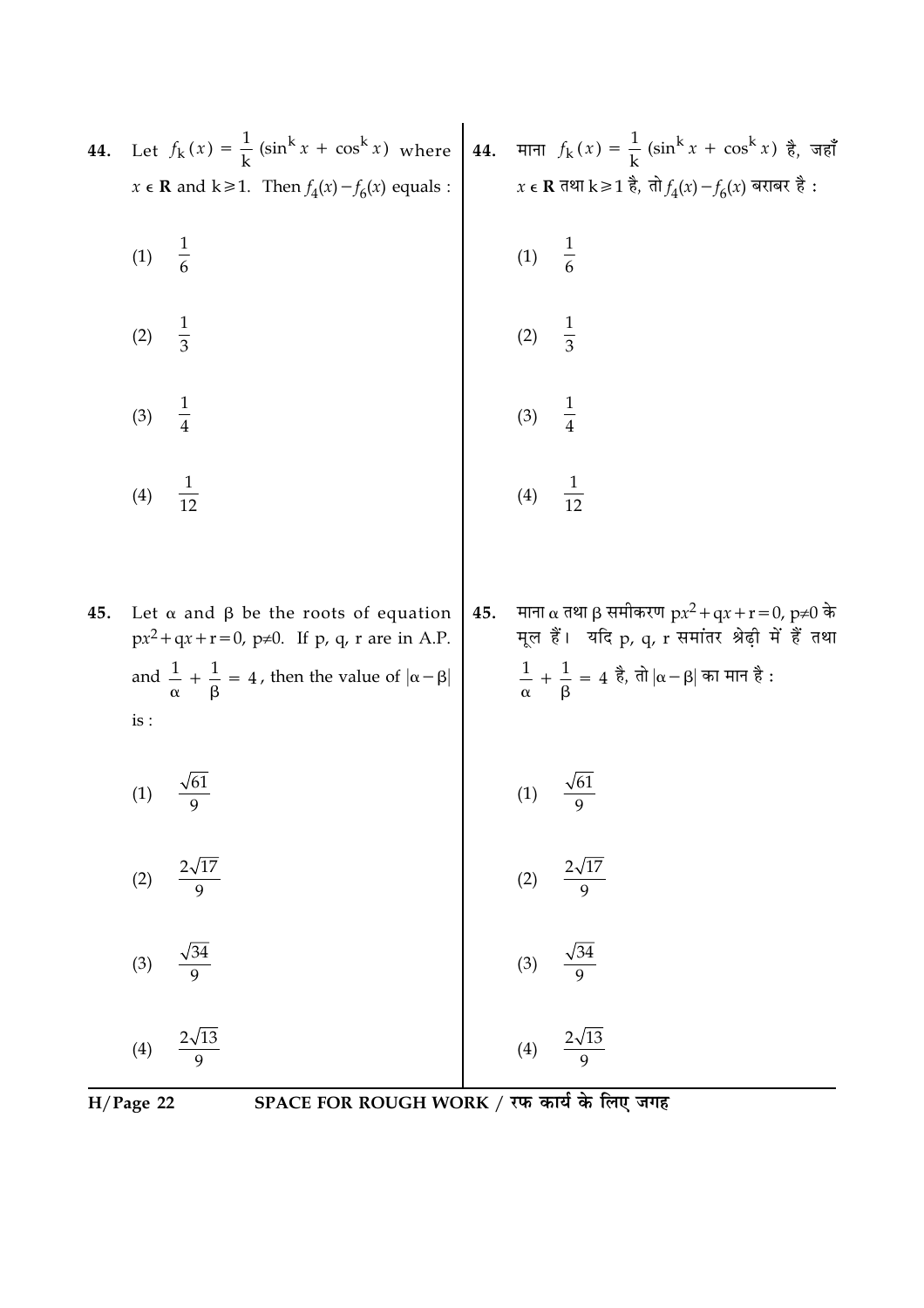| Let A and B be two events such that                                                                                                                                                                              | 46.                           | माना A तथा B दो ऐसी घटनाएँ हैं कि                                                                                                                                                                                       |
|------------------------------------------------------------------------------------------------------------------------------------------------------------------------------------------------------------------|-------------------------------|-------------------------------------------------------------------------------------------------------------------------------------------------------------------------------------------------------------------------|
| $P(\overline{A \cup B}) = \frac{1}{6}, \qquad P(A \cap B) = \frac{1}{4}$<br>and                                                                                                                                  |                               | $P(\overline{A \cup B}) = \frac{1}{6}, \qquad P(A \cap B) = \frac{1}{4}$<br>तथा                                                                                                                                         |
| $P(\overline{A}) = \frac{1}{4}$ , where $\overline{A}$ stands for the                                                                                                                                            |                               | $P(\overline{A}) = \frac{1}{4}$ है जबकि $\overline{A}$ घटना A के पूरक को                                                                                                                                                |
| complement of the event A. Then the<br>events A and B are:                                                                                                                                                       |                               | दर्शाता है। तो घटनाएँ A तथा B:                                                                                                                                                                                          |
| mutually exclusive and independent.<br>(1)                                                                                                                                                                       |                               | परस्पर अपवर्जी तथा स्वतंत्र हैं।<br>(1)                                                                                                                                                                                 |
| (2)<br>equally likely but not independent.                                                                                                                                                                       |                               | समसम्भावी हैं परन्तु स्वतंत्र नहीं हैं।<br>(2)                                                                                                                                                                          |
| (3)<br>independent but not equally likely.                                                                                                                                                                       |                               | स्वतंत्र हैं परन्तु समसम्भावी नहीं हैं।<br>(3)                                                                                                                                                                          |
| (4)<br>independent and equally likely.                                                                                                                                                                           |                               | स्वतंत्र हैं तथा समसम्भावी हैं।<br>(4)                                                                                                                                                                                  |
| If $f$ and $g$ are differentiable functions in<br>[0, 1] satisfying $f(0) = 2 = g(1)$ , $g(0) = 0$ and<br>$f(1) = 6$ , then for some c $\epsilon$ ]0, 1[:<br>(1)<br>$2f'(c) = g'(c)$<br>(2)<br>$2f'(c) = 3g'(c)$ | 47.                           | यदि $f$ तथा $g$ , [0, 1] में अवकलनीय फलन हैं जो<br>$f(0) = 2 = g(1), g(0) = 0$ और $f(1) = 6$ को संतुष्ट<br>करते हैं, तो किसी $ce[0, 1]$ के लिए:<br>(1) $2f'(c) = g'(c)$<br>(2) $2f'(c) = 3g'(c)$<br>(3) $f'(c) = g'(c)$ |
| (4)<br>$f'(c) = 2g'(c)$                                                                                                                                                                                          |                               | (4) $f'(c) = 2g'(c)$                                                                                                                                                                                                    |
| Let the population of rabbits surviving at                                                                                                                                                                       | 48.                           | माना किसी समय t पर जीवित खरगोशों की जनसंख्या                                                                                                                                                                            |
| a time t be governed by the differential<br>equation $\frac{dp(t)}{dt} = \frac{1}{2}p(t) - 200.$<br>If $p(0) = 100$ , then $p(t)$ equals :                                                                       |                               | अवकल समीकरण $\frac{dp(t)}{dt} = \frac{1}{2}p(t) - 200$ द्वारा<br>नियंत्रित हैं।<br>यदि $p(0) = 100$ है, तो $p(t)$ बराबर है :                                                                                            |
| $400 - 300 e^{t/2}$                                                                                                                                                                                              |                               | $400 - 300$ e <sup>t/2</sup><br>(1)                                                                                                                                                                                     |
| $300 - 200 e^{-t/2}$<br>(2)                                                                                                                                                                                      |                               | $300 - 200 e^{-t/2}$<br>(2)                                                                                                                                                                                             |
| $600 - 500$ e <sup>t/2</sup><br>(3)                                                                                                                                                                              |                               | $600 - 500$ e <sup>t/2</sup><br>(3)                                                                                                                                                                                     |
| $400 - 300 e^{-t/2}$<br>(4)                                                                                                                                                                                      |                               | $400 - 300 e^{-t/2}$<br>(4)                                                                                                                                                                                             |
|                                                                                                                                                                                                                  | (3)<br>$f'(c) = g'(c)$<br>(1) |                                                                                                                                                                                                                         |

 $\frac{1}{H/Page 23}$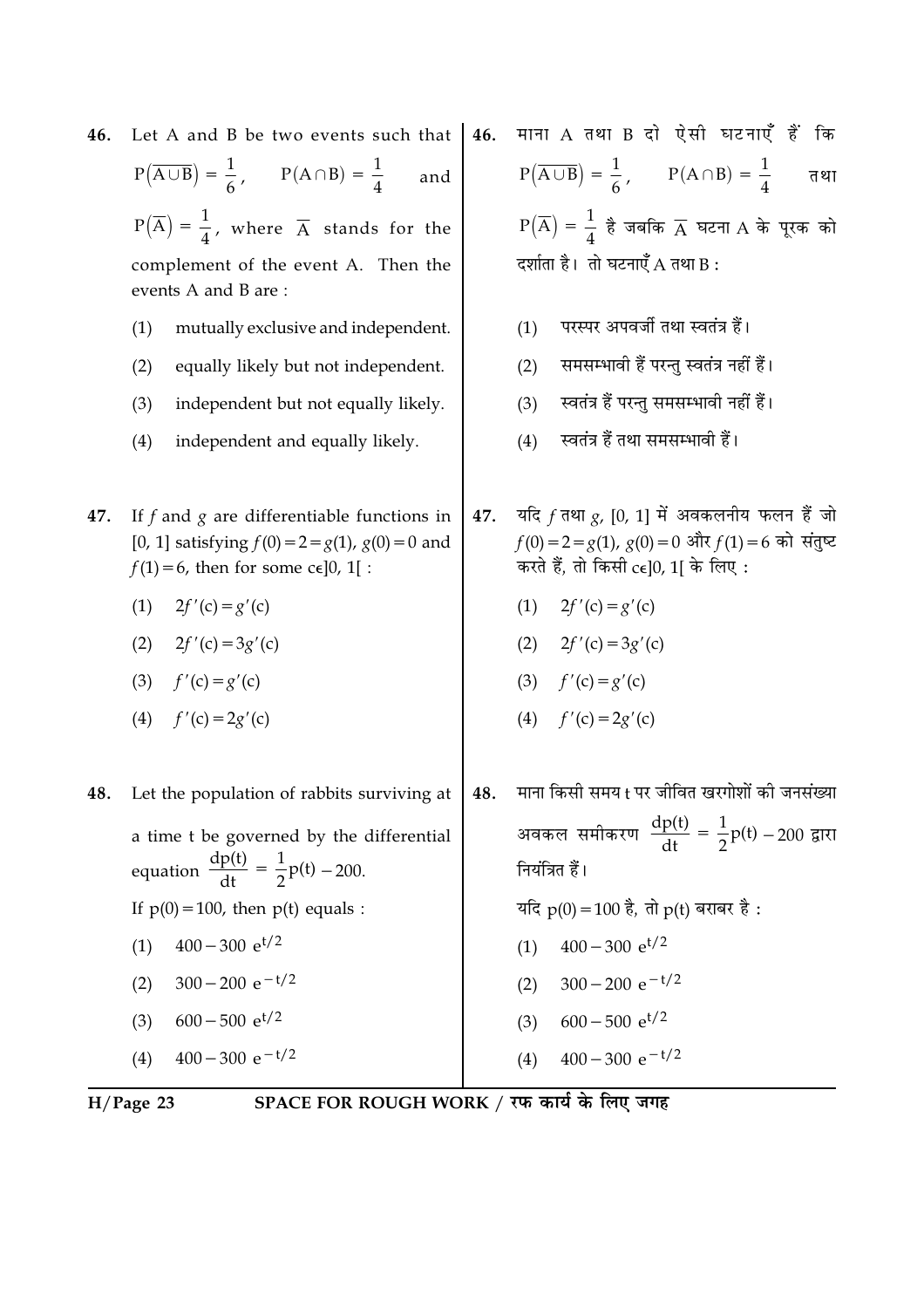- Let C be the circle with centre at  $(1, 1)$  and 49. radius = 1. If  $T$  is the circle centred at  $(0, y)$ , passing through origin and touching the circle C externally, then the radius of T is equal to:
	- $\frac{\sqrt{3}}{\sqrt{2}}$  $(1)$  $\frac{\sqrt{3}}{2}$  $(2)$
	- $\frac{1}{2}$  $(3)$  $\frac{1}{4}$
	- $(4)$
- The area of the region described by 50. A = { $(x, y)$  :  $x^2 + y^2 \le 1$  and  $y^2 \le 1 - x$ } is :
	- (1)  $\frac{\pi}{2} + \frac{4}{3}$ (2)  $\frac{\pi}{2} - \frac{4}{3}$ (3)  $\frac{\pi}{2} - \frac{2}{3}$
	- $\frac{\pi}{2} + \frac{2}{3}$  $(4)$
- Let a, b, c and d be non-zero numbers. If 51. the point of intersection of the lines  $4ax + 2ay + c = 0$  and  $5bx + 2by + d = 0$  lies in the fourth quadrant and is equidistant from the two axes then :
	- $(1)$  $2bc - 3ad = 0$  $(2)$  $2bc + 3ad = 0$  $3bc - 2ad = 0$  $(3)$
	- $(4)$  $3bc + 2ad = 0$
- $H/Page 24$

SPACE FOR ROUGH WORK / रफ कार्य के लिए जगह

माना C एक वृत्त है जिसका केंद्र (1, 1) पर है तथा 49. त्रिज्या=1 है। यदि T केंद्र (0,  $\nu$ ) वाला वृत्त है जो मूल बिंदु से हो कर जाता है तथा वृत्त C को बाह्य रूप से स्पर्श करता है, तो T की त्रिज्या बराबर है:

(1) 
$$
\frac{\sqrt{3}}{\sqrt{2}}
$$
  
\n(2)  $\frac{\sqrt{3}}{2}$   
\n(3)  $\frac{1}{2}$   
\n(4)  $\frac{1}{4}$ 

A = {(x, y) :  $x^2 + y^2$  ≤ 1 तथा  $y^2$  ≤ 1 - x} के 50. द्रारा प्रदत्त क्षेत्र का क्षेत्रफल है:

- (1)  $\frac{\pi}{2} + \frac{4}{3}$ (2)  $\frac{\pi}{2} - \frac{4}{3}$
- (3)  $\frac{\pi}{2} \frac{2}{3}$  $\frac{\pi}{2} + \frac{2}{3}$  $(4)$
- माना a, b, c तथा d शून्येतर संख्याएँ हैं। यदि रेखाओं 51.  $4ax + 2ay + c = 0$  तथा  $5bx + 2by + d = 0$  का प्रतिच्छेद बिंदु चौथे चतुर्थांश में है तथा दोनों अक्षों से समदुरस्थ है, तो:
	- $(1)$  $2bc - 3ad = 0$  $(2)$  $2bc + 3ad = 0$  $3bc - 2ad = 0$  $(3)$ 
		-
	- $(4)$  $3bc + 2ad = 0$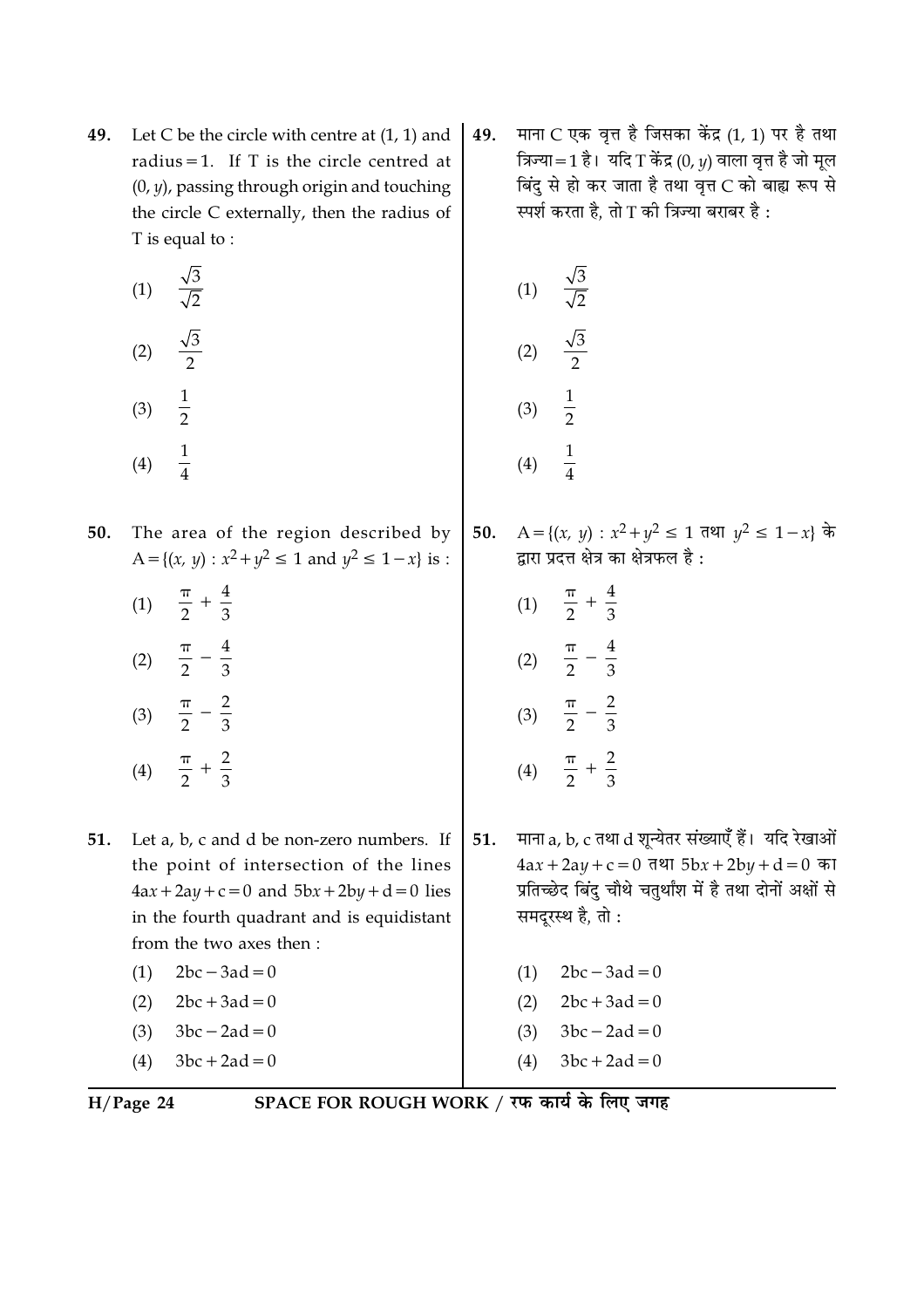- Let PS be the median of the triangle with 52. vertices  $P(2, 2)$ ,  $Q(6, -1)$  and  $R(7, 3)$ . The equation of the line passing through  $(1, -1)$  and parallel to PS is :
	- (1)  $4x 7y 11 = 0$
	- $(2)$  $2x + 9y + 7 = 0$
	- (3)  $4x + 7y + 3 = 0$
	- (4)  $2x 9y 11 = 0$
- $\lim_{x\to 0}$   $\frac{\sin (\pi \cos^2 x)}{x^2}$  is equal to : 53.
	- $\frac{\pi}{2}$  $(1)$
	- $(2)$  $\mathbf{1}$
	- $(4)$  $\boldsymbol{\pi}$

 $(3)$ 

- 54. If  $X = \{4^n 3n 1 : n \in N\}$  and
	- natural numbers, then  $X \cup Y$  is equal to :  $(1)$  $\mathbf N$
	- $Y X$  $(2)$
	- $(3)$  $\chi$
	- $(4)$

 $H/Page$  25

SPACE FOR ROUGH WORK / रफ कार्य के लिए जगह

- माना PS एक त्रिभुज की माध्यिका है जिसके शीर्ष  $52.$ P(2, 2), Q(6, -1) तथा R(7, 3) हैं। (1, -1) से होकर जाने वाली रेखा. जो PS के समांतर है. का समीकरण है :
	- $4x 7y 11 = 0$  $(1)$
	- $2x + 9y + 7 = 0$  $(2)$
	- (3)  $4x + 7y + 3 = 0$
	- $2x 9y 11 = 0$  $(4)$
- $\frac{\sin{(\pi \cos^2{x})}}{x^2}$  का मान है : lim 53.  $\frac{\pi}{2}$  $(1)$  $(2)$  $\mathbf{1}$  $(3)$  $-\pi$  $(4)$  $\pi$
- 54. यदि  $X = \{4^n - 3n - 1 : n \in N\}$  तथा  $Y = \{9(n-1) : n \in N\}$  हैं, जहाँ N, प्राकृत संख्याओं  $Y = \{9(n-1) : n \in N\}$ , where N is the set of का समुच्चय है, तो X $\cup$ Y बराबर है :
	- $Y X$  $(2)$

 $(4)$ 

 $(1)$ 

N

 $\mathsf{X}$ 

 $\mathbf Y$ 

- 
- $(3)$
- $\mathbf Y$

 $-\pi$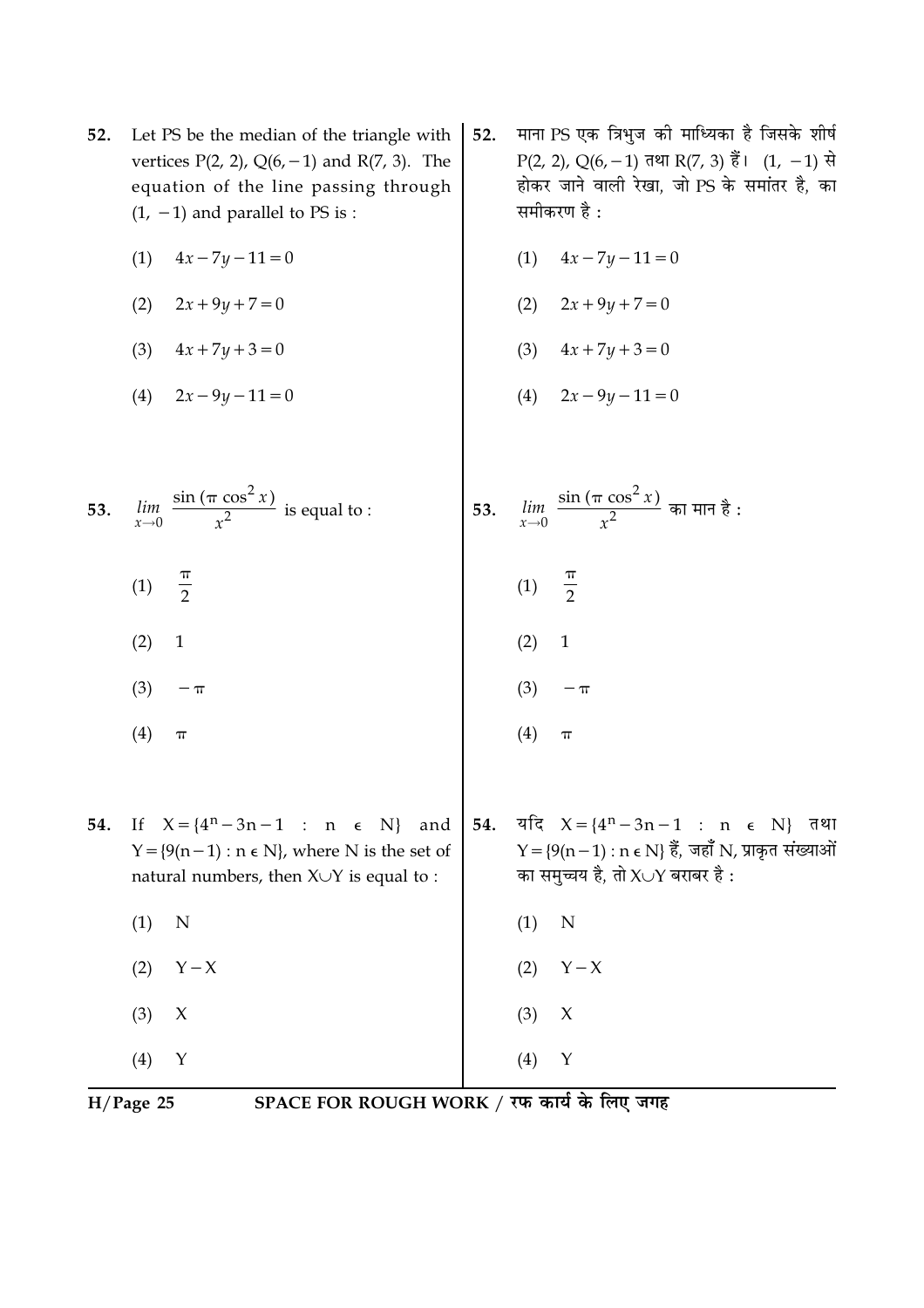| 55. The locus of the foot of perpendicular |
|--------------------------------------------|
| drawn from the centre of the ellipse       |
| $x^2+3y^2=6$ on any tangent to it is :     |

- (1)  $(x^2 y^2)^2 = 6x^2 + 2y^2$
- (2)  $(x^2 y^2)^2 = 6x^2 2y^2$
- (3)  $(x^2 + y^2)^2 = 6x^2 + 2y^2$
- (4)  $(x^2 + y^2)^2 = 6x^2 2y^2$
- 56. Three positive numbers form an increasing G.P. If the middle term in this G.P. is doubled, the new numbers are in A.P. Then the common ratio of the G.P. is:
	- $(1)$  $\sqrt{2} + \sqrt{3}$
	- $(2)$   $3 + \sqrt{2}$
	- (3)  $2 \sqrt{3}$
	- $(4)$  $2 + \sqrt{3}$
- दीर्घवृत्त  $x^2 + 3y^2 = 6$  के केंद्र से इसकी किसी स्पर्श 55. .<br>रेखा पर खींचे गए लंब के पाद का बिंदु पथ है:
	- (1)  $(x^2 y^2)^2 = 6x^2 + 2y^2$
	- (2)  $(x^2 y^2)^2 = 6x^2 2y^2$
	- (3)  $(x^2 + y^2)^2 = 6x^2 + 2y^2$
	- (4)  $(x^2+y^2)^2=6x^2-2y^2$
- तीन धनात्मक संख्याएं बढ़ती गुणोत्तर श्रेढ़ी में हैं। यदि 56. इस गुणोत्तर श्रेढ़ी की बीच वाली संख्या दुगुनी कर दी जाए, तो नई बनी संख्याएं समांतर श्रेढ़ी में हो जाती हैं। गुणोत्तर श्रेढ़ी का सार्वअनुपात है:
	- $\sqrt{2} + \sqrt{3}$  $(1)$
	- (2)  $3 + \sqrt{2}$
	- (3)  $2 \sqrt{3}$
	- (4)  $2 + \sqrt{3}$
- 57. If  $(10)^9 + 2(11)^1 (10)^8 + 3(11)^2 (10)^7 + ...$  57.  $\overline{4}$   $(10)^9 + 2(11)^1 (10)^8 + 3(11)^2 (10)^7 + ...$

| +10 $(11)^{9}$ = k $(10)^{9}$ , then k is equal to : | +10 (11) $\mathrm{y} = k(10)$ <sup>9</sup> है, तो k बराबर है : |
|------------------------------------------------------|----------------------------------------------------------------|
| $\frac{121}{10}$                                     | $\frac{121}{10}$                                               |
| (1)                                                  | (1)                                                            |
| $\frac{441}{100}$                                    | $\frac{441}{100}$                                              |
| (2)                                                  | (2)                                                            |
| 100                                                  | 100                                                            |
| (3)                                                  | (3)                                                            |
| (4)                                                  | (4)                                                            |
| 110                                                  | 110                                                            |

 $H/Page$  26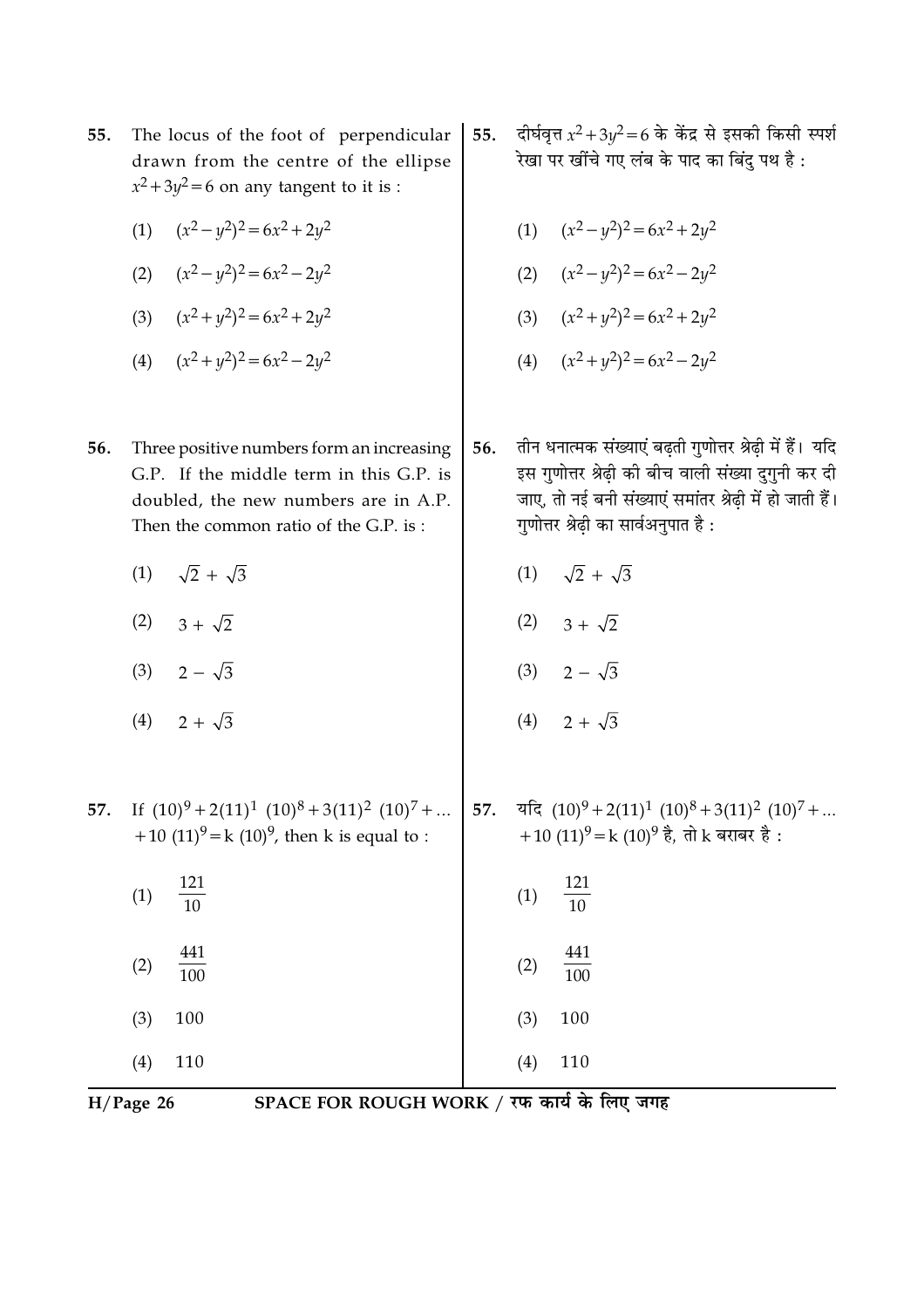| 58. | The angle between the lines whose<br>direction cosines satisfy the equations<br>$l+m+n=0$ and $l^2 = m^2 + n^2$ is : | 58. | दो रेखाएँ, जिनके दिक्-कोज्या, समीकरणों<br>$l + m + n = 0$ तथा $l^2 = m^2 + n^2$ को संतुष्ट करते हैं,<br>के बीच का कोण है : |
|-----|----------------------------------------------------------------------------------------------------------------------|-----|----------------------------------------------------------------------------------------------------------------------------|
|     | $\frac{\pi}{3}$<br>(1)                                                                                               |     | (1)<br>$\frac{1}{3}$                                                                                                       |
|     | $\frac{\pi}{4}$<br>(2)                                                                                               |     | $\frac{\pi}{4}$<br>(2)                                                                                                     |
|     | $\frac{\pi}{6}$<br>(3)                                                                                               |     | $\frac{\pi}{6}$<br>(3)                                                                                                     |
|     | $\frac{\pi}{2}$<br>(4)                                                                                               |     | $\frac{\pi}{2}$<br>(4)                                                                                                     |
| 59. | The slope of the line touching both the<br>parabolas $y^2 = 4x$ and $x^2 = -32y$ is :                                | 59. | परवलयों $y^2 = 4x$ तथा $x^2 = -32y$ दोनों को स्पर्श<br>करने वाली रेखा की प्रवणता है :                                      |
|     | $\frac{1}{2}$<br>(1)                                                                                                 |     | $\frac{1}{2}$<br>(1)                                                                                                       |
|     | $rac{3}{2}$<br>(2)                                                                                                   |     | $rac{3}{2}$<br>(2)                                                                                                         |
|     | $\frac{1}{8}$<br>(3)                                                                                                 |     | $\frac{1}{8}$<br>(3)                                                                                                       |
|     | $rac{2}{3}$<br>(4)                                                                                                   |     | $rac{2}{3}$<br>(4)                                                                                                         |
| 60. | If $x = -1$ and $x = 2$ are extreme points of<br>$f(x) = \alpha \log  x  + \beta x^2 + x$ then :                     | 60. | यदि $x = -1$ तथा $x = 2$ ,<br>$f(x) = \alpha \log  x  + \beta x^2 + x$ के चरमबिंदु हैं, तो :                               |
|     | (1) $\alpha = -6, \ \beta = \frac{1}{2}$                                                                             |     | (1) $\alpha = -6, \ \beta = \frac{1}{2}$                                                                                   |
|     | (2) $\alpha = -6, \beta = -\frac{1}{2}$                                                                              |     | (2) $\alpha = -6, \beta = -\frac{1}{2}$                                                                                    |
|     | (3) $\alpha = 2, \beta = -\frac{1}{2}$                                                                               |     | (3) $\alpha = 2, \beta = -\frac{1}{2}$                                                                                     |
|     | (4) $\alpha = 2, \ \beta = \frac{1}{2}$                                                                              |     | (4) $\alpha = 2, \ \beta = \frac{1}{2}$                                                                                    |

 $\overline{H/Page 27}$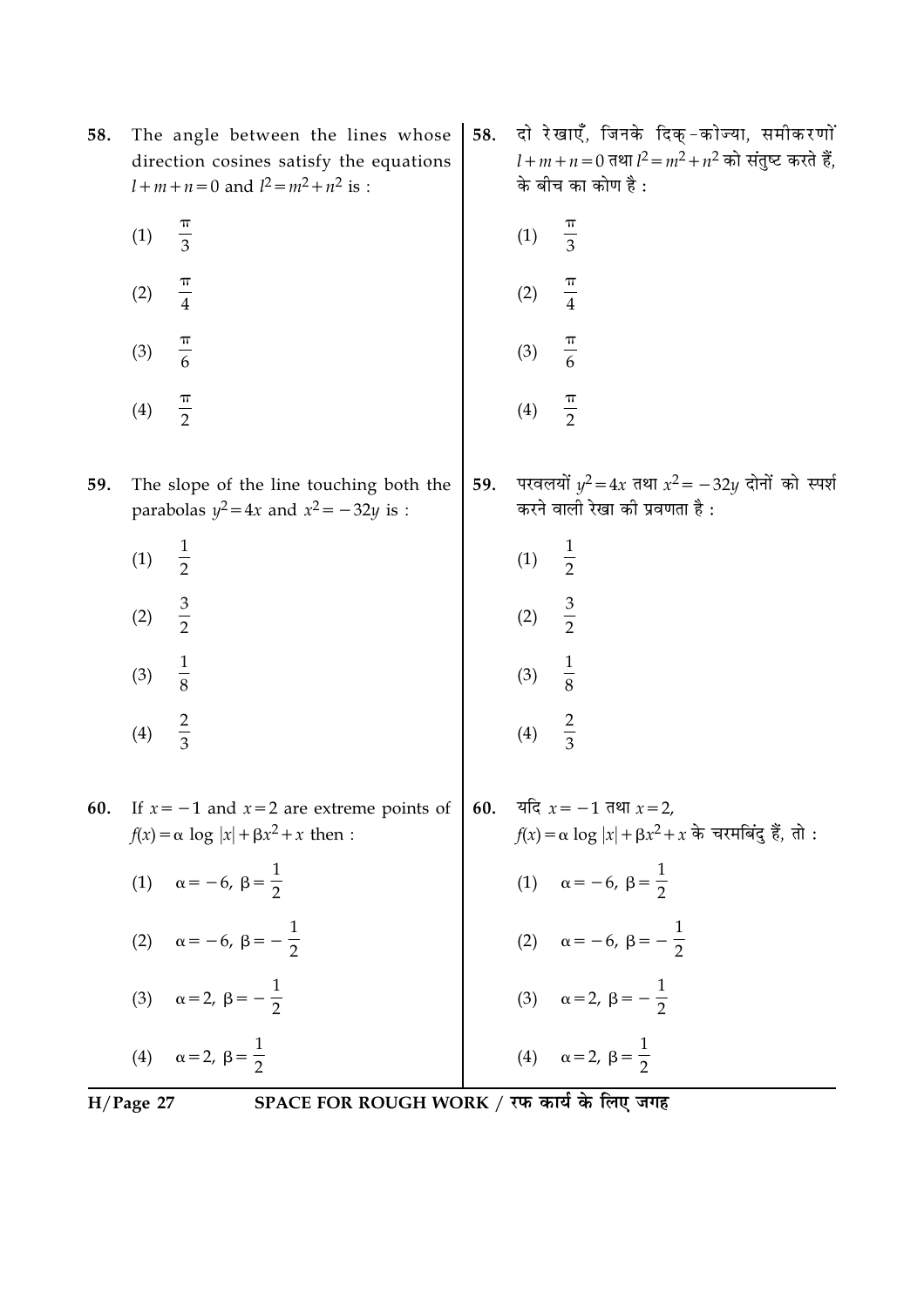#### **PART C - CHEMISTRY**

- Which one of the following properties is 61. not shown by NO?
	- It combines with oxygen to form  $(1)$ nitrogen dioxide
	- $(2)$ It's bond order is 2.5
	- It is diamagnetic in gaseous state  $(3)$
	- $(4)$ It is a neutral oxide
- 62. If Z is a compressibility factor, van der Waals equation at low pressure can be written as :

$$
(1) \quad Z = 1 - \frac{Pb}{RT}
$$

(2)  $Z = 1 + \frac{Pb}{RT}$ 

$$
(3) \quad Z=1+\frac{RT}{Pb}
$$

- (4)  $Z = 1 \frac{a}{VRT}$
- The metal that cannot be obtained by 63. electrolysis of an aqueous solution of its salts is :
	- $(1)$  $Cu$
	- $(2)$  $Cr$
	- $(3)$ Ag
	- $(4)$  $Ca$

SPACE FOR ROUGH WORK / रफ कार्य के लिए जगह

## भाग $C - \bar{x}$ सायन विज्ञान

- NO कौन-सा निम्न गुण प्रदर्शित **नहीं** करता है? 61.
	- यह ऑक्सीजन से योग कर नाइटोजन डाईऑक्साइड  $(1)$ बनाता है।
	- इसकी बन्ध कोटि 2.5 है।  $(2)$
	- गैसीय अवस्था में प्रतिचुम्बकीय है।  $(3)$
	- यह एक उदासीन ऑक्साइड है।  $(4)$
- यदि Z संपीड़न गुणक हो तो कम दाब पर वांडरवाल्स 62. समीकरण को लिखा जा सकता है :
	- (1)  $Z = 1 \frac{Pb}{RT}$ (2)  $Z = 1 + \frac{Pb}{RT}$

$$
(3) \quad Z = 1 + \frac{RT}{Pb}
$$

$$
(4) \quad Z = 1 - \frac{a}{\text{VRT}}
$$

Ag

 $Ca$ 

- धातू जो अपने लवणों के जलीय विलयनों के 63. इलैक्ट्रालेसिस (विद्युत अपघटन) से प्राप्त नहीं हो सकती होती है :
- $(1)$  $Cu$

 $(4)$ 

- $(2)$  $Cr$
- 
- $(3)$

 $H/Page$  28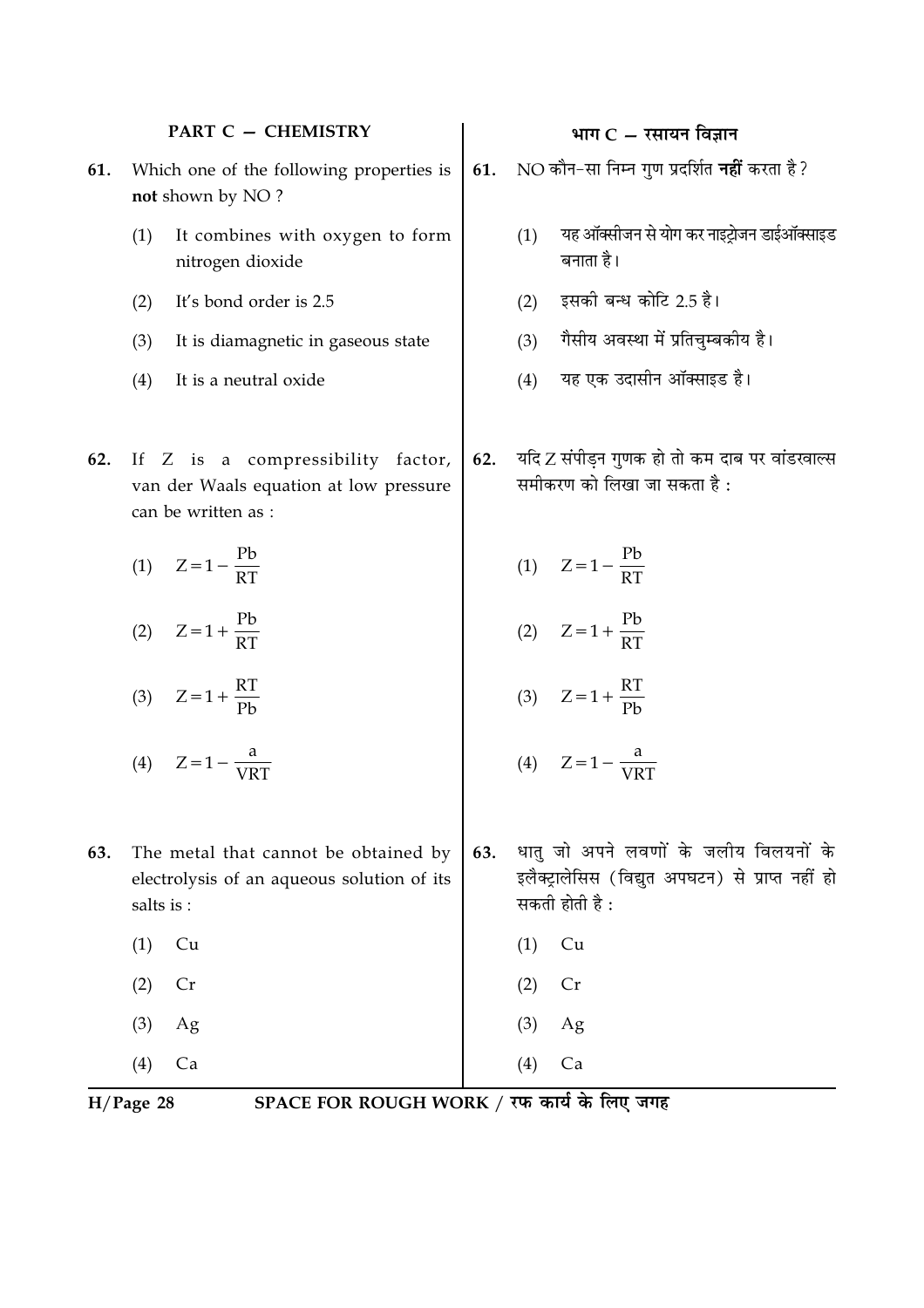- Resistance of 0.2 M solution of an 64. electrolyte is 50  $\Omega$ . The specific conductance of the solution is  $1.4 \text{ S m}^{-1}$ . The resistance of 0.5 M solution of the same electrolyte is 280  $\Omega$ . The molar conductivity of 0.5 M solution of the electrolyte in S  $m^2$  mol<sup>-1</sup> is :
	- $5 \times 10^3$  $(1)$
	- $5 \times 10^2$  $(2)$
	- $(3)$   $5 \times 10^{-4}$
	- $5 \times 10^{-3}$  $(4)$
- CsCl crystallises in body centred cubic 65. lattice. If 'a' is its edge length then which of the following expressions is correct?
	- (1)  $r_{Cs} + r_{Cl} = \frac{\sqrt{3}}{2}a$ (2)  $r_{Cs^+} + r_{Cl^-} = \sqrt{3}a$ (3)  $r_{Cs} + r_{Cl} = 3a$ (4)  $r_{Cs} + r_{Cl} = \frac{3a}{2}$
- Consider separate solutions of 0.500 M 66.  $C_2H_5OH(aq)$ , 0.100 M  $Mg_3(PO_4)_2(aq)$ , 0.250 M KBr(aq) and 0.125 M  $\text{Na}_3\text{PO}_4$ (aq) at 25°C. Which statement is true about these solutions, assuming all salts to be strong electrolytes?
	- $0.125$  M Na<sub>3</sub>PO<sub>4</sub>(aq) has the highest  $(1)$ osmotic pressure.
	- 0.500 M  $C_2H_5OH(aq)$  has the  $(2)$ highest osmotic pressure.
	- $(3)$ They all have the same osmotic pressure.
	- 0.100 M  $Mg_3(PO_4)_2(aq)$  has the  $(4)$ highest osmotic pressure.
- एक वैद्युत अपघट्य में 0.2 M विलयन का प्रतिरोध 64. 50  $\Omega$  है। इस विलयन का विशिष्ट चालकत्व  $1.4 \text{ S m}^{-1}$  है। इसी विद्यत अपघटय के 0.5 M विलयन का प्रतिरोध 280  $\Omega$  है। विद्युत अपघट्य के  $0.5$  M विलयन की मोलर चालकता S m<sup>2</sup> मोल $^{-1}$  में होगी :
	- $(1)$   $5 \times 10^3$
	- (2)  $5 \times 10^2$
	- $(3)$   $5 \times 10^{-4}$
	- $5 \times 10^{-3}$  $(4)$
- CsCl काय केन्द्रित घनाकर जालक में क्रिस्टलित 65. होता है। यदि किनारे की लम्बाई 'a' हो तो निम्न सूत्रों में से कौन-सा तीक होगा?
	- (1)  $r_{Cs^+} + r_{Cl^-} = \frac{\sqrt{3}}{2}a$

(2) 
$$
r_{Cs^+} + r_{Cl^-} = \sqrt{3}a
$$

(3) 
$$
r_{Cs^+} + r_{Cl^-} = 3a
$$

(4) 
$$
r_{Cs^+} + r_{Cl^-} = \frac{3d}{2}
$$

- 66. 0.500 M C<sub>2</sub>H<sub>5</sub>OH(जलीय), 0.100 M  $Mg_3(PO_4)_2$  (जलीय), 0.250 M KBr(जलीय) और 0.125 M Na3PO<sub>4</sub>(जलीय) विलयनों को 25°C पर ध्यान दीजिये। सभी नमकों को प्रबल इलैक्टोलाइट मानते हुए निम्न कथनों में से कौन-सा कथन यथार्थ है?
	- $0.125$  M  $\mathrm{Na_{3}PO_{4}}$  (जलीय) का  $(1)$ आसमाटिक दाब उच्चतम होगा।
	- $0.500$  M C<sub>2</sub>H<sub>5</sub>OH(जलीय) का  $(2)$ आसमाटिक दाब उच्चतम होगा।
	- इन सब के लिये आसमाटिक दाब के मान  $(3)$ समान होगा।
	- 0.100 M  $Mg_3(PO_4)_2$  (जलीय) का  $(4)$ आसमाटिक दाब उच्चतम होगा।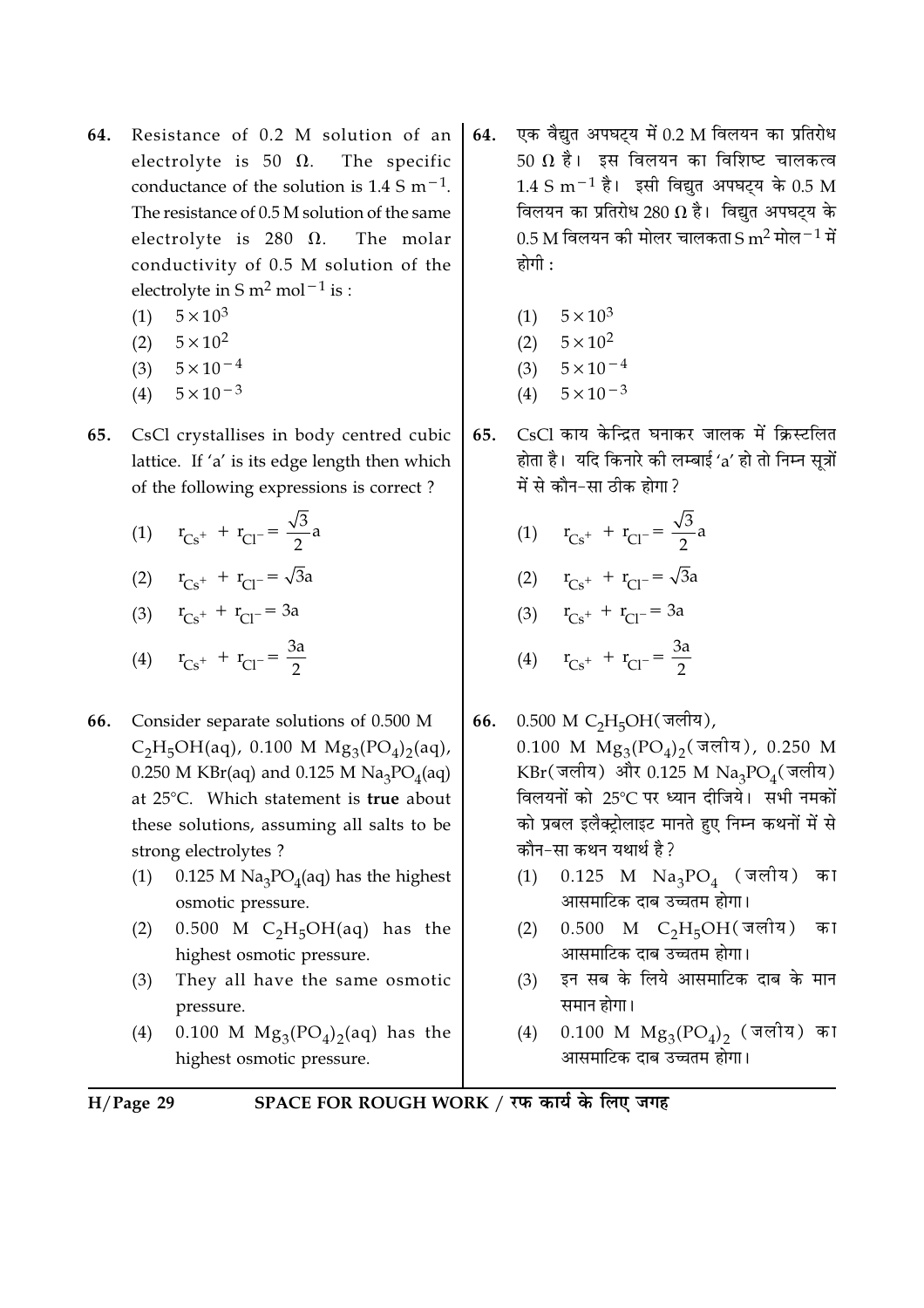#### In which of the following reactions  $H_2O_2$ 67. acts as a reducing agent?

- (a)  $H_2O_2 + 2H^+ + 2e^- \rightarrow 2H_2O$
- (b)  $H_2O_2 2e^- \rightarrow O_2 + 2H^+$
- (c)  $H_2O_2 + 2e^- \rightarrow 2OH^-$
- (d)  $H_2O_2 + 2OH^- 2e^- \rightarrow O_2 + 2H_2O$
- $(1)$  $(a)$ ,  $(c)$
- $(2)$   $(b)$ ,  $(d)$
- $(3)$  (a), (b)
- $(4)$  $(c)$ ,  $(d)$
- 68. In  $S_N^2$  reactions, the correct order of reactivity for the following compounds :  $CH_3Cl$ ,  $CH_3CH_2Cl$ ,  $(CH_3)_2CHCl$  and  $(CH_3)_3$ CCl is :
	- (1)  $CH_3CH_2Cl > CH_3Cl > (CH_3)_2CHCl$  $>(CH<sub>3</sub>)<sub>3</sub>CCl$
	- (2)  $(CH_3)_2CHCl > CH_3CH_2Cl > CH_3Cl$  $>(CH<sub>3</sub>)<sub>3</sub>CCl$
	- (3)  $CH_3Cl > (CH_3)_2CHCl > CH_3CH_2Cl$  $>(CH<sub>3</sub>)<sub>3</sub>CCl$
	- (4)  $CH_3Cl > CH_3CH_2Cl > (CH_3)_2CHCl$  $>(CH<sub>3</sub>)<sub>3</sub>CCl$
- 69. The octahedral complex of a metal ion  $M^{3+}$  with four monodentate ligands  $L_1$ ,  $L_2$ ,  $L_3$  and  $L_4$  absorb wavelengths in the region of red, green, yellow and blue, respectively. The increasing order of ligand strength of the four ligands is:
	- (1)  $L_3 < L_2 < L_4 < L_1$ (2)  $L_1 < L_2 < L_4 < L_3$ (3)  $L_1 < L_2 < L_2 < L_1$
	- (4)  $L_1 < L_3 < L_2 < L_4$
- $H/Page$  30

SPACE FOR ROUGH WORK / रफ कार्य के लिए जगह

- निम्न किन अभिक्रियाओं में  $H_2O_2$  एक अपचायक 67. का काम करता है ?
	- (a)  $H_2O_2 + 2H^+ + 2e^- \rightarrow 2H_2O$
	- (b)  $H_2O_2 2e^- \rightarrow O_2 + 2H^+$
	- (c)  $H_2O_2 + 2e^- \rightarrow 2OH^-$
	- (d)  $H_2O_2 + 2OH^- 2e^- \rightarrow O_2 + 2H_2O$
	- $(1)$  $(a)$ ,  $(c)$
	- $(2)$  $(b)$ ,  $(d)$
	- $(3)$  $(a)$ ,  $(b)$
	- $(c)$ ,  $(d)$  $(4)$
- यौगिकों CH<sub>3</sub>Cl, CH<sub>3</sub>CH<sub>2</sub>Cl, (CH<sub>3</sub>)<sub>2</sub>CHCl और 68.  $(CH_3)_3$ CCl का  $S_N$ 2 क्रिया में क्रिया करण का उचित स्तर कम होता है  $\cdot$ 
	- (1)  $CH_3CH_2Cl > CH_3Cl > (CH_3)_2CHCl$  $>(CH<sub>3</sub>)<sub>3</sub>CCl$
	- $(2)$  $(CH_3)_2CHCl > CH_3CH_2Cl > CH_3Cl$  $>(CH<sub>3</sub>)<sub>3</sub>CC1$
	- (3)  $CH<sub>3</sub>Cl > (CH<sub>3</sub>)<sub>2</sub>CHCl > CH<sub>3</sub>CH<sub>2</sub>Cl$  $>(CH<sub>3</sub>)<sub>3</sub>CCl$
	- (4)  $CH_3Cl > CH_3CH_2Cl > (CH_3)_2CHCl$  $>(CH<sub>3</sub>)<sub>3</sub>CCl$
- $M^{3+}$  धात आयन का चार एक पकडी लिगैंडों. 69.  $L_1$ ,  $L_2$ ,  $L_3$  और  $L_4$  के साथ अष्ट फलकीय संकर लाल, हरे, पीले और नीले स्थलों से तरंगदैर्घ्यों का क्रमानुसार अवशोषण करता है। चार लिगैंडों की शक्ति का बढता क्रम है :

(1)  $L_3 < L_2 < L_4 < L_1$ (2)  $L_1 < L_2 < L_4 < L_3$ (3)  $L_4 < L_3 < L_2 < L_1$ (4)  $L_1 < L_3 < L_2 < L_4$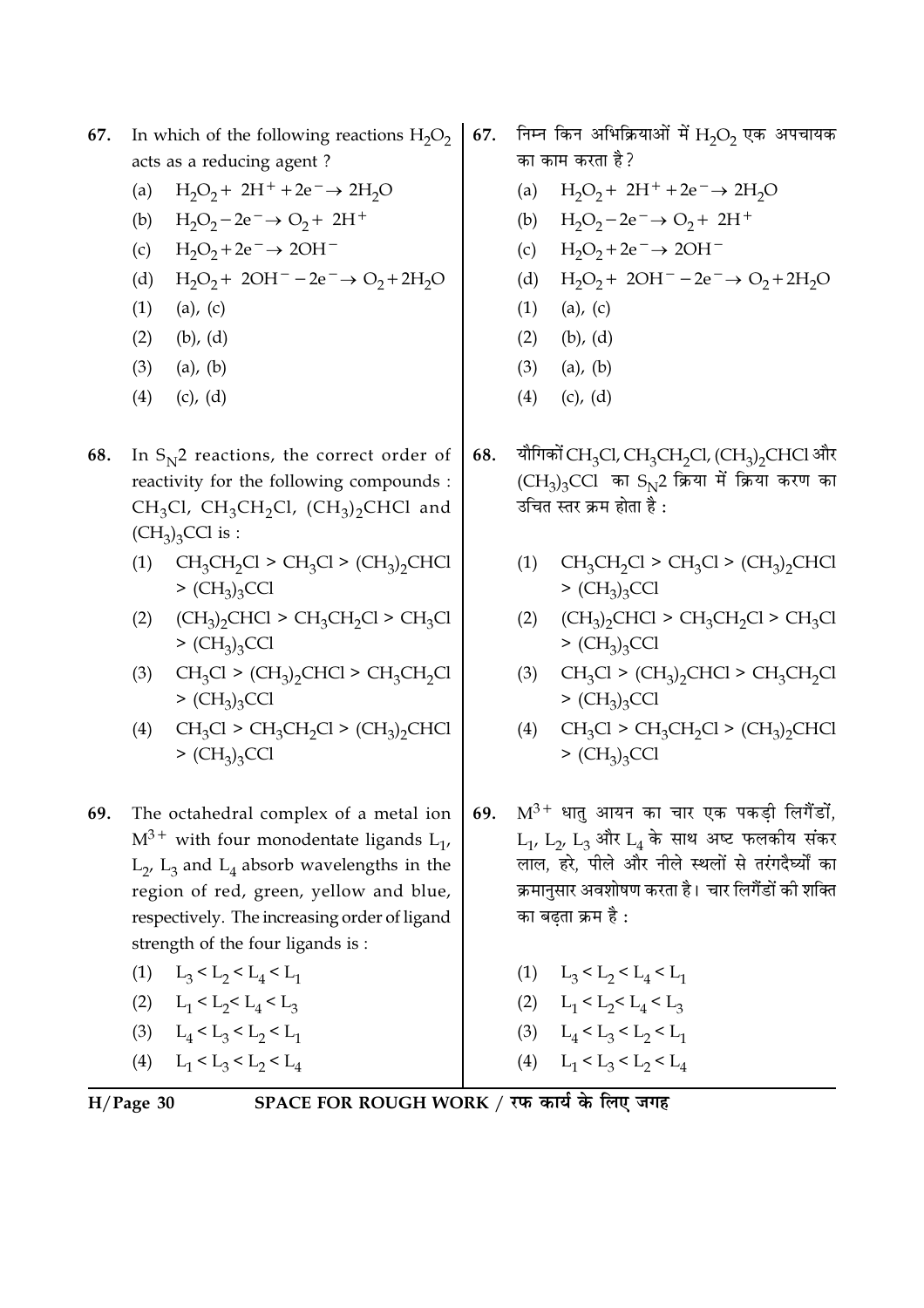- For the estimation of nitrogen, 1.4 g of an 70. organic compound was digested by Kieldahl method and the evolved ammonia was absorbed in 60 mL of  $\frac{M}{10}$  sulphuric acid. The unreacted acid required 20 mL of  $\frac{M}{10}$  sodium hydroxide for complete neutralization. The percentage of nitrogen in the compound is:
	- $3%$  $(1)$
	- $(2)$  $5\%$
	- $6%$  $(3)$
	- $(4)$ 10%
- 71. The equivalent conductance of NaCl at concentration C and at infinite dilution are  $\lambda_C$  and  $\lambda_\infty$ , respectively. The correct relationship between  $\lambda_C$  and  $\lambda_\infty$  is given as:

(where the constant B is positive)

- (1)  $\lambda_C = \lambda_{\infty} (B) \sqrt{C}$
- (2)  $\lambda_C = \lambda_\infty + (B) \sqrt{C}$
- (3)  $\lambda_C = \lambda_{\infty} + (B)C$
- (4)  $\lambda_C = \lambda_{\infty} (B)C$
- For the reaction  $SO_{2(g)} + \frac{1}{2}O_{2(g)} \rightleftharpoons SO_{3(g)}$ 72. if  $K_p = K_C (RT)^x$  where the symbols have usual meaning then the value of  $x$  is : (assuming ideality)
	- $(1)$  $\overline{2}$  $(2)$  $\mathbf{1}$  $(3)$  $-1$  $(4)$

नाइटोजन के आकलन के लिए 1.4 ग्रा. कार्बनिक 70. यौगिक जेल्डॉल विधि के अनुसार अपचित किया गया तथा मुक्त हुए अमोनिया को 60 मिली  $\frac{\text{M}}{10}$  सल्फ्यूरिक अम्ल में अवशोषित किया गया। अधिशेष अम्ल के पूर्ण उदासीनीकरण के लिए 20 मिली  $\frac{\rm M}{\rm 10}$  सोडियम हाइड्रॉक्साइड की आवश्यकता हुई। यौगिक में नाइट्रोजन की प्रतिशतता है :

- $3%$  $(1)$
- $5%$  $(2)$
- $6\%$  $(3)$
- $(4)$ 10%
- सान्द्रण C पर और अनन्त तनुता पर NaCl विलयन 71. की इक्विवेलैन्ट चालकता को  $\lambda_C$  और  $\lambda_\infty$  मानते हुए उनका आपसी सम्बन्ध लिखा जा सकता है:
- (B एक स्थिर अंक है) (1)  $\lambda_C = \lambda_\infty - (B) \sqrt{C}$ (2)  $\lambda_C = \lambda_\infty + (B) \sqrt{C}$ (3)  $\lambda_C = \lambda_{\infty} + (B)C$ (4)  $\lambda_C = \lambda_\infty - (B)C$ अभिक्रिया,  ${\rm SO}_{2(g)} + \frac{1}{2}{\rm O}_{2(g)} \,{\rightleftharpoons}\, {\rm SO}_{3(g)}$  के लिए 72.  $K_{\rm p}$  =  $K_{\rm C}$ (RT)<sup>x</sup> होगा जबकी सब सूचक अक्षर सामान्य अर्थ रखते हैं तो आदर्शररूपता मानते हुए  $\chi$  का मान होगा :
	- $(1)$  $\overline{2}$  $(2)$  $(3)$  $-\frac{1}{2}$

 $H/Page$  31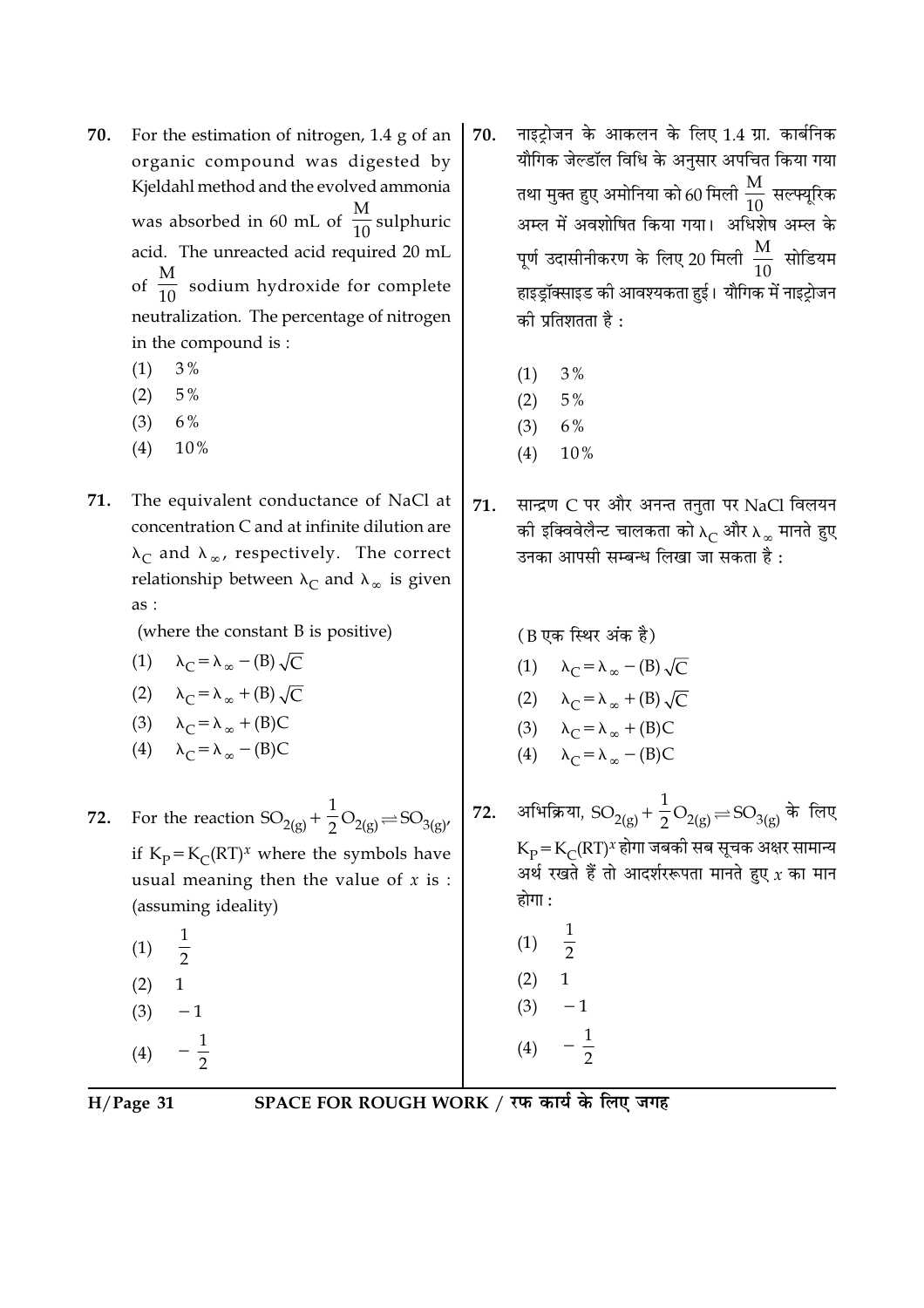In the reaction, 73.

> $CH_3COOH$   $\xrightarrow{\text{LiAlH}_4} A$  $\frac{PCl_5}{PCl_5}$  B  $\frac{\text{Alc. KOH}}{PCl_5}$

the product C is:

- Ethylene  $(1)$
- $(2)$ Acetyl chloride
- Acetaldehyde  $(3)$
- Acetylene  $(4)$
- Sodium phenoxide when heated with  $CO<sub>2</sub>$ 74. under pressure at 125°C yields a product which on acetylation produces C.

The major product C would be :



अभिक्रिया सेट. 73.

 $CH_3COOH$   $LiAlH_4 \rightarrow A$   $PCl_5 \rightarrow B$  Alc. KOH  $\rightarrow$  C

में क्रिया फल  $C$  होता है:

- $(1)$ इथाईलीन
- एसिटाइल क्लोराइड  $(2)$
- $(3)$ ऐसिटऐल्डिहाइड
- $(4)$ एसिटिलीन
- सोडियम फ़ैनाक्साइड की उच्च दाब और 125°C पर 74.  $\overline{\text{CO}_2}$ से अभिक्रिया करने पर जो यौगिक प्राप्त होता है उसके एसिटिलेशन पर क्रिया फल C होता है।

$$
\textcircled{ } \text{ }^{ONa} + \text{CO}_2 \xrightarrow{125^\circ} \text{B} \xrightarrow{H^+} \text{C}_2\text{O}
$$

बडी मात्रा में क्रिया फल C होगा :





SPACE FOR ROUGH WORK / रफ कार्य के लिए जगह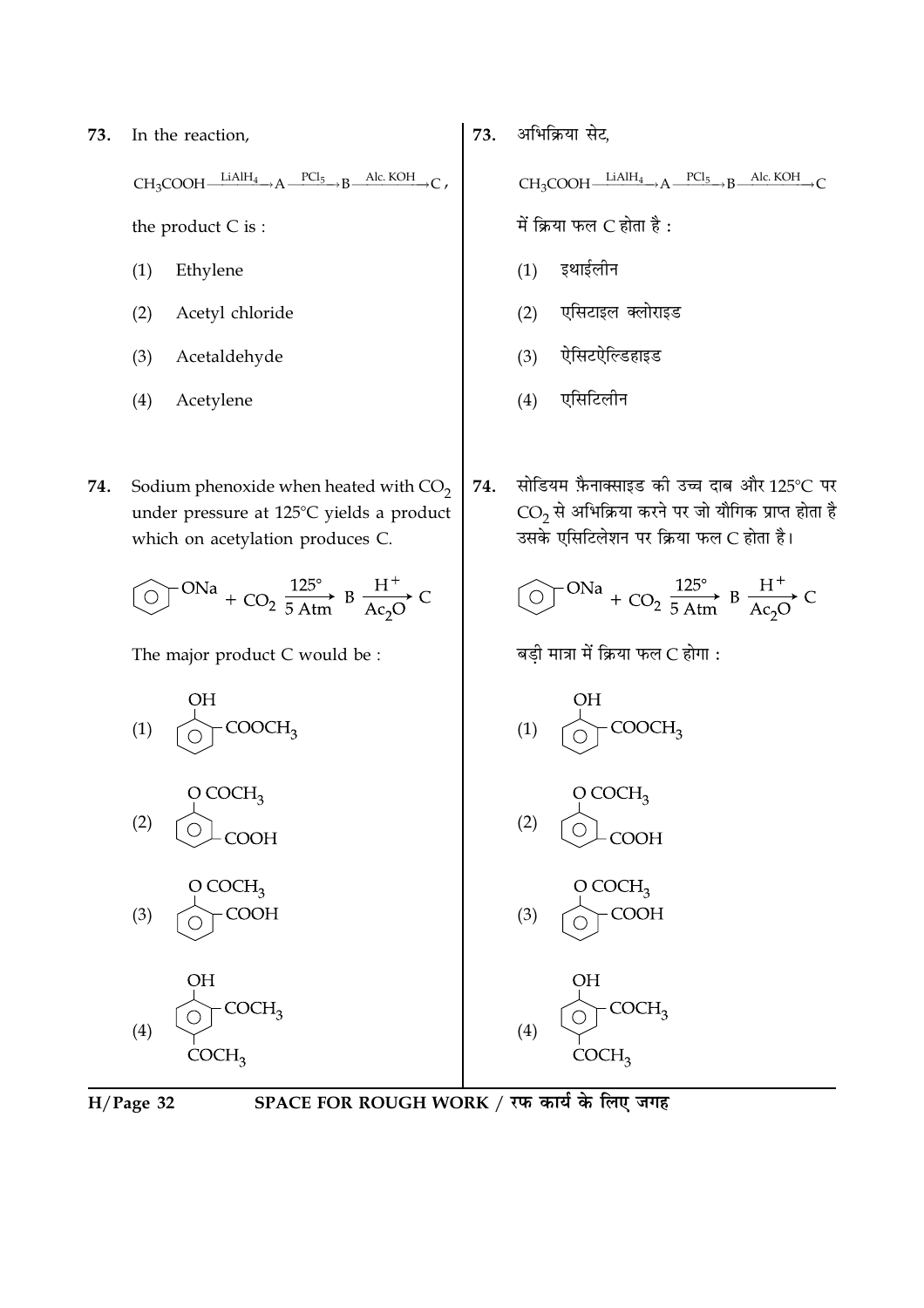|     | (1)                   | an alkyl cyanide                                                                                                         |     | (1) | एक ऐल्किल सियानाइड                                                                                                                        |
|-----|-----------------------|--------------------------------------------------------------------------------------------------------------------------|-----|-----|-------------------------------------------------------------------------------------------------------------------------------------------|
|     | (2)                   | an alkyl isocyanide                                                                                                      |     | (2) | एक ऐल्किल आइसोसियानाइड                                                                                                                    |
|     | (3)                   | an alkanol                                                                                                               |     | (3) | एक ऐल्कानोल                                                                                                                               |
|     | (4)                   | an alkanediol                                                                                                            |     | (4) | एक ऐल्केनडायोल                                                                                                                            |
| 76. | $\text{CsI}_3$ , is : | The correct statement for the molecule,                                                                                  | 76. |     | $\text{CsI}_3$ अणु के लिये यथार्थ कथन होगा:                                                                                               |
|     | (1)                   | it contains $Cs^{3+}$ and $I^-$ ions.                                                                                    |     | (1) | इसमें $Cs^{3+}$ और I $^-$ आयन होते हैं।                                                                                                   |
|     | (2)                   | it contains $Cs^+$ , I <sup>-</sup> and lattice I <sub>2</sub><br>molecule.                                              |     | (2) | इसमें $Cs+$ , I $^-$ और I <sub>2</sub> जालक होते हैं।                                                                                     |
|     | (3)                   | it is a covalent molecule.                                                                                               |     | (3) | यह एक सहसंयोजकी अणु है।                                                                                                                   |
|     | (4)                   | it contains $Cs^+$ and $I_3^-$ ions.                                                                                     |     | (4) | इसमें $Cs$ <sup>+</sup> और $I_3^-$ आयन होते हैं।                                                                                          |
| 77. |                       | The equation which is balanced and<br>represents the correct product(s) is :                                             | 77. |     | समीकरण जो संतुलित है और यथार्थ क्रिया फलों की<br>सूचक है, है :                                                                            |
|     | (1)                   | $[Mg(H_2O)_6]^{2+} + (EDTA)^{4-}$<br>$\frac{\text{excess NaOH}}{\text{M g (EDTA)}}$ [Mg(EDTA)] <sup>2+</sup><br>$+ 6H2O$ |     | (1) | $[Mg(H_2O)_6]^{2+} + (EDTA)^{4-}$<br>$\frac{\text{NaOH}}{\text{m} \cdot \text{m} \cdot \text{m}}$ $\frac{\text{Mg(EDTA)}}{2}$<br>$+ 6H2O$ |
|     | (2)                   | $CuSO_4 + 4KCN \rightarrow K_2[Cu(CN)_4]$<br>$+K_2SO_4$                                                                  |     | (2) | $CuSO_4 + 4KCN \rightarrow K_2[Cu(CN)_4]$<br>$+K_2SO_4$                                                                                   |
|     | (3)                   | $Li_2O + 2KCl \rightarrow 2LiCl + K_2O$                                                                                  |     | (3) | $Li_2O + 2KCl \rightarrow 2LiCl + K_2O$                                                                                                   |
|     | (4)                   | $[CoCl(NH_3)_5]$ <sup>+</sup> + 5H <sup>+</sup> $\rightarrow$ Co <sup>2+</sup><br>$+5NH4+ + Cl-$                         |     | (4) | $[CoCl(NH_3)_5]$ <sup>+</sup> + 5H <sup>+</sup> $\rightarrow$ Co <sup>2+</sup><br>$+5NH4+ + Cl-$                                          |
|     |                       |                                                                                                                          |     |     |                                                                                                                                           |

75.

ऐलिफैटिक प्रायमरी एमीन को क्लोरोफार्म और

एथानोलिक पोटैशियम हाइड्राक्साइड के साथ गरम करने

पर बना आरगैनिक यौगिक होता है :

SPACE FOR ROUGH WORK / रफ कार्य के लिए जगह  $H/Page$  33

75. On heating an aliphatic primary amine

 $is:$ 

with chloroform and ethanolic potassium

hydroxide, the organic compound formed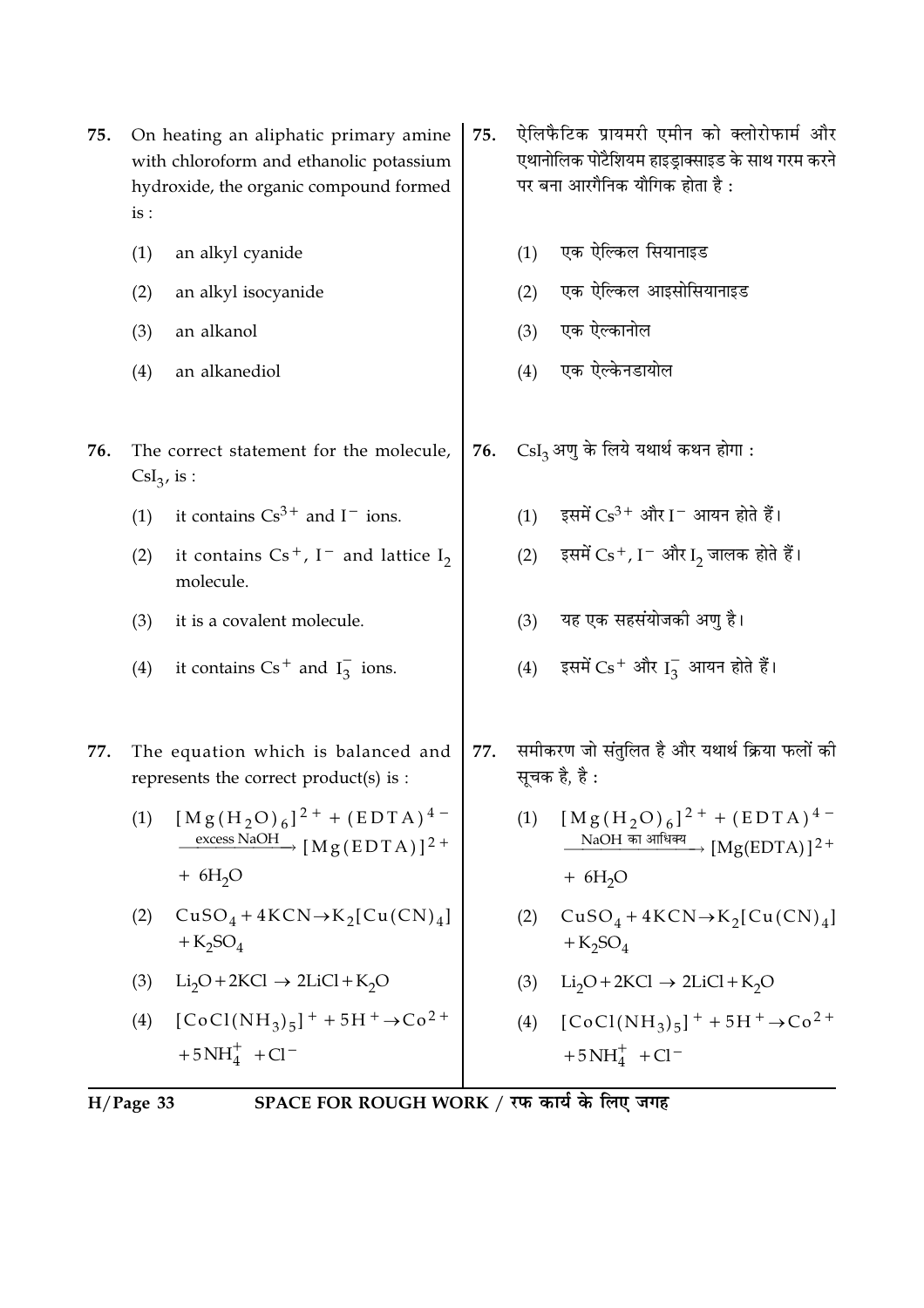**78.** For which of the following molecule significant  $\mu \neq 0$  ?

| (a) | Cl<br>Cl               | (b) | <b>CN</b><br><b>CN</b> |
|-----|------------------------|-----|------------------------|
| (c) | <b>OH</b><br><b>OH</b> | (d) | <b>SH</b><br><b>SH</b> |

- $(1)$  Only  $(c)$
- $(2)$   $(c)$  and  $(d)$
- $(3)$  Only  $(a)$
- $(4)$  (a) and  $(b)$
- <mark>79.</mark> For the non stoichiometre reaction  $2A + B \rightarrow C + D$ , the following kinetic data were obtained in three separate experiments, all at 298 K.

| Initial          | Initial          | Initial rate of                            |
|------------------|------------------|--------------------------------------------|
|                  |                  | Concentration Concentration formation of C |
|                  |                  | $(mod L^-S^-)$                             |
| 0.1 <sub>M</sub> | 0.1 <sub>M</sub> | $1.2 \times 10^{-3}$                       |
| 0.1 <sub>M</sub> | 0.2 M            | $1.2 \times 10^{-3}$                       |
| 0.2 M            | 0.1 <sub>M</sub> | $2.4 \times 10^{-3}$                       |

The rate law for the formation of  $C$  is :

(1) 
$$
\frac{dc}{dt} = k[A] [B]^2
$$
  
(2) 
$$
\frac{dc}{dt} = k[A]
$$
  
(3) 
$$
\frac{dc}{dt} = k[A] [B]
$$

$$
(4) \qquad \frac{\mathrm{d}c}{\mathrm{d}t} = k[A]^2 \text{ [B]}
$$

$$
H/Page 34 S
$$

**+,** -न में से किस अणु के लिये बहुत सीमा तक  $\mu\text{\neq}0$ होगा ?



 $79.$  रसायनिकता रिक्त अभिक्रिया  $2\text{A} + \text{B} \rightarrow \text{C} + \text{D}$  में तान पृथक प्रयोगों में 298 K पर निम्न गतिक आकड़े प्राप्त किये गये <mark>:</mark>

| प्रारम्भिक       | प्रारम्भिक       | C बनने को प्रारम्भिक    |
|------------------|------------------|-------------------------|
| सांद्रण (A)      | सांद्रण (B)      | दिर (मोल $\rm L^-S^-$ ) |
| 0.1 <sub>M</sub> | 0.1 <sub>M</sub> | $1.2 \times 10^{-3}$    |
| 0.1 M            | 0.2 M            | $1.2 \times 10^{-3}$    |
| 0.2 M            | 0.1 M            | $2.4 \times 10^{-3}$    |

आभोक्रया के लिये C बनने का दर नियम होगा <mark>:</mark>

(1) 
$$
\frac{dc}{dt} = k[A] [B]^2
$$
  
(2) 
$$
\frac{dc}{dt} = k[A]
$$

- $(2)$  $dt$
- $(3)$  $\frac{dc}{dt} = k[A] [B]$
- (4)  $\frac{dc}{dt} = k[A]^2 [B]$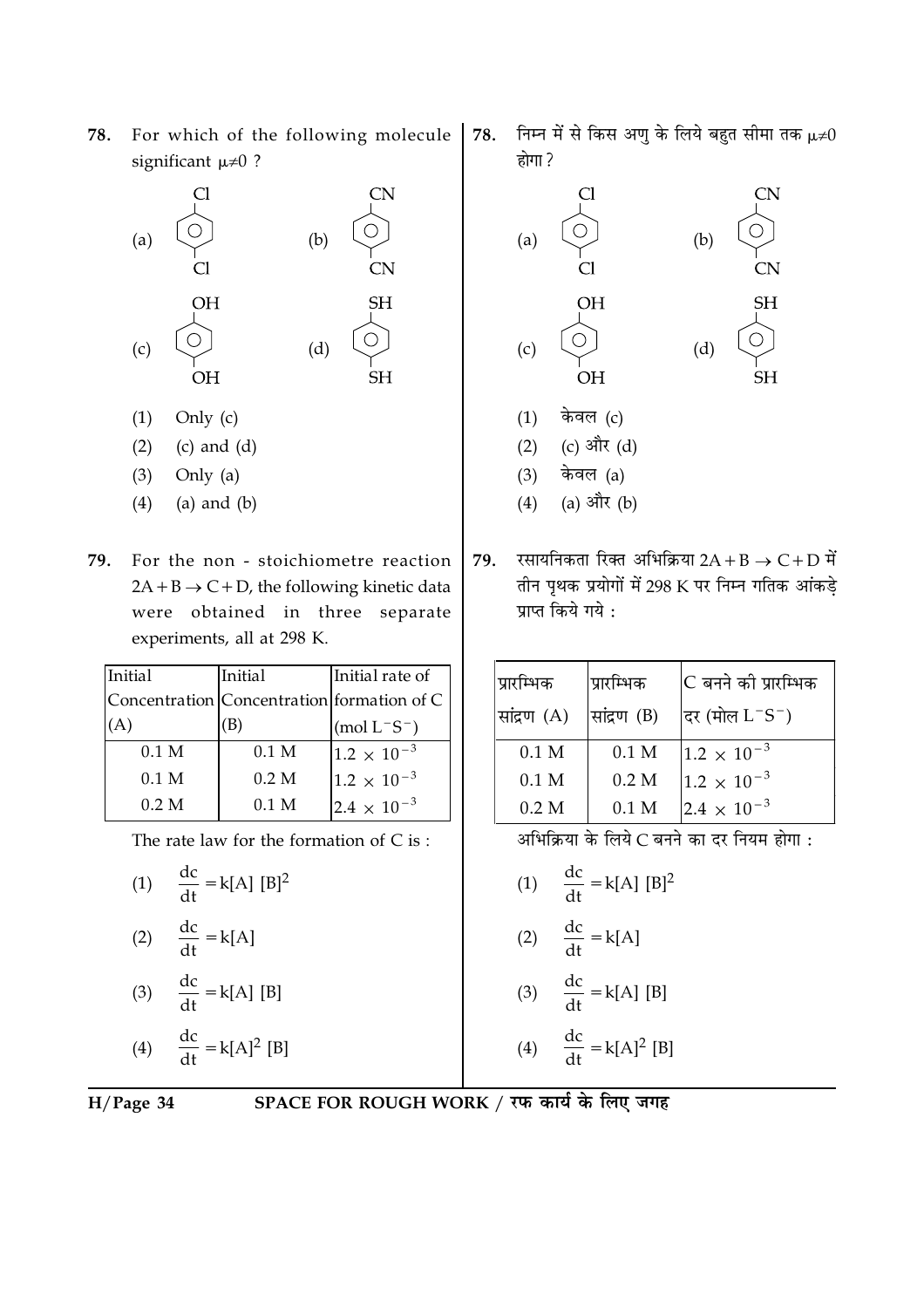- **80.** Which series of reactions correctly represents chemical relations related to iron and its compound ?
	- (1) Fe  $\frac{Cl_2, heat}{I}$  FeCl<sub>3</sub>  $\frac{heat, air}{I}$  $\text{FeCl}_2 \xrightarrow{Zn} \text{Fe}$
	- (2) Fe  $\frac{O_2 \text{ heat}}{1}$  Fe  $\frac{O_2}{1}$  Fe  $\frac{CO_2 \cdot 600^{\circ}C}{1}$  $FeO \longrightarrow CO, 700^{\circ}C \longrightarrow Fe$
	- (3) Fe  $\frac{\text{dil } H_2 \text{SO}_4}{\text{FeSO}_4} \rightarrow \text{FeSO}_4 \xrightarrow{H_2 \text{SO}_4, \text{O}_2}$  $Fe_2(SO_4)_3$   $\xrightarrow{heat} Fe$

(4) 
$$
\text{Fe} \xrightarrow{O_2, \text{heat}} \text{FeO} \xrightarrow{\text{dil } H_2SO_4} \text{FeSO}_4 \xrightarrow{\text{heat}} \text{Fe}
$$

- **81.** Considering the basic strength of amines in aqueous solution*,* which one has the smallest p $\rm K_b$  value ?
	- $(1)$   $(CH_3)_3N$
	- (2)  $C_6H_5NH_2$
	- (3)  $(CH_3)_2NH$
	- $(4)$   $CH<sub>3</sub>NH<sub>2</sub>$
- **82.** Which one of the following bases is **not** present in DNA ?
	- (1) Cytosine  $(2)$ Thymine
	- (3) Quinoline
	- (4) Adenine
- 80. इनमें से अभिक्रियाओं का कौन–सा क्रम यथार्थ रूप में लोह और इसके यौगिकों को रासायनिक अभिक्रियाओं को निरूपित करता है ?
	- $(1)$  Fe  $\frac{Cl_2$ , ताप errors  $FeCl_3 \xrightarrow{\pi \pi, \pi \pi_3}$  $\text{FeCl}_2 \xrightarrow{Zn} \text{Fe}$ (2) Fe  $\frac{O_2, \overline{\text{d}}\overline{\text{d}}}{\text{e}}$  Fe<sub>3</sub>O<sub>4</sub>  $\frac{\text{CO}, 600^{\circ}\text{C}}{\text{O}}$  $FeO \longrightarrow CO, 700^{\circ}C \longrightarrow Fe$ (3) Fe $\frac{\overline{\text{d}}\overline{\text{d}} H_2 \text{SO}_4}{\longrightarrow} \text{FeSO}_4 \xrightarrow{H_2 \text{SO}_4, \text{O}_2}$  $\text{Fe}_2(\text{SO}_4)_3\frac{\text{d} \text{H}}{\text{H} \text{H}}$  Fe
	- $(4)$  Fe  $\frac{O_2$ , ताप FeO  $\frac{1}{12}$  H<sub>2</sub>SO<sub>4</sub>  ${\rm FeSO}_4 \xrightarrow{\overline{\rm d}{\rm H}{\rm H}} {\rm Fe}$
- **81. जलीय विलयन में एमीनों की क्षारीय प्रवृत्ति के अनुसार** निम्नोलोखतो मै से किसके लिये p $\rm K_b$  का मान कम से कम होगा  $\ell$ 
	- $(1)$   $(CH_3)_3N$
	- (2)  $C_6H_5NH_2$
	- (3)  $(CH_3)_2NH$
	- $(4)$   $CH<sub>3</sub>NH<sub>2</sub>$

**,** -न क्षारों में से कौन एक DNA में **नहीं** पाया जाता ?

- (1) साइटोसीन
- (2) थाईमीन
- (3) क्विनोलीन
- $(4)$  ऐडिनीन

 $H/Page 35$  **SP**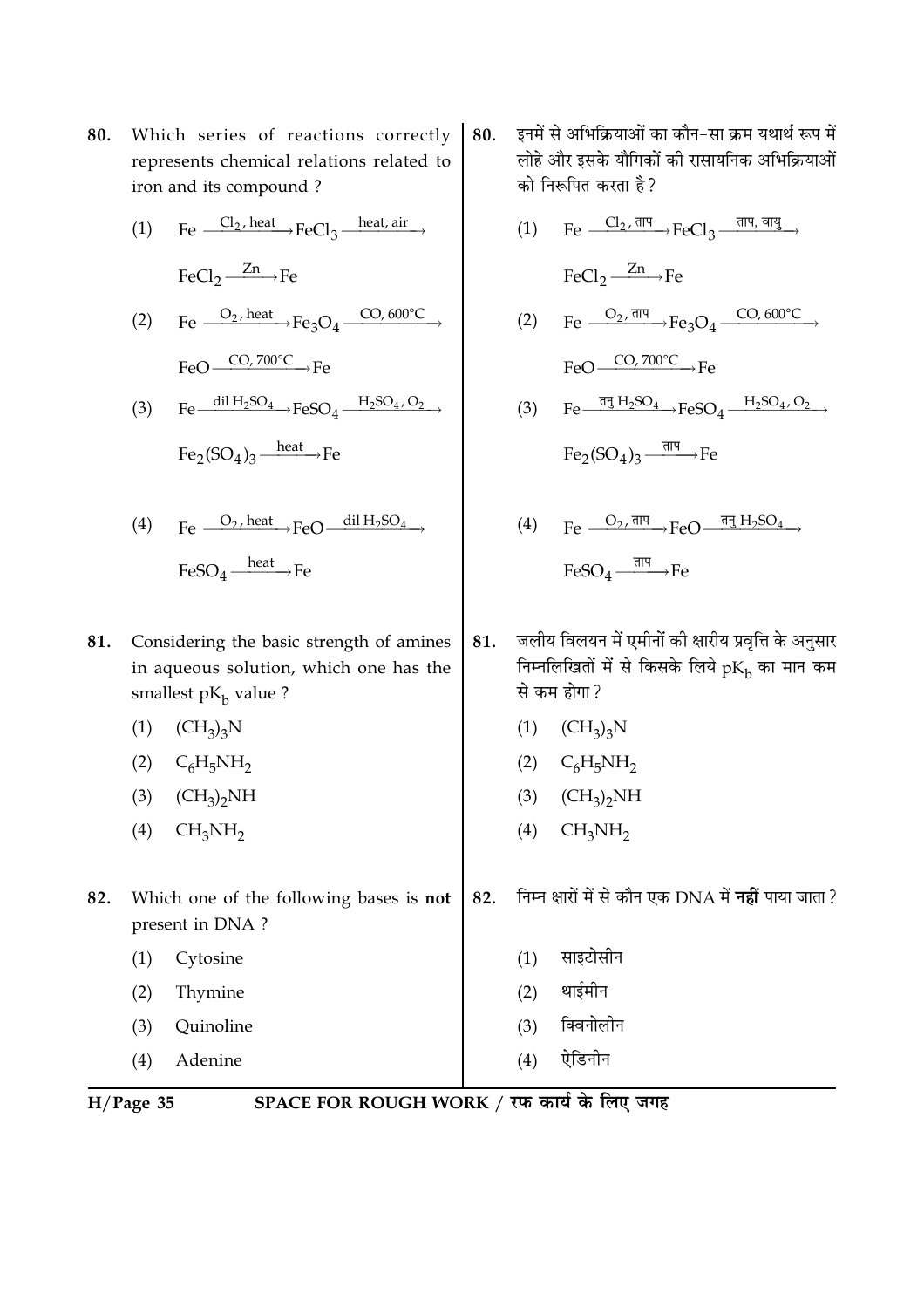- The correct set of four quantum numbers 83. for the valence electrons of rubidium atom  $(Z = 37)$  is :
	- (1) 5, 1, 1,  $+\frac{1}{2}$ (2) 5, 0, 1,  $+\frac{1}{2}$ (3) 5, 0, 0,  $+\frac{1}{2}$ (4) 5, 1, 0,  $+\frac{1}{2}$
- The major organic compound formed by 84. the reaction of 1, 1,  $1-$  trichloroethane with silver powder is:
	- 2 Butyne  $(1)$
	- 2 Butene  $(2)$
	- Acetylene  $(3)$
	- $(4)$ Ethene
- नीचे कुछ अर्द्ध सेल अभिक्रियाएं दी गई हैं : Given below are the half - cell reactions : 85. 85.  $Mn^{2+} + 2e^- \rightarrow Mn : E^0 = -1.18$  V  $Mn^{2+} + 2e^- \rightarrow Mn : E^0 = -1.18$  V  $2(Mn^{3+} + e^- \rightarrow Mn^{2+})$ ;  $E^{\circ} = +1.51$  V  $2(Mn^{3+} + e^- \rightarrow Mn^{2+})$ ;  $E^{\circ} = +1.51$  V The E<sup>o</sup> for  $3Mn^{2+} \rightarrow Mn + 2Mn^{3+}$  will be :  $3Mn^2$ <sup>+</sup> → Mn + 2Mn<sup>3+</sup> के लिये E<sup>o</sup> होगा:  $(1)$  - 0.33 V ; अभिक्रिया नहीं होगी।  $-0.33$  V ; the reaction will not occur  $(1)$  $(2) -0.33$  V ; अभिक्रिया होगी।  $-0.33$  V; the reaction will occur  $(2)$  $(3)$  - 2.69 V ; अभिक्रिया नहीं होगी।  $-2.69$  V; the reaction will not occur  $(3)$  $(4)$  $-2.69$  V ; the reaction will occur  $(4)$
- $H/Page$  36

SPACE FOR ROUGH WORK / रफ कार्य के लिए जगह

- रूबिडियम परमाणु (Z = 37) के लिये वेलैन्सी इलैक्ट्रॉनों 83. के उचित चार क्वान्टम नम्बरों का सेट होता है :
	- (1) 5, 1, 1,  $+\frac{1}{2}$ (2) 5, 0, 1,  $+\frac{1}{2}$ (3) 5, 0, 0,  $+\frac{1}{2}$ (4) 5, 1, 0,  $+\frac{1}{2}$
- 1, 1, 1 ट्राइक्लोरोईथेन को सिल्वर पाउडर के साथ 84. क्रिया करने पर सबसे बडी मात्रा में बना आरगैनिक यौगिक होता है :

 $-2.69$  V ; अभिक्रिया होगी।

- (1) 2 ब्युटाइन (2) 2 - ब्यूटीन
- (3) एसिटिलीन
- ईथीन  $(4)$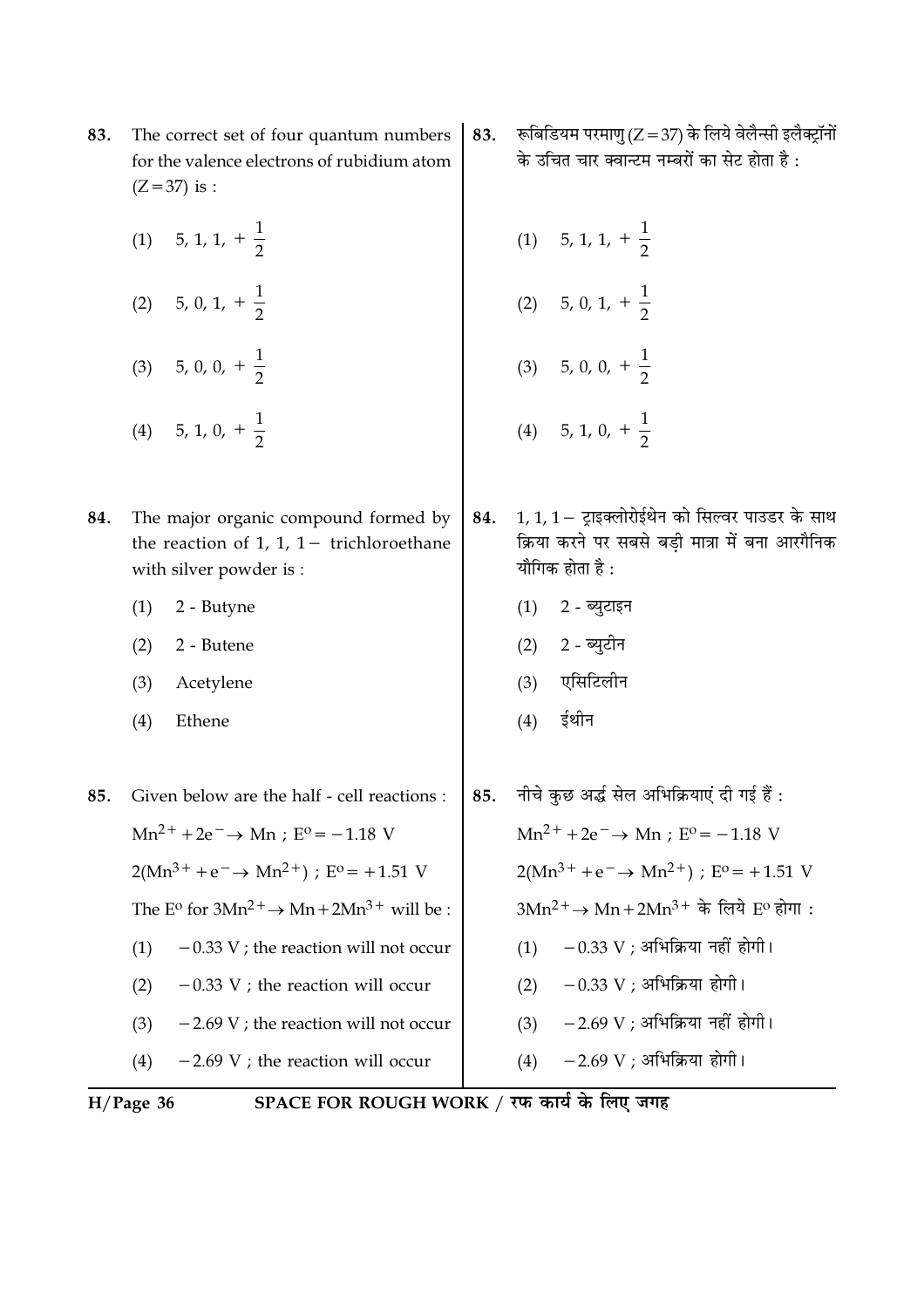|     | SPACE FOR ROUGH WORK / रफ कार्य के लिए जगह<br>$H/Page$ 37 |                                                                                         |     |     |                                                                                        |
|-----|-----------------------------------------------------------|-----------------------------------------------------------------------------------------|-----|-----|----------------------------------------------------------------------------------------|
|     | (4)                                                       | $HClO4 > HClO1 > HClO2 > HClO3$                                                         |     | (4) | $HClO4 > HClO2 > HClO3$                                                                |
|     | (3)                                                       | $HOC1 > HClO2 > HClO3 > HClO4$                                                          |     | (3) | $HOCI > HClO2 > HClO3 > HClO4$                                                         |
|     | (2)                                                       | $HClO2 > HClO4 > HClO3 > HOCl$                                                          |     | (2) | $HClO2 > HClO4 > HClO3 > HOCl$                                                         |
|     | (1)                                                       | $HClO4 > HClO3 > HClO2 > HOCl$                                                          |     | (1) | $HClO4 > HClO3 > HClO2 > HOCl$                                                         |
| 88. |                                                           | Among the following oxoacids, the correct<br>decreasing order of acid strength is :     | 88. |     | निम्न आक्सो अम्लों के लिये अम्ल शक्ति का यथार्थ<br>घटता क्रम होगा :                    |
|     | (4)                                                       | Neoprene                                                                                |     | (4) | नियोप्रिन                                                                              |
|     | (3)                                                       | Dacron                                                                                  |     | (3) | डैकरान                                                                                 |
|     | (2)                                                       | Acrylonitrile                                                                           |     | (2) | ऐक्रिलोनाइट्राइल                                                                       |
|     | (1)                                                       | Teflon                                                                                  |     | (1) | टैफ़लान                                                                                |
| 87. |                                                           | Which one is classified as a condensation<br>polymer?                                   | 87. |     | इनमें से किसको कन्डैन्सेशन बहुलक माना जायेगा ?                                         |
|     | (4)                                                       | 7:32                                                                                    |     | (4) | 7:32                                                                                   |
|     | (3)                                                       | 1:4                                                                                     |     | (3) | 1:4                                                                                    |
|     | (2)                                                       | 3:16                                                                                    |     | (2) | 3:16                                                                                   |
|     | (1)                                                       | 1:8                                                                                     |     | (1) | 1:8                                                                                    |
|     |                                                           | in a particular gaseous mixture is $1:4$ . The<br>ratio of number of their molecule is: |     |     | के द्रव्यमानों का अनुपात 1 : 4 है। इस मिश्रण में<br>इनकी अणु संख्याओं का अनुपात होगा : |
| 86. |                                                           | The ratio of masses of oxygen and nitrogen                                              | 86. |     | एक विशेष गैसीय मिश्रण में ऑक्सीजन और नाइट्रोजन                                         |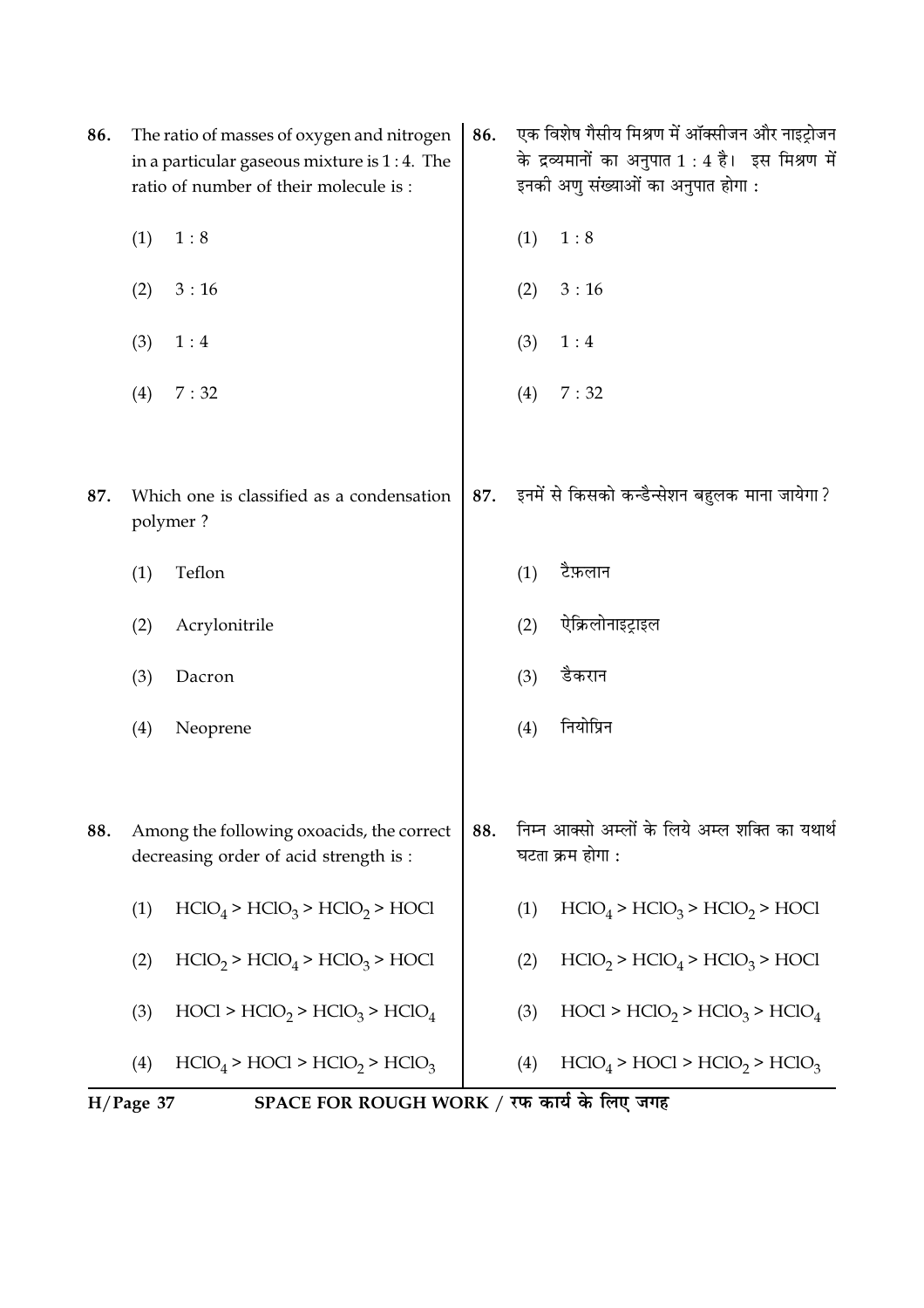| 89. | For complete combustion of ethanol,                                                                                                                                                                                                                                    |     | एथेनॉल के पूर्ण ज्वलन के लिये,                                                                                                                                                                     |
|-----|------------------------------------------------------------------------------------------------------------------------------------------------------------------------------------------------------------------------------------------------------------------------|-----|----------------------------------------------------------------------------------------------------------------------------------------------------------------------------------------------------|
|     | $C_2H_5OH(l) + 3O_2(g) \rightarrow 2CO_2(g) + 3H_2O(l)$ ,<br>the amount of heat produced as measured<br>in bomb calorimeter, is 1364.47 kJ mol <sup>-1</sup><br>at 25°C. Assuming ideality the Enthalpy<br>of combustion, $\Delta_{c}H$ , for the reaction will<br>be: |     | $C_2H_5OH(l) + 3O_2(g) \rightarrow 2CO_2(g) + 3H_2O(l)$ ,<br>बम केलोरीमीटर में मापित ऊर्जा 25°C पर<br>$1364.47$ kJ mol $^{-1}$ है। आदर्शता मानते हुए ज्वलन<br>की एन्थैल्पी, $\Delta_{c}H$ , होगी : |
|     | $(R = 8.314 \text{ kJ} \text{ mol}^{-1})$                                                                                                                                                                                                                              |     | $(R = 8.314 \text{ kJ} \text{ mol}^{-1})$                                                                                                                                                          |
|     | $-1460.50$ kJ mol <sup>-1</sup><br>(1)                                                                                                                                                                                                                                 |     | $-1460.50$ kJ mol <sup>-1</sup><br>(1)                                                                                                                                                             |
|     | $-1350.50$ kJ mol <sup>-1</sup><br>(2)                                                                                                                                                                                                                                 |     | $-1350.50$ kJ mol <sup>-1</sup><br>(2)                                                                                                                                                             |
|     | $-1366.95$ kJ mol <sup>-1</sup><br>(3)                                                                                                                                                                                                                                 |     | $-1366.95$ kJ mol <sup>-1</sup><br>(3)                                                                                                                                                             |
|     | $-1361.95$ kJ mol <sup>-1</sup><br>(4)                                                                                                                                                                                                                                 |     | $-1361.95$ kJ mol <sup>-1</sup><br>(4)                                                                                                                                                             |
| 90. | The most suitable reagent for the<br>conversion of $R - CH_2 - OH \rightarrow R -CHO$<br>is :                                                                                                                                                                          | 90. | $R-CH_2-OH \rightarrow R-CHO$ में बदलने का सबसे<br>अधिक उपयुक्त अभिकारक होता है:                                                                                                                   |
|     | (1)<br>CrO <sub>3</sub>                                                                                                                                                                                                                                                |     | (1)<br>CrO <sub>3</sub>                                                                                                                                                                            |
|     | PCC (Pyridinium Chlorochromate)<br>(2)                                                                                                                                                                                                                                 |     | PCC (पिरिडीनियम क्लोरोक्रोमेट)<br>(2)                                                                                                                                                              |
|     | (3)<br>KMnO <sub>4</sub>                                                                                                                                                                                                                                               |     | (3)<br>KMnO <sub>4</sub>                                                                                                                                                                           |
|     | $K_2Cr_2O_7$<br>(4)                                                                                                                                                                                                                                                    |     | $K_2Cr_2O_7$<br>(4)                                                                                                                                                                                |
|     | $-000-$                                                                                                                                                                                                                                                                |     | $-000-$                                                                                                                                                                                            |

SPACE FOR ROUGH WORK / रफ कार्य के लिए जगह

 $H/Page$  38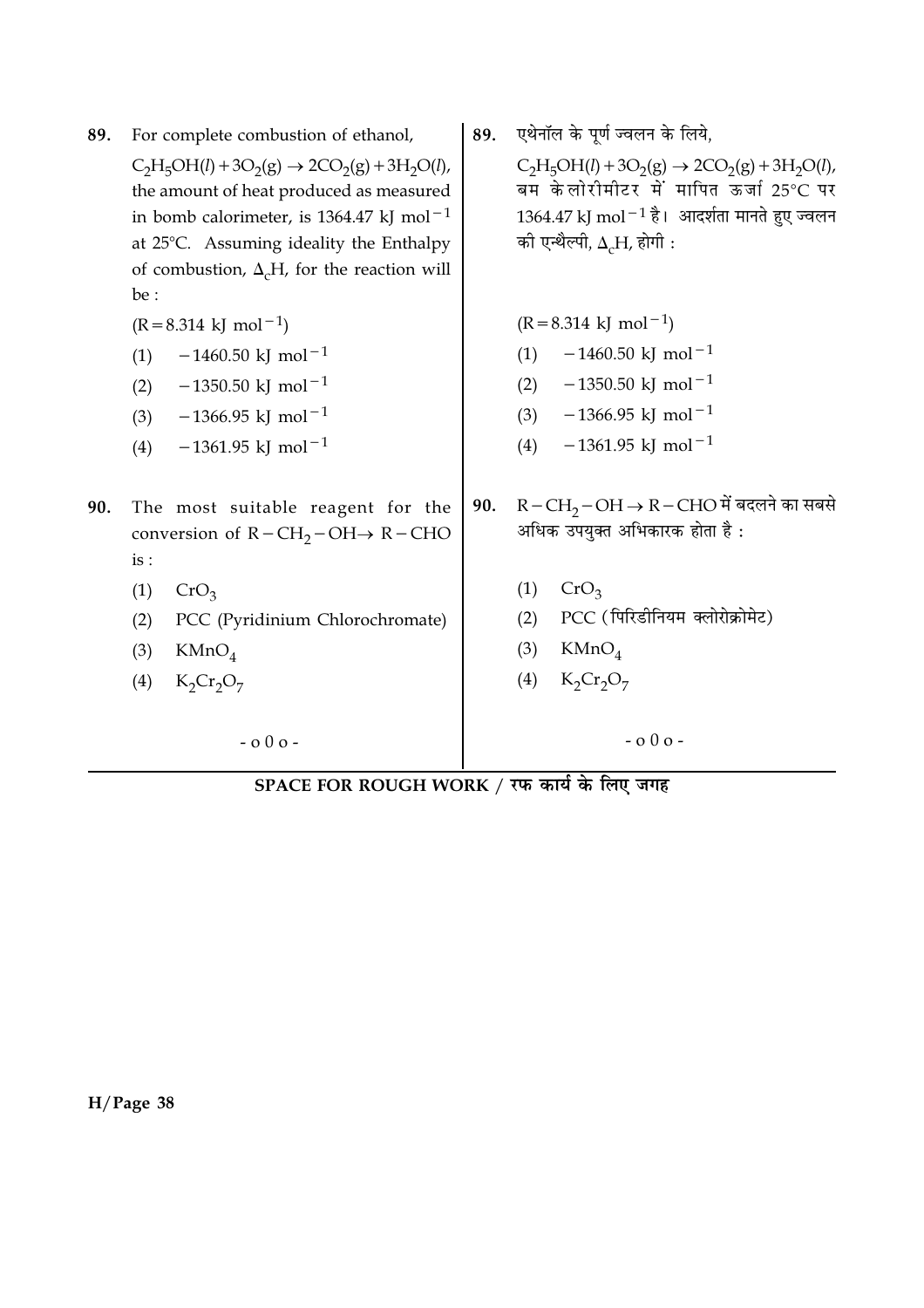SPACE FOR ROUGH WORK / रफ कार्य के लिए जगह

 $H/Page$  39